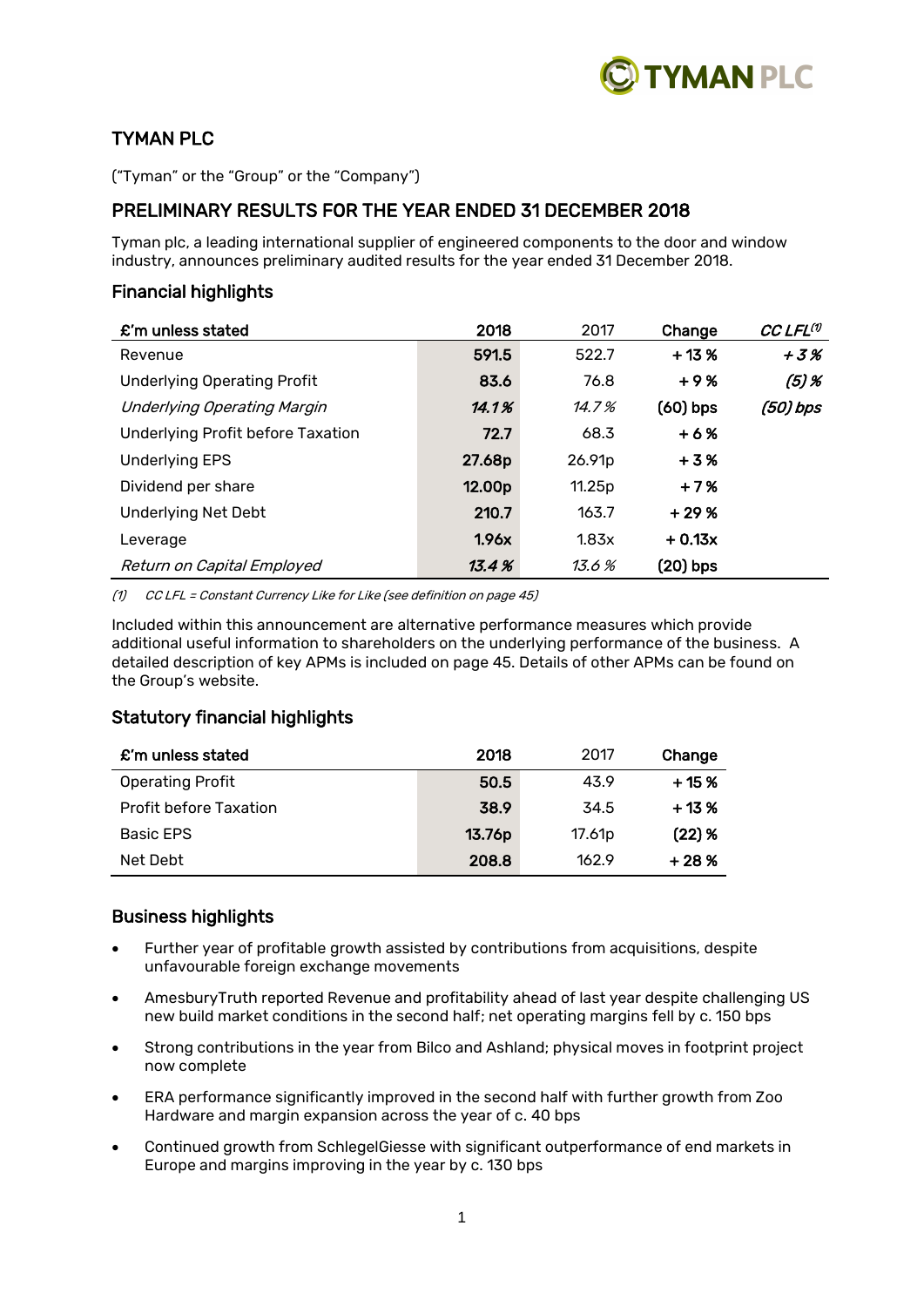

- Strong cash performance in the year with both Operating and Free cash flow significantly ahead of 2017 and cash conversion at 92.4 per cent. of operating profit
- Leverage back within the Group's target range of 1.50 to 2.00x at year end for the seventh consecutive year
- Appointment of Jo Hallas as Chief Executive from 1 April 2019 in succession to Louis Eperjesi, as announced on 20 November 2018

# Acquired businesses highlights

- Strong trading from Ashland acquired in March for an Enterprise Value of US\$101.0 million
	- Ashland Revenue and Underlying Operating Profit significantly ahead of prior year
	- Integration ahead of schedule with positive customer and employee reaction
	- Synergy target increased by 25.0 per cent. to US\$5.0 million by 2020
- Sustained strong trading from Zoo acquired in May for an Enterprise Value of £19.0 million
	- Zoo Revenue and Underlying Operating Profit significantly ahead of prior year
- Profab and Reguitti performing in line with expectations
- Bilco Run Rate final ROAI two years post acquisition confirmed at 17.0 per cent.; and Giesse's 26.7 per cent. both significantly ahead of the Group's target threshold

# 2019 trading

- Trading in 2019 to date is in line with expectations with a promising order book in each Division
- Banking facilities extended by a further twelve months to February 2024
- Acquisition of Y-cam by ERA to enhance smart home capabilities

# Louis Eperjesi, Chief Executive, commented:

"Tyman made further progress in 2018 in developing its people, enhancing its product offering, expanding its manufacturing and distribution capabilities as well as focussing on its customers in order to improve market positions across each of the Divisions.

"The physical moves of plant and machinery into new facilities in AmesburyTruth and ERA are now complete. AmesburyTruth's focus now moves to ensuring that each of the North American centres of excellence deliver the expected returns from the footprint project. ERA's strong second half performance illustrates the opportunities the new i54 facility gives to the Division.

"Volumes in 2019 to date are in line with our expectations across each of the Divisions with promising order books. AmesburyTruth is planning for volume growth in US residential and commercial and its profitability will benefit from the increased synergies generated by the integration of Ashland together with the footprint project and pricing initiatives.

"The UK market is likely to remain subdued in 2019; however ERA will continue to focus on further share gains, new product introductions with an emphasis on smartware, realising synergies from the acquisitions of Profab and Zoo along with management of costs and overheads.

"SchlegelGiesse expects to take further market share, driven by ongoing investment in innovation, expansion of the product range and "all in one" cross selling activity.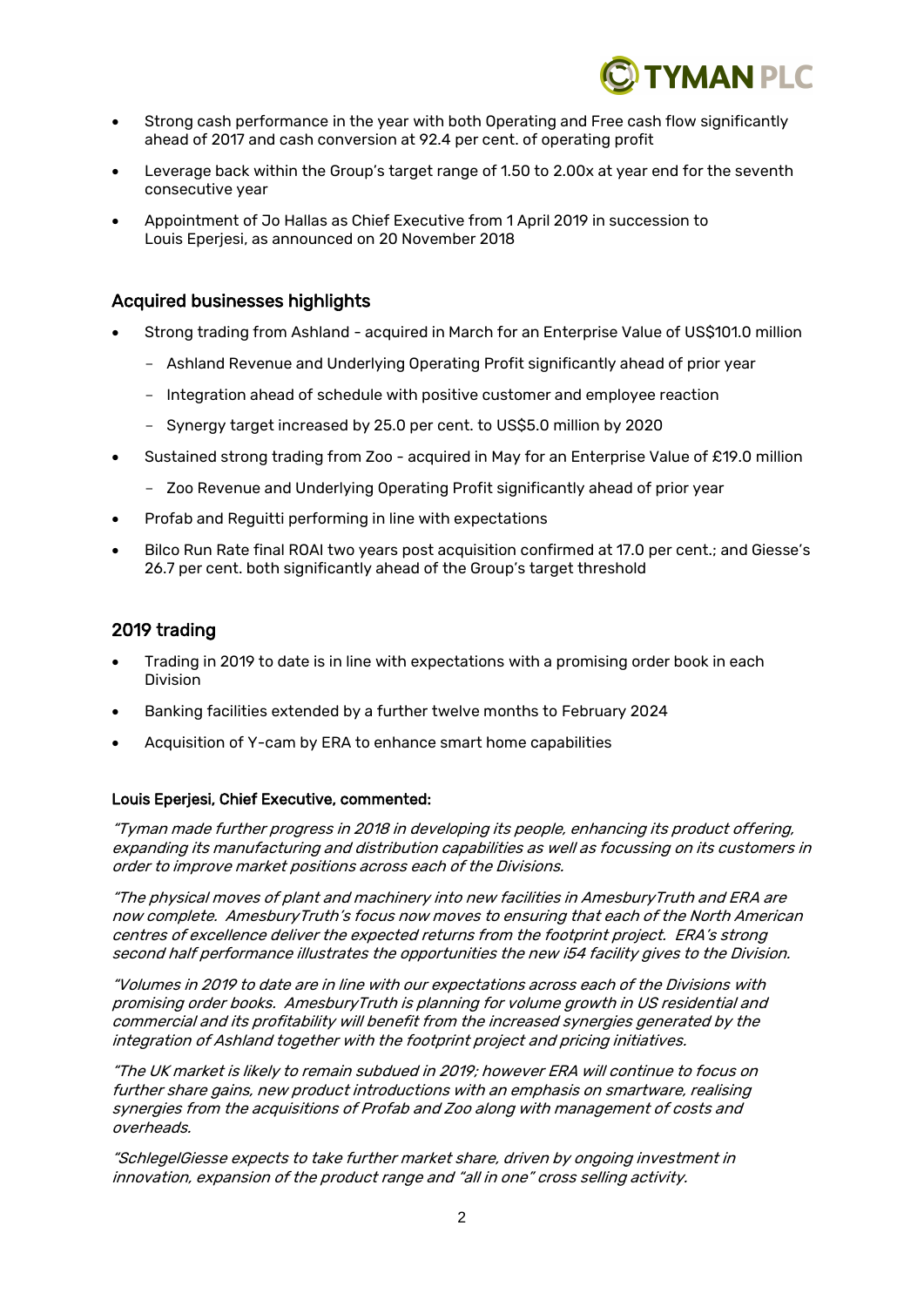"Despite current market uncertainties, the Group remains well positioned to build on the progress made over the last nine years and to deliver sustainable profitable growth going forward."

# Enquiries:

**Tyman plc** 020 7976 8000 Louis Eperjesi – Chief Executive Officer www.tymanplc.com James Brotherton – Chief Financial Officer

# MHP Communications 020 3128 8100

Reg Hoare

Nessyah Hart

# Analyst and investor presentation

Tyman will host an analyst and investor presentation at 9.30 a.m. today, Tuesday 5 March 2019, at the offices of MHP.

The presentation will be webcast at the Group's website - www.tymanplc.com

#### Webcast link

# [http://webcasting.brrmedia.co.uk/broadcast/5c76c694bb4afe3a3603ed3a](https://emea01.safelinks.protection.outlook.com/?url=http%3A%2F%2Fwebcasting.brrmedia.co.uk%2Fbroadcast%2F5c76c694bb4afe3a3603ed3a&data=02%7C01%7Cjuliette.lowes%40tymanplc.com%7C09c6b6a331214a4b423308d69e5b10a4%7C4f7adb5b083a417596749783fd8af0a5%7C1%7C0%7C636870511298739203&sdata=VLUyDwqxXLugyDCIGj%2BFrsrSnkX7GbS6DQcd3Ky1esw%3D&reserved=0)

#### Forthcoming dates

| Ex-dividend date              | 18 April 2019   |
|-------------------------------|-----------------|
| Dividend record date          | 23 April 2019   |
| <b>Annual General Meeting</b> | 9 May 2019      |
| Dividend payment date         | 24 May 2019     |
| Interim results announcement  | 25 July 2019    |
| Autumn trading update         | 6 November 2019 |
|                               |                 |

# Notes to editors

Tyman is a leading international supplier of engineered components to the door and window industry. The Group's three Divisions – AmesburyTruth, ERA and SchlegelGiesse – are market leaders in their respective geographies.

The Group employs over 4,200 people and operates facilities in 18 countries worldwide. Tyman is listed on the London Stock Exchange under the ticker TYMN.

Further information on the Group and the Group's products are available at the Group's website www.tymanplc.com.

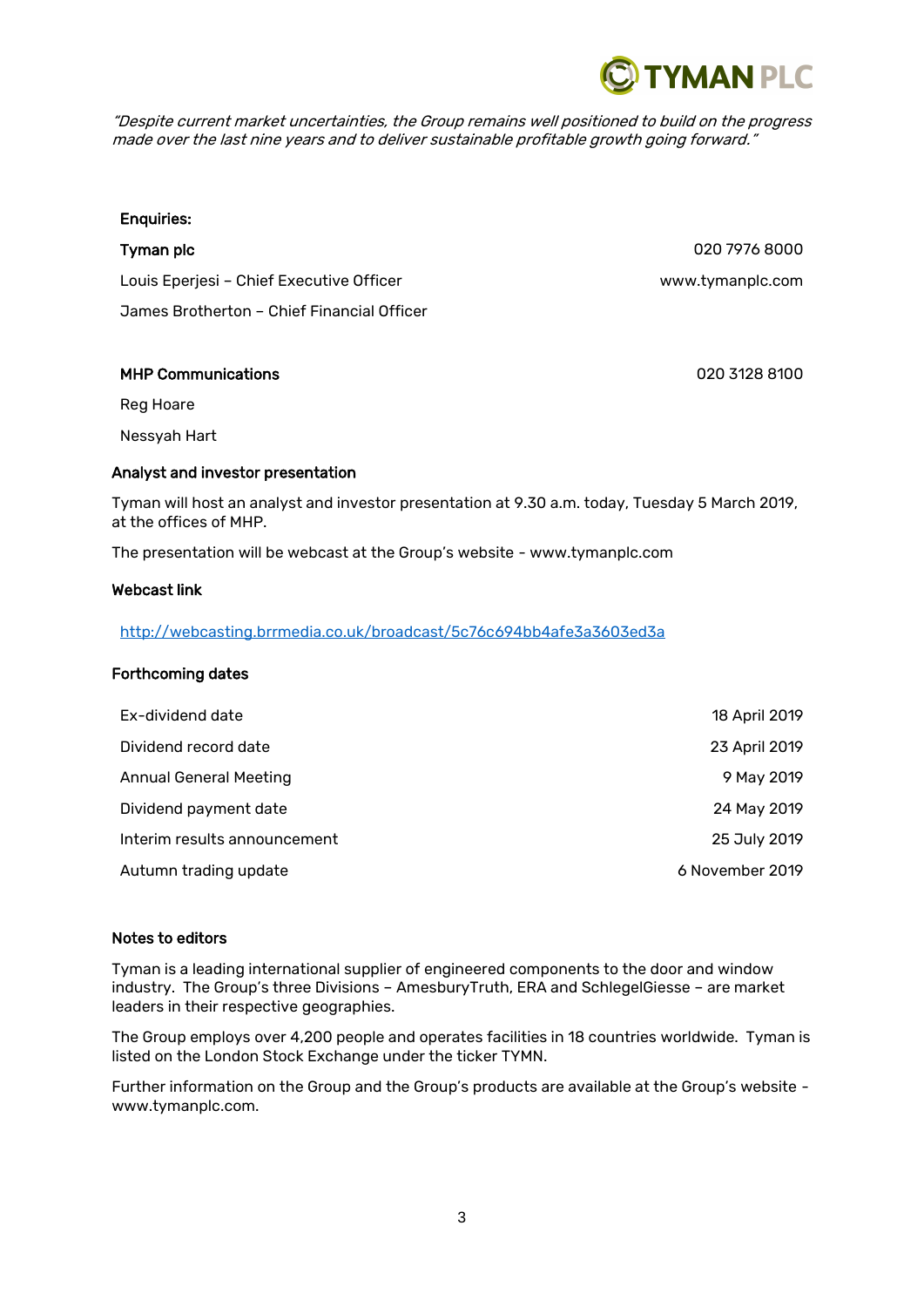

# RESULTS OVERVIEW

2018 saw a year of further progress for Tyman with improvements in Revenue, profit and cashflow assisted by strong initial contributions from the acquisitions of Ashland and Zoo Hardware.

### Progress against key priorities

The Group delivered further progress in 2018 with Revenue and Underlying Operating Profit increasing to £591.5 million and £83.6 million respectively, assisted by the contributions from the four acquisitions made in the year underpinned by strong cash generation.

Performance in North America was impacted by the slowing in the residential new build market that was evident in the second half of the year; however, both ERA and SchlegelGiesse delivered strong performances across generally less favourable market backdrops.

During 2018, Tyman continued to deliver against the priorities that were set out in last year's Annual Report and Accounts. The Group has made further progress in the year in developing its people, enhancing its product offering, expanding its manufacturing and distribution capabilities as well as focusing on its customers in order to improve market positions across each of the Divisions.

#### Health, safety and sustainability

The Group has made considerable progress in the last nine years in developing a health and safety culture where each employee takes responsibility for their own safety and for the safety of others and it is pleasing to be able to report reductions in the number and severity of incidents in 2018. Greater employee engagement is also demonstrated by the increase in the number of near miss incidents identified and resolved in the year before they caused injury or harm.

The recruitment of Tyman's first Group Health, Safety and Sustainability Director will help to provide the correct level of senior executive oversight to this critical area, will enhance the sharing of best practice across the three Divisions and should allow the Group to deliver the measurable and sustained improvements in health and safety performance that it is undoubtedly capable of.

A Group level focus on sustainability will also allow Tyman to draw together in a more coherent manner the various initiatives that are taking place in each Division in this critical area as the businesses seek to minimise the impact of their activities on the environment.

# Footprint

The significant and necessary investments that the Group has made in its footprint and manufacturing processes in recent years are indicative of the priority that Tyman attaches to operational excellence and to making the Group's businesses the best that they can be. The key driver behind the footprint projects has been to ensure that each Division has the safe, modern and flexible facilities necessary to support customers' needs, increase product quality, encourage innovation and improve service levels.

The physical moves of plant and machinery into new facilities are now complete. ERA's new facility, i54 in Wolverhampton, is fully operational and has absorbed four distribution warehouses together with the balance manufacturing business formerly based in Martock, UK. ERA's strong 2018 second half illustrates the opportunities the new facility gives to the Division to improve its financial performance.

AmesburyTruth has successfully transferred manufacturing from the Amesbury, MA, and Rochester, NY, facilities to the new centre of excellence in Statesville, NC. The complexity of the site moves, combined with the need to recruit and train up new personnel, has been a headwind to the Division's financial performance over the past two years.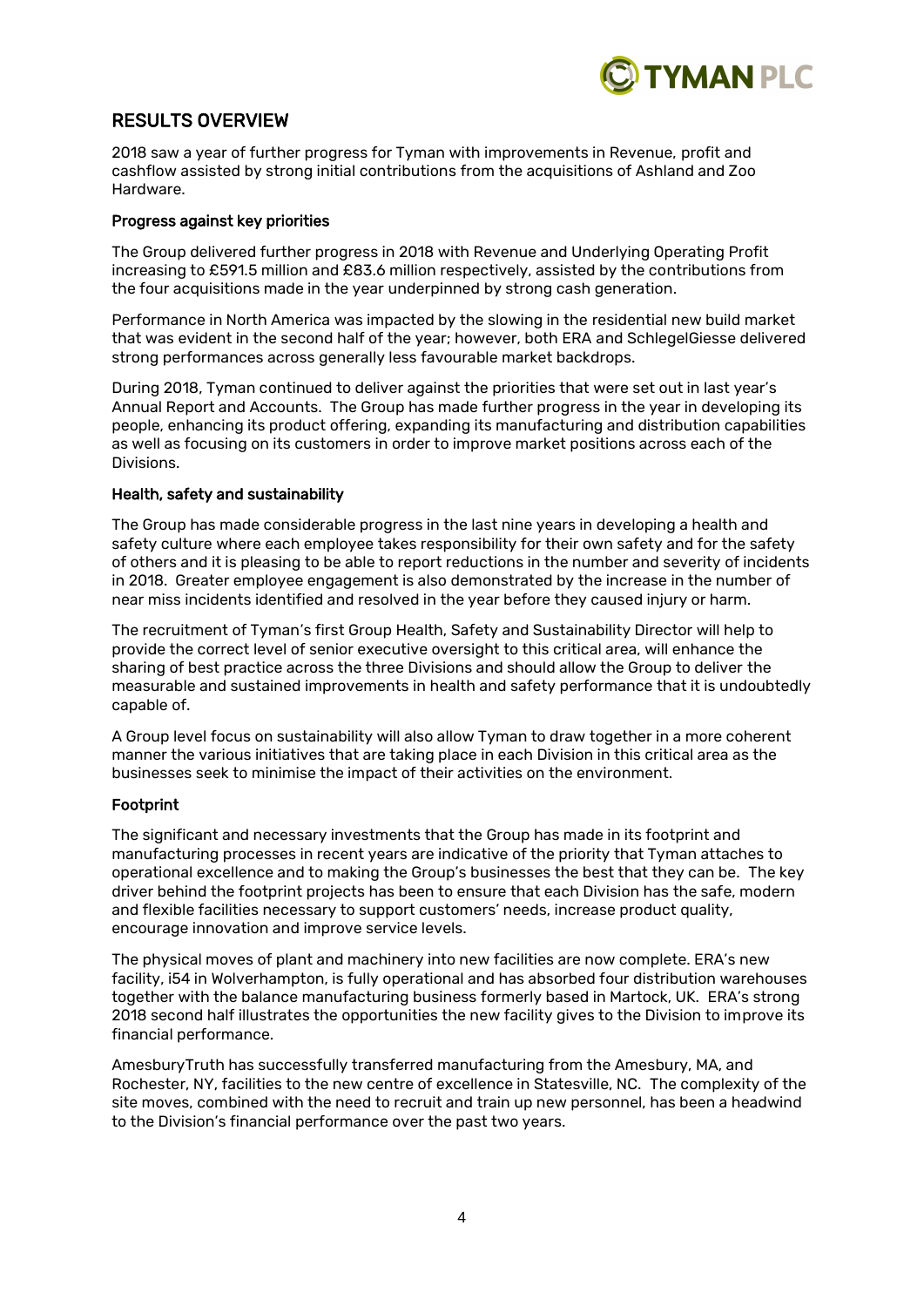

AmesburyTruth's focus is now on ensuring that each of the North American centres of excellence perform to their capabilities and deliver the expected returns from the footprint project.

#### Group collaboration

The Divisions have continued to work collaboratively with an emphasis in 2018 on NPD and cross-selling of product with a particular focus on showcasing Giesse hardware in both AmesburyTruth and ERA as well as taking Bilco products into new markets, such as the Gulf.

Other areas of collaboration include the well established inter-Divisional teams that meet regularly to share best practice in the areas of IT, health and safety, operations and risk management. TSA continues to make good progress in developing the Group's Far Eastern logistics and supply chain capabilities and the Zoo Hardware sourcing team was successfully integrated into TSA during the year.

#### Financial objectives

The Group's financial performance against its key objectives was more mixed during 2018. While it was pleasing to report constant currency like for like Revenue growth in AmesburyTruth and SchlegelGiesse, like for like Revenue in ERA was broadly flat.

AmesburyTruth's margin contracted during the year as a result of slower markets and short term operational inefficiencies; however, both SchlegelGiesse and ERA successfully expanded their margins, SchlegelGiesse through cross-selling of products and significant market share gains in Europe and ERA as a result of the greatly improved performance that came through in the second half.

Cash generation was very strong in the year with a high level of Operating Cash Conversion and a significant increase in Free Cash Flow. Return on capital performance for Tyman was not as strong as planned; however, the Group remains committed to its medium term ROCE target of 15.0 per cent. under 2018 accounting policies which it will achieve through improvements in profitability and close scrutiny of the capital base of the business.

For 2019 the Group has budgeted for margin expansion and improvements in its returns on capital.

# Self-help initiatives

In recent years the Group has demonstrated its ability to improve performance through self-help initiatives across all aspects of the business. Self-help initiatives in 2019 will continue to focus on the areas of new product development, with an emphasis on smartware and next generation hardware, investment in people and the supply chain, together with capital projects that can deliver attractive returns.

#### M&A

M&A supports the Group's strategy for growth, giving access to new products that enhance the customer offer or to new markets. The Group has a strict set of acquisition criteria, based around financial metrics, market position, ease of integration, scalability of the acquired business and the capabilities of its business model.

Tyman made four acquisitions in the year, each of which brings different but complementary characteristics to the Group. All the acquired businesses have bedded in well, with Ashland and Zoo delivering notably strong performances in the period under the Group's ownership. Since the year end ERA has acquired Y-cam which will help to enhance its smartware offer in the UK.

AmesburyTruth disposed of its legacy automotive and copier business based in Rochester, NY, at the end of the year for a nominal sum, which was not viable to relocate.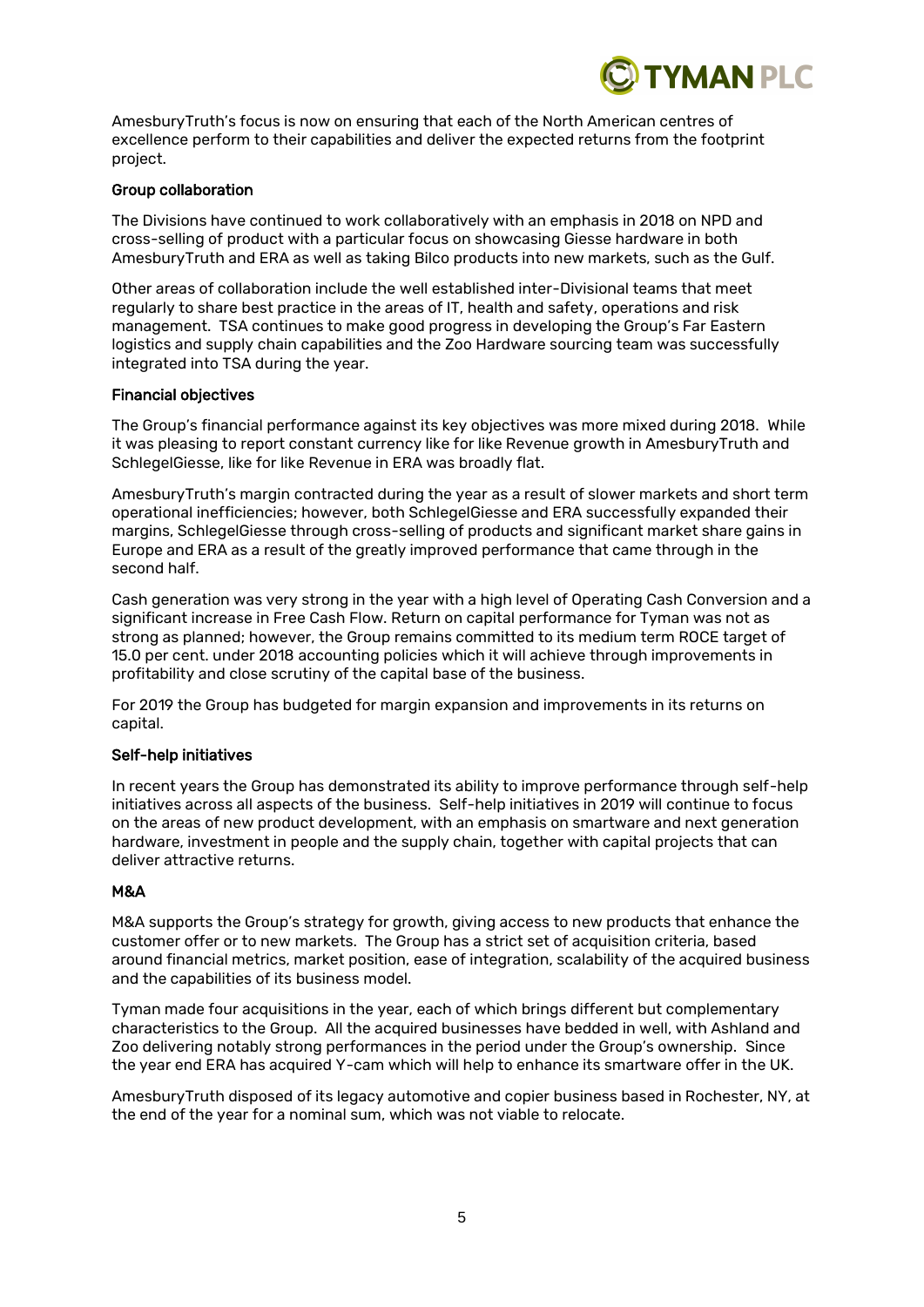

# Integration

The integrations of Giesse and Bilco completed during the year. These acquisitions, which were both made in 2016, have integrated well into their respective Divisions and delivered a ROAI significantly ahead of the Group's target run rate of 15.0 per cent..

For 2019 the integration focus will be on the four businesses acquired in 2018 as well as the integration of Y-cam into the ERA smartware offer in order to ensure that these businesses deliver against their acquisition plans.

#### Outlook

The Group is well placed to take advantage of opportunities as they arise in 2019 and where they can generate attractive returns for Tyman shareholders. Despite current market uncertainties, the Group remains well positioned to build on the progress made over the last nine years and to deliver sustainable profitable growth going forward.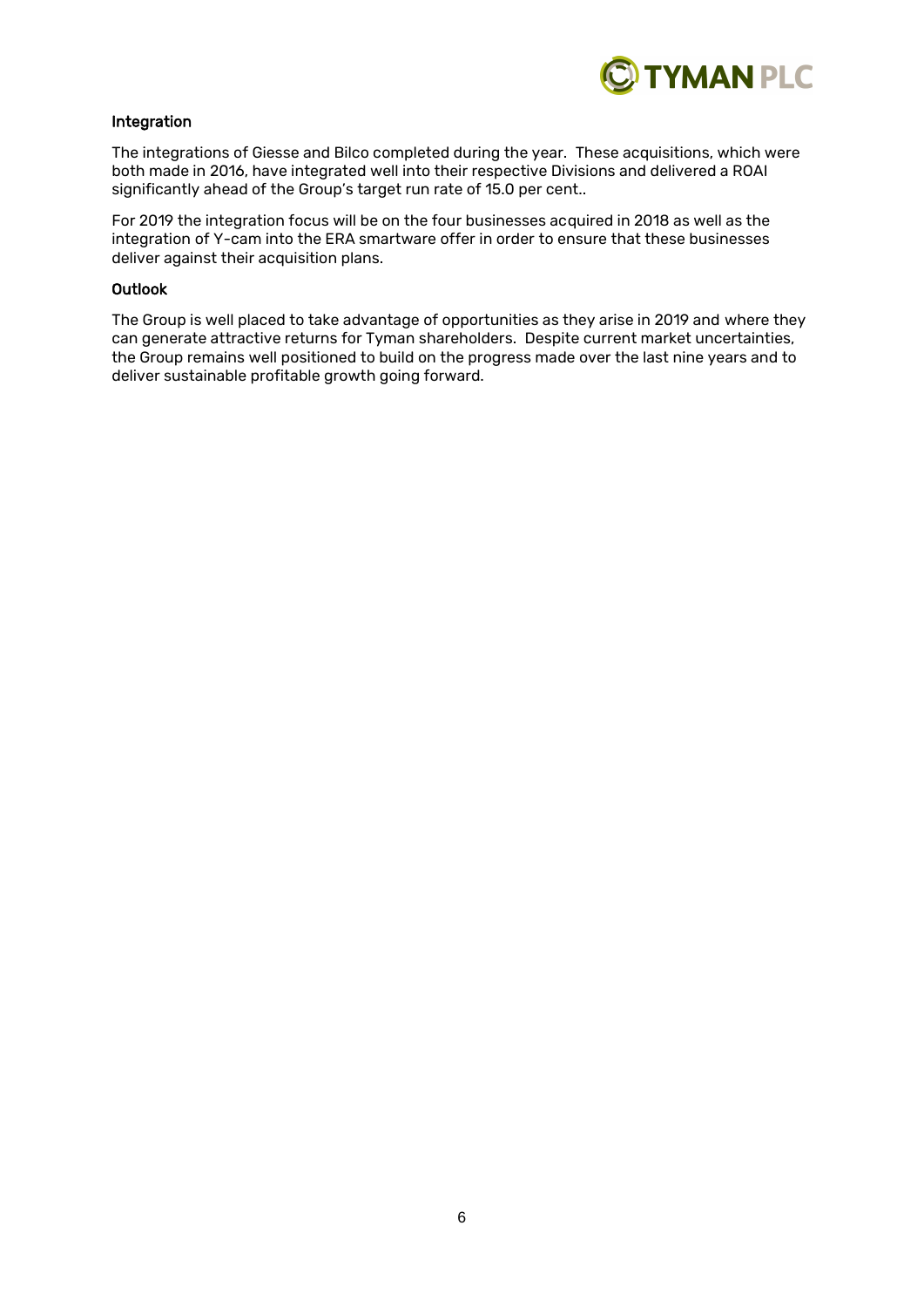

# AmesburyTruth Division

| $\mathbf{\pounds}$ 'm except where stated | 2018  | 2017  | Change    | <b>CC LFL</b> |
|-------------------------------------------|-------|-------|-----------|---------------|
| Revenue                                   | 378.7 | 332.7 | $+14%$    | $+3%$         |
| <b>Underlying Operating Profit</b>        | 62.3  | 59.7  | $+4%$     | $(8)$ %       |
| <b>Underlying Operating Margin</b>        | 16.4% | 17.9% | (150) bps | (180) bps     |
|                                           |       |       |           |               |
| US\$'m except where stated                | 2018  | 2017  | Change    | <b>CC LFL</b> |
| Revenue                                   | 505.5 | 428.8 | $+18%$    | $+3%$         |
| <b>Underlying Operating Profit</b>        | 83.1  | 77.0  | $+8%$     | $(8)$ %       |
| <b>Underlying Operating Margin</b>        | 16.4% | 17.9% | (150) bps | (180) bps     |

*US Dollar data for the Division, translated at average exchange rates for the relevant year, is presented as an APM to aid comparability as US Dollars are the principal currency in which the Division transacts.*

#### Markets

US residential single family construction declined in 2018 with permits decreasing by 5.5 per cent., starts by 10.5 per cent. and completions by 5.6 per cent.. The second half of 2018 saw more challenging market conditions with seasonally adjusted single family start and completions both down 8.9 per cent. at December compared with June 2018. Total residential completions in the US in the year declined by 8.4 per cent. to 1.1 million. New build activity levels in the US remain materially below long run average levels on both absolute and per capita measures.

US repair and remodelling continued to recover during the year with the LIRA index increasing by 7.4 per cent. and the NAHB RMI sentiment index averaging 57 across the year (2017: 57).

New housing starts were flat in Canada in the year with continued growth in multifamily, offset by declines in single family starts.

# Business performance and developments

Softer US residential market conditions in the second half meant that AmesburyTruth had a more challenging year in 2018. On a reported basis, Revenue grew by 17.9 per cent. to US\$505.5 million (2017: US\$428.8 million) with the increase principally due to the strong initial contribution from Ashland, assisted by pricing initiatives across the Division. Like for like Revenue increased by 2.5 per cent., reflecting the slower second half trading environment, with volumes broadly flat across the year.

Input costs continued to increase in 2018, although moderated somewhat in the second half, and there were higher levels of scrap write-off in the year. Overheads for the Division increased with higher healthcare and freight costs incurred.

Reported Underlying Operating Profit increased by 8.0 per cent. to US\$83.1 million (2017: US\$77.0 million), principally due to the strong performance from Ashland. Like for like Underlying Operating Profit fell by 7.8 per cent. in 2018 and the Division's Underlying Operating Margin decreased by 150 bps to 16.4 per cent. (2017: 17.9 per cent.).

AmesburyTruth remains confident that a blended Underlying Operating Margin of 20.0 per cent. is achievable for the Division over the medium term.

Like for like order books in the Division at the year end were 8.0 per cent. ahead of the position at 31 December 2017.

#### Residential and commercial

Like for like volumes into residential were broadly flat in the year. The Division's commercial offer continued to grow with Revenue increasing by 6.1 per cent. to US\$66.5 million (US\$62.7 million) principally due to Bilco's strong performance in the year.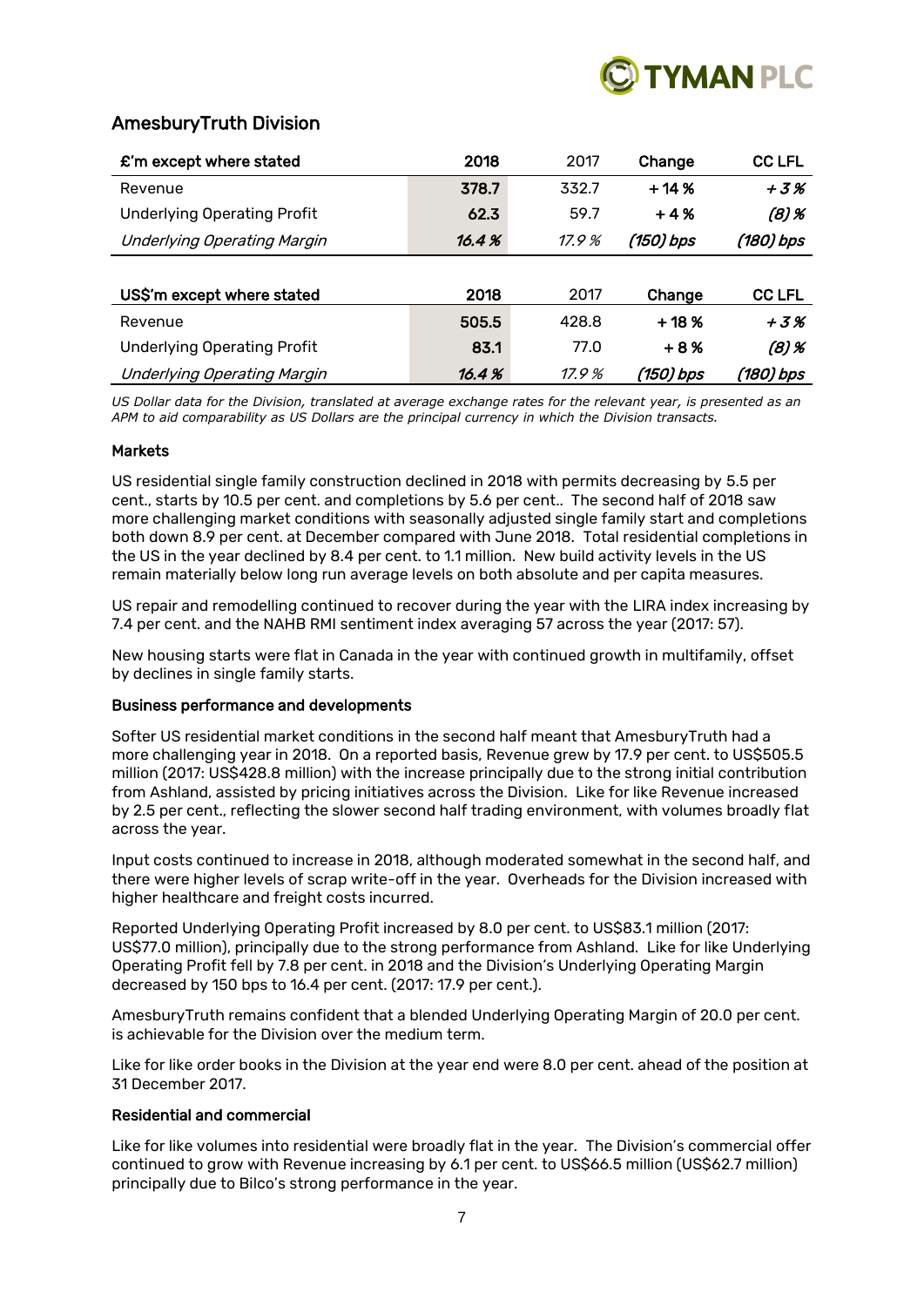

#### Tier three and four account coverage

In 2018, trading in tier three and four accounts increased by 3.7 per cent., principally due to pricing initiatives, and over \$4.0 million of annualised incremental orders were secured by ISC in the year which are expected to convert into Revenue in 2019. A second distribution location for tier three and four accounts opened in Nashville, TN, in April 2018 to complement the existing facility in Dallas, TX.

#### Canada

Despite flat construction markets, the Division's performance in Canada continued to improve with Revenue in the market increasing by 12.0 per cent. to US\$51.5 million (2017: US\$46.0 million), assisted by the initial contribution from Ashland.

#### Ashland

Ashland was acquired on 14 March 2018. The business performed very strongly in the year recording US Dollar Revenue for the full year approximately 6.3 per cent. higher than in 2017. This positive trading performance, combined with the early delivery of synergies, meant that Underlying US Dollar Operating Profit for Ashland increased by 62.4 per cent. over the full year 2017.

The acquisition has been well received by key customers and employees and integration initiatives have proceeded ahead of schedule, including the successful migration of IT systems over to the AmesburyTruth platform. The largest integration project, the closure of the Ashland facility in Toronto, Canada, completed in September, with production moving to the Monterrey, Mexico, facility. Other integration initiatives, including the alignment of sales and marketing resources and co-ordination of supply chain activities, meant that synergy benefits were generated in the period under ownership of US\$1.3 million, significantly ahead of schedule.

The progress made to date with the integration has meant that the annualised pre tax cost and revenue synergy target for Ashland has been increased by 25.0 per cent. to US\$5.0 million from 2020.

#### **Bilco**

Bilco had another strong year generating a 9.1 per cent. improvement in Revenue with good performance seen across both commercial and residential markets. Notable installations of Bilco products in the year included the New York City Transit, Dallas Fort Worth Airport, and the Gonzaga Performing Arts Centre.

The integration of Bilco is now complete with synergy benefits of US\$3.5 million recorded over the two years of ownership to 30 June 2018, some 40.0 per cent. ahead of the original targets put in place at the date of acquisition. Bilco's run rate ROAI after two years of ownership was 17.0 per cent., 200 bps ahead of the Group target of 15 per cent..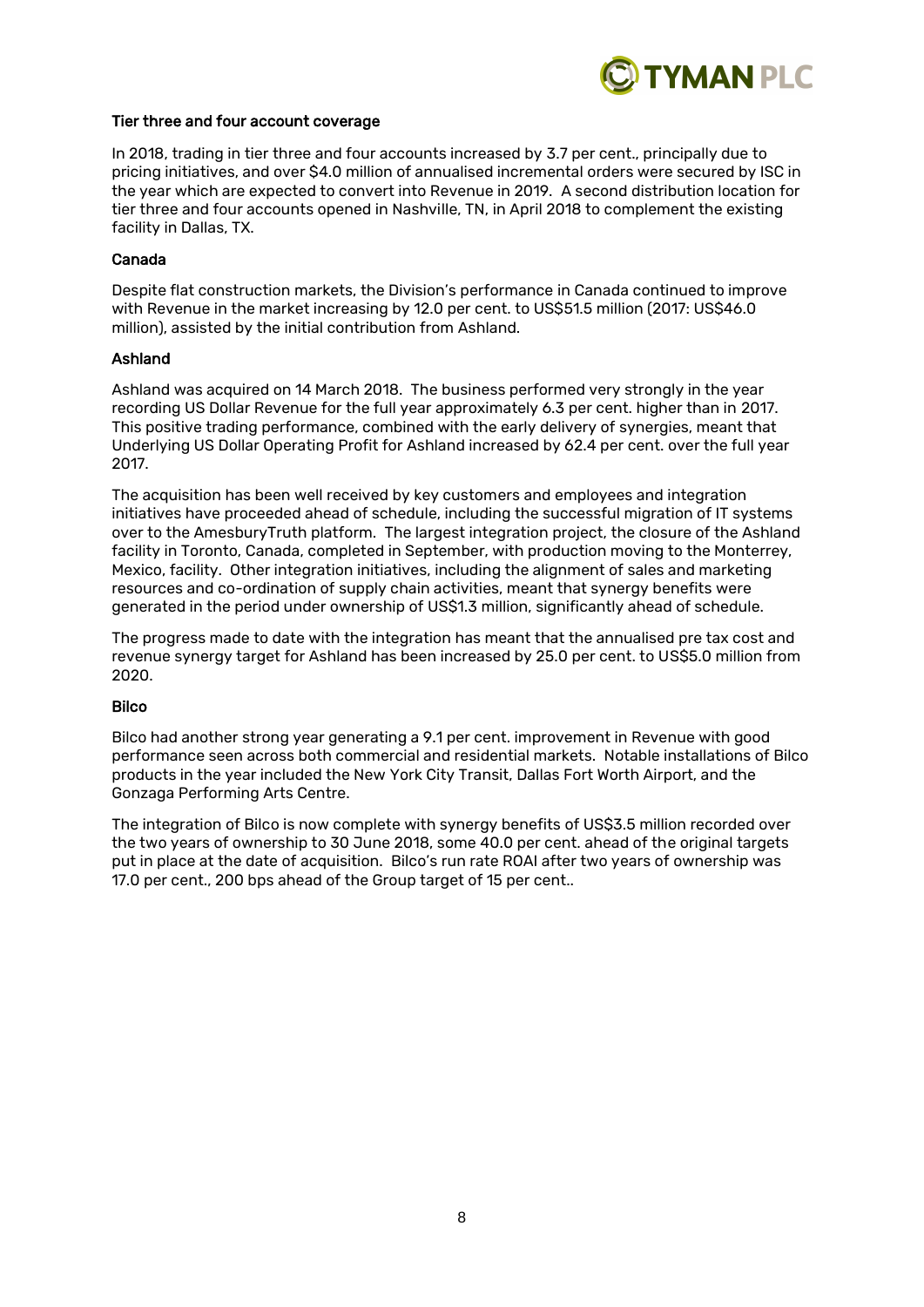

# Footprint project

The second phase of the footprint project, which involved the consolidation of four sites into a single centre of excellence based in Statesville, NC, was substantially complete at the year end.

The Amesbury, MA, site closed in December and the freehold sold. Production at the Rochester, NY, site will cease by the end of the first quarter of 2019 and the site will be returned to the landlord at the half year. The legacy automotive and copier business based in Rochester, NY, which was not viable to relocate, was sold at the year end for a nominal sum. In 2018 this legacy business generated Revenue of US\$7.1 million (2017: US\$8.6 million).

In 2018 the footprint project generated US\$1.7 million of incremental benefit for the Division. The focus in 2019 is on improving the operational performance of the four centres of excellence such that the project delivers the expected US\$10.0 million of incremental benefit from 2020.

|                                         | Inception | 2019     | 2020     |
|-----------------------------------------|-----------|----------|----------|
| US\$'million                            | to date   | Forecast | Estimate |
| P&L charge                              | 22.1      | 3.0      | 1.5      |
| Operational expenditure                 | 16.7      | 11.0     | 1.0      |
| Capital expenditure                     | 13.6      | 1.0      |          |
| Cash receipts                           | (6.7)     |          |          |
| <b>Total cash costs</b>                 | 23.6      | 12.0     | 1.0      |
| Total cumulative cash costs             | 23.6      | 35.6     | 36.6     |
| Incremental P&L saving                  | 1.7       | 3.3      | 5.0      |
| <b>Cumulative annual P&amp;L saving</b> | 1.7       | 5.0      | 10.0     |

#### Footprint project financials

Cash costs incurred during 2018 in connection with the footprint project were US\$6.9 million which was substantially offset by net cash receipts of US\$4.6 million arising from the sales of the Amesbury, MA, and Statesville, NC, facilities. In aggregate since the start of the project, cash receipts of US\$6.7 million have been realised from disposals of surplus properties and equipment.

The estimate for the overall net project cash cost remains at c. US\$37.0 million (2017: US\$37.0 million.

# **Outlook**

AmesburyTruth is planning for volume growth in US residential and commercial construction in 2019. Despite more challenging markets the business is well placed to make progress this year through continued recovery of market share among smaller customers, price realisation, synergy benefits arising from the integration of Ashland and improved utilisation of the new facilities.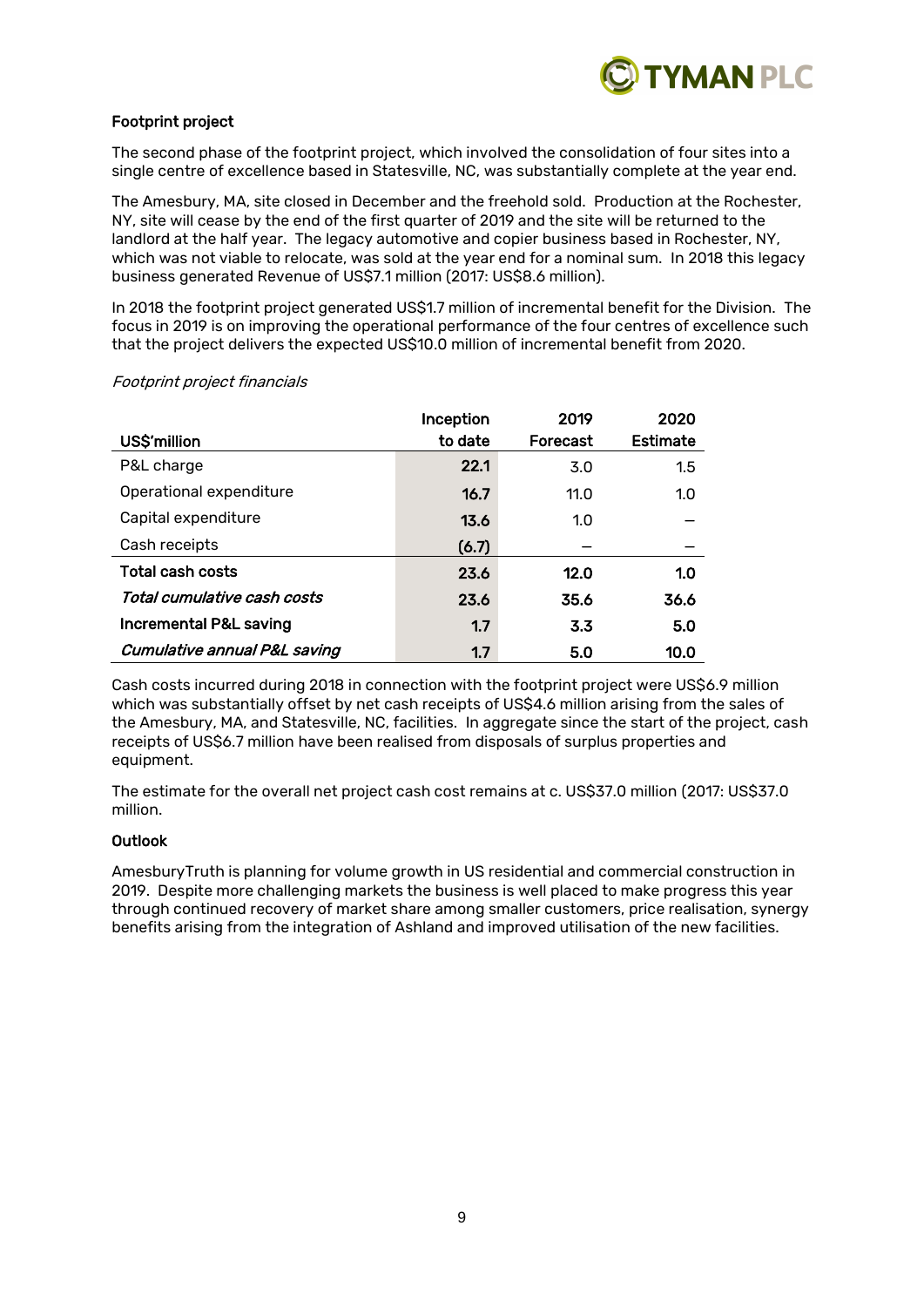

# ERA Division

| $\mathbf{\pounds}'$ m except where stated | 2018  | 2017   | Change    | <b>CC LFL</b> |
|-------------------------------------------|-------|--------|-----------|---------------|
| Revenue                                   | 95.7  | 80.3   | $+19%$    | (1) %         |
| <b>Underlying Operating Profit</b>        | 12.5  | 10.2   | $+22%$    | $(10)$ %      |
| Underlying Operating Margin               | 13.1% | 12.7 % | $+40$ bps | (110) bps     |

# Market

The UK market stabilised as the year progressed following further contraction in the first half of 2018. RMI investment, which comprises the majority of the market, was lower than in 2017 overall and new build construction saw further modest growth.

Overall, ERA estimates that the UK market for doors and windows was c. 4.0 per cent. lower than 2017, with the improvement in the second half offsetting a first half decline of c. 8.0 per cent..

# Business performance and developments

Despite challenging market conditions, ERA made good progress against its strategic objectives by delivering further share growth in its core hardware market, improving margins and lowering costs. After a difficult start to the year, the stabilising market combined with targeted price increases, operational efficiencies and procurement savings led to a significantly improved second half performance and meant the business ended 2018 with positive momentum.

ERA's like for like Revenue for the year decreased by 1.0 per cent. reflecting the impact of subdued market conditions on volumes, offset by the benefit of price increases implemented in November 2017 and May 2018. On a reported basis, Revenue increased by 19.3 per cent., principally due to the incremental contribution from Howe Green and contributions from Zoo Hardware and Profab. Order books on a like for like basis at the year end were slightly higher than at the end of 2017.

The cost of goods imported from the Far East continued to increase through the first half however costs started to moderate as the second half progressed such that across the year imported costs on the representative basket of goods were marginally lower than in 2017.

Despite increased property costs of the new i54 facility, overheads in the Division fell slightly due to savings from restructuring initiatives and the consolidation of further sites into the i54 facility.

Lower volumes and under-recovery of input cost inflation meant that like for like Underlying Operating Profit in the period was £1.0 million lower than in 2017; however the reported Underlying Operating Profit increased by 22.2 per cent. and the Underlying Operating Margin increased by c. 40 bps assisted by the strong performance from Zoo Hardware. ERA continues to target an Underlying Operating Margin in the mid-teens in the medium term.

# OEM and distribution

Hardware sales into OEM continued to outperform the market with volumes decreasing by only 2.2 per cent., reflecting the continued growth in bifold hardware products and patio door locks together with encouraging take-up from new product introductions. The volume reduction was largely mitigated through pricing actions.

The Division made further progress in distribution with like for like Revenue increasing by 2.0 per cent. in the year. This was further assisted by the addition of Zoo products to the range which significantly strengthens ERA's position in the distribution route to market. The combined ERA/Zoo sales into distribution increased by an estimated 7.0 per cent. year on year.

Further progress has been made in developing an aluminium hardware range for the UK market and there continues to be good take-up of Giesse's products in the UK. There is a good portfolio of new hardware products including the innovative ERA Lockdown range to be launched in 2019.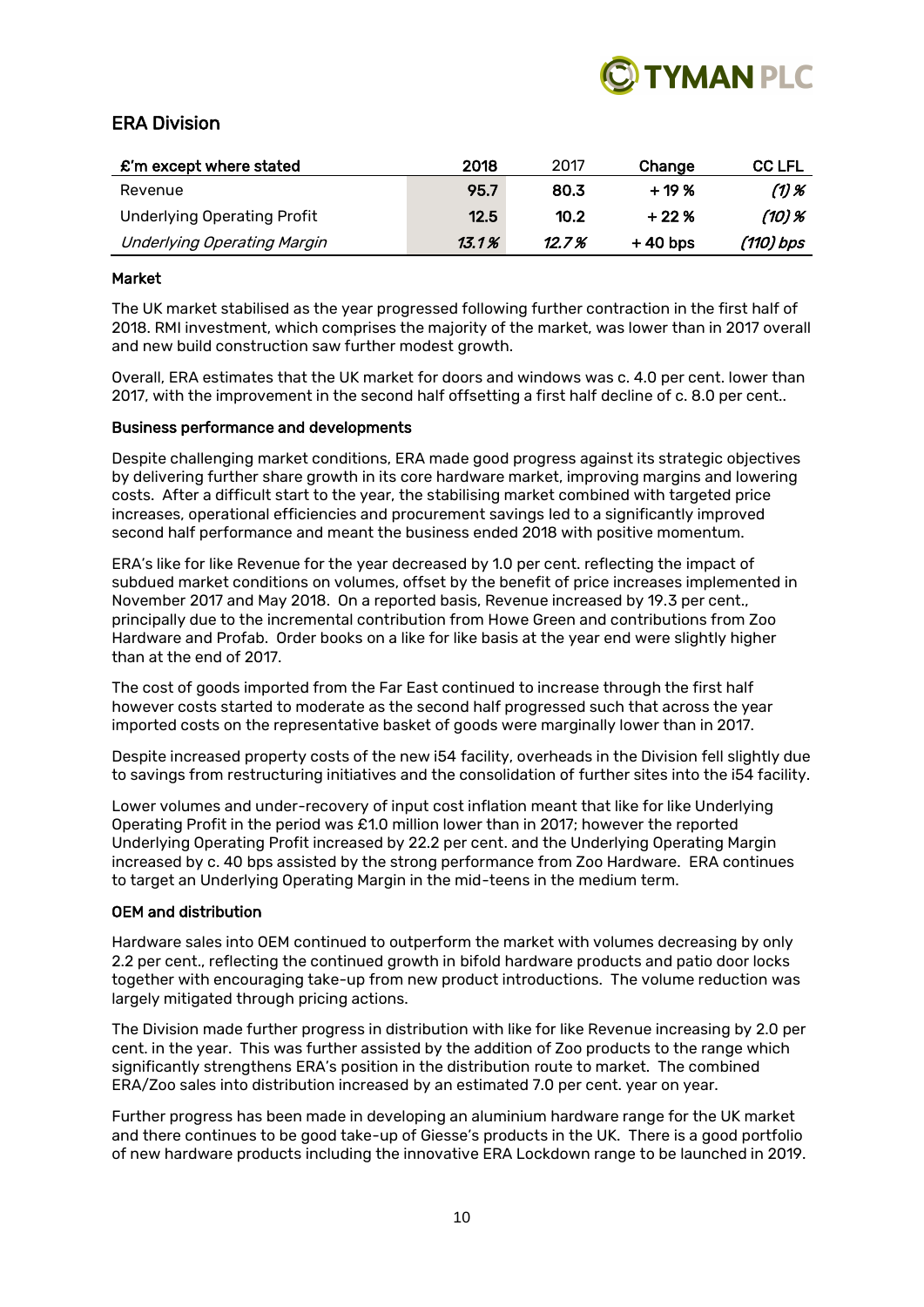

# Zoo Hardware

The acquisition of Zoo Hardware completed on 10 May 2018 and the business traded strongly in its first eight months of ownership. Zoo's Revenue for the full year was 11.3 per cent. ahead of 2017 at £19.5 million, representing the business' eighth successive year of double digit Revenue growth and profitability for the business year on year increased by 33.8 per cent.. Zoo continues to gain share in the commercial sector and new products launched in the second half of the year have been well received.

### ERA Home

Smartware sales declined in the year as a result of some one-off orders in 2017 which were not repeated. During 2018, the ERA Doorcam was brought to market and the ERA Home Installer scheme was launched. The TouchKey night latch is in beta testing phase and is expected to be launched commercially during 2019 with the TouchKey multipoint lock offering to follow.

The ERA Home range is gaining traction and growing share in the smartware market is a strategic priority for ERA. On 18 February 2019, ERA completed the acquisition of Y-cam, a smart home security business which operates a proprietary cloud based platform, together with a range of award-winning security cameras, alarms and sensors. This acquisition will strengthen ERA's presence in the smart security market considerably.

#### Access Solutions

The Access Solutions business was further expanded with the acquisition of Profab in July 2018. Combined with Bilco UK and Howe Green, this creates a comprehensive offering covering all aspects of the building envelope.

Access Solutions recorded Revenue of £10.3 million in the year, slightly lower on a like for like basis due to the timing of specification led projects, with the large Crossrail project nearing completion and delays on the Battersea Power Station project, combined with supply chain delays early in the year which impacted Bilco UK. The businesses have promising order books going into 2019.

Profab has performed encouragingly in the period since acquisition and has a healthy pipeline of opportunities in the UK and export markets.

The Access Solutions management team was strengthened during the year with new hires. The enlarged business provides ERA with a meaningful commercial and light infrastructure access offer for the UK market.

ERA's sales into the commercial and light infrastructure sectors through Zoo and Access Solutions now account for approximately a third of ERA's sales, up from 13.0 per cent. in 2017.

#### Ventrolla

Reported Revenue at Ventrolla, the Division's sash window refurbishment business, increased by 8.0 per cent. to £5.8 million following the acquisition of the London commercial franchise during the year. Performance of the ongoing business was disappointing, with like for like Revenue declining 7.8 per cent. and profitability deteriorating as a result of a fall in the number of installers and a lower level of enquiries. A new management team has been put in place to address the performance issues and the business has launched a new website which is expected to generate increased levels of enquiries.

Ventrolla has a promising order book for 2019 and has secured a number of commercial contract wins to be delivered in early 2019.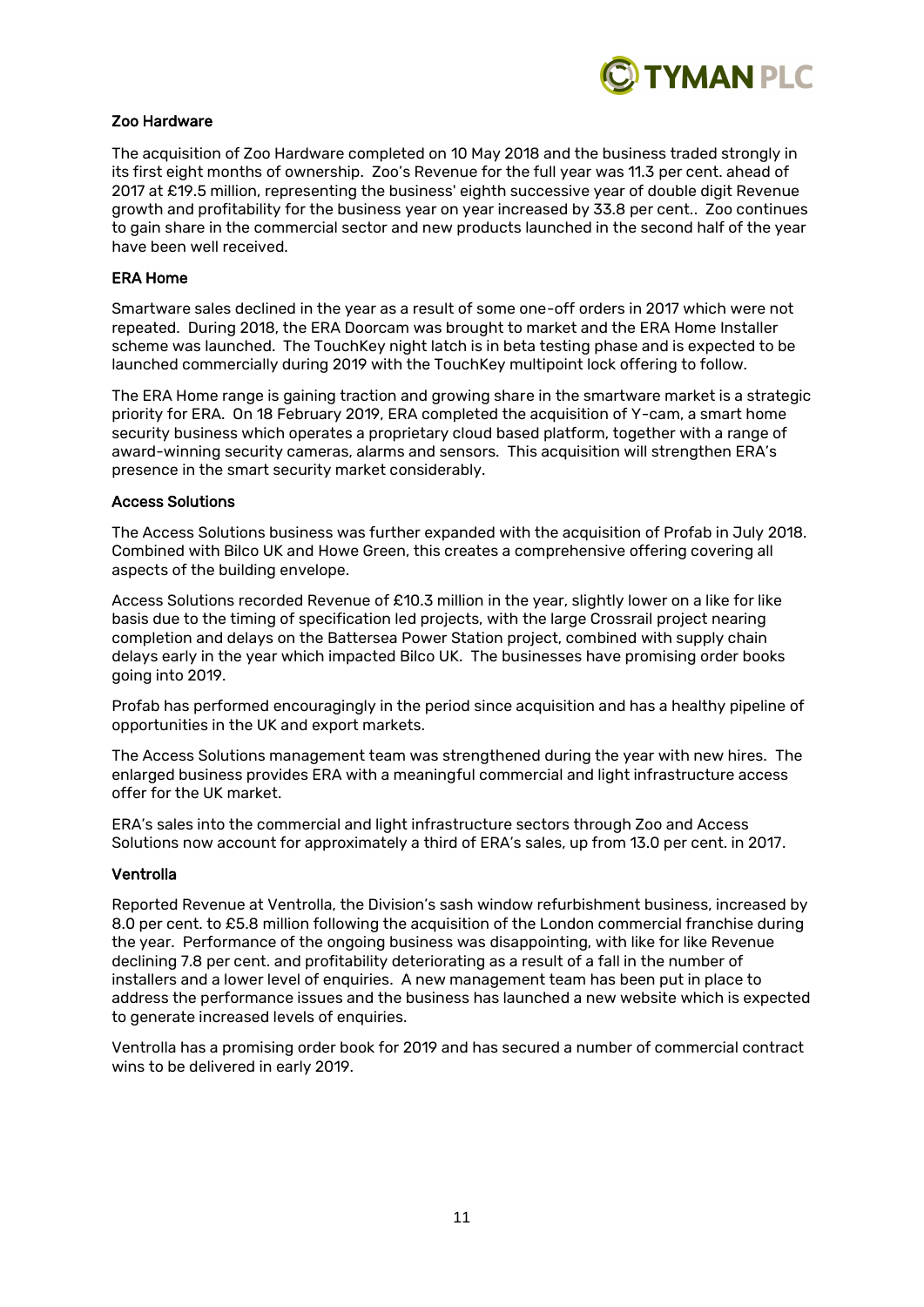

# Tyman Sourcing Asia

TSA reports through ERA and is responsible for the Group's Far Eastern sourcing operations. TSA manages the supply chain for the majority of the Division's UK sales. In 2018 purchases made by TSA on behalf of all Group companies totalled US\$78.9 million (2017: US\$75.1 million) across 51 (2017: 47) active suppliers, with the increase being driven by the stock build at ERA and a scaleup in sourcing activity for the AmesburyTruth Division. The Group continues to focus on streamlining the supply chain and realising the benefits from consolidation of purchasing activities.

### New facility

The final warehouse moves to i54, the purpose-built 136,000 sq. ft. facility took place in the first two months of 2018. In addition, the Ash Vale and Martock sites were also consolidated into i54 during the year. The Willenhall site was sold in April 2018 and, subsequent to the year end, the Martock site was sold. i54 is the industry-leading facility that provides the Division with a competitive advantage and has assisted in improving customer engagement, service levels and operational efficiencies. Further benefits of the new facility are expected to be realised in 2019.

#### Brexit

The Division has implemented plans to mitigate possible disruption to customer service in the event that Brexit impacts supply chains. These plans include holding increased levels of inventory in the UK at the year end and regular pro-active communication with customers and suppliers. The significant majority of the Division's products are sourced from the Far East through TSA; accordingly changes to the UK/EU trade arrangements are not expected to have a material direct impact on the Division's performance.

#### **Outlook**

There remains uncertainty in the UK market ahead of Brexit. In the event of an orderly withdrawal, ERA expects the UK residential RMI market will be flat in 2019. However, in the event of a disruptive Brexit, it is likely the market would contract further. The CPA estimates the UK total RMI market will contract by 3.3 per cent. in 2019 excluding the indirect effects of a decline in consumer confidence. New build construction is expected to show continued modest growth.

Given the subdued market backdrop the focus of the Division will continue to be on further share gains, new product introductions with an emphasis on smartware and the launch of the ERA Lockdown security product, realising synergies from the integration of the acquired businesses and management of costs and overheads.

The outlook for ERA's commercial and light infrastructure products remains promising in 2019, with a number of large infrastructure projects in prospect for both the UK and export markets.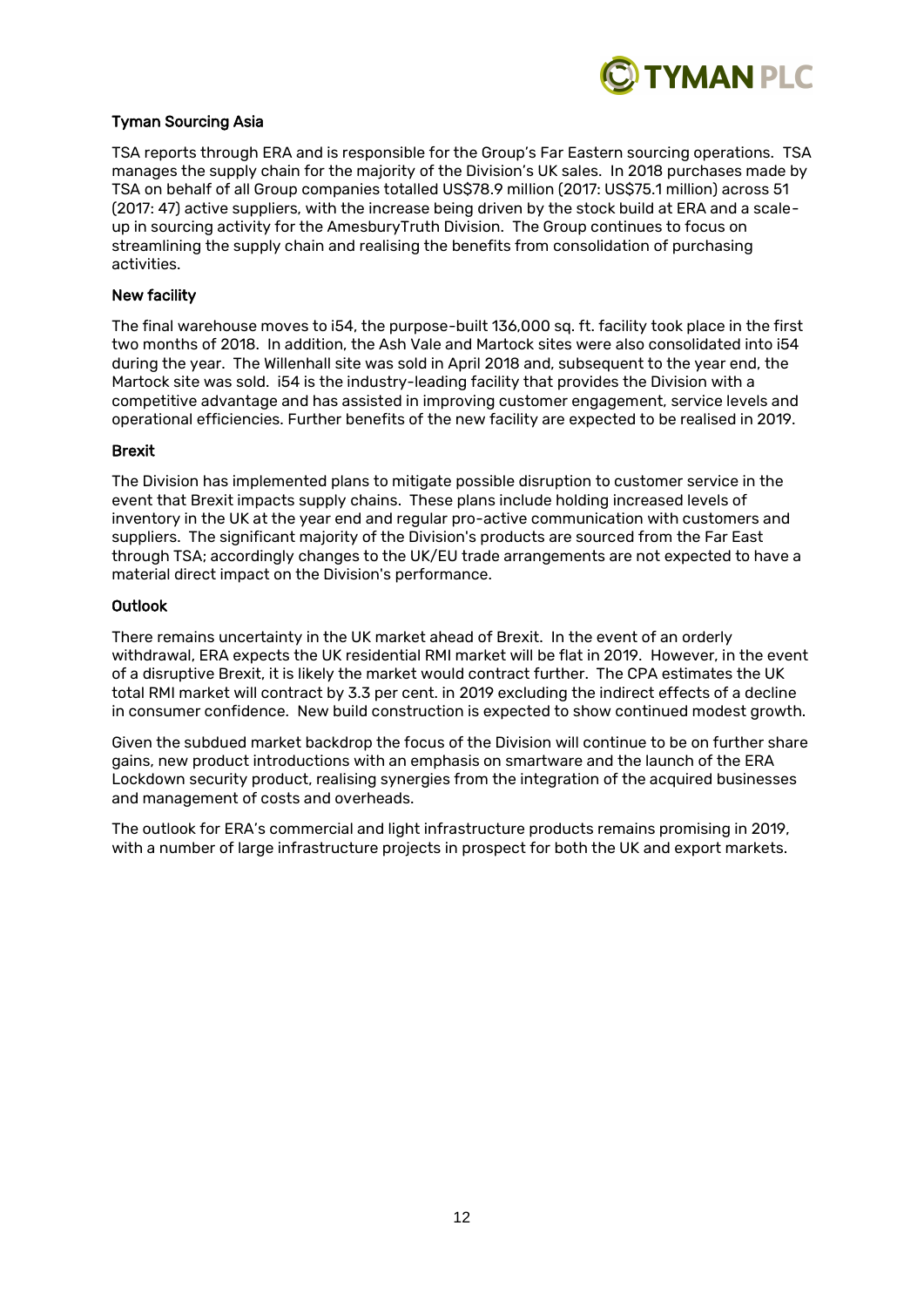

# SchlegelGiesse Division

| $\mathbf{\pounds}$ 'm except where stated | 2018  | 2017  | Change    | <b>CC LFL</b> |
|-------------------------------------------|-------|-------|-----------|---------------|
| Revenue                                   | 117.2 | 109.7 | $+7%$     | $+6%$         |
| <b>Underlying Operating Profit</b>        | 15.0  | 12.8  | $+18%$    | $+18%$        |
| <b>Underlying Operating Margin</b>        | 12.8% | 11.6% | + 120 bps | + 130 bps     |
|                                           |       |       |           |               |
| $\epsilon$ 'm except where stated         | 2018  | 2017  | Change    | <b>CC LFL</b> |
| Revenue                                   | 132.4 | 125.2 | $+6%$     | $+6%$         |
| <b>Underlying Operating Profit</b>        | 17.0  | 14.6  | $+17%$    | $+18%$        |
| <b>Underlying Operating Margin</b>        | 12.8% | 11.6% | + 120 bps | + 130 bps     |

*Euro data for the Division, translated at average exchange rates for the relevant year, is presented as an APM to aid comparability as Euros are the principal currency in which the Division transacts.*

#### Market

The majority of European markets produced flat to modest growth in 2018. The Iberian market continued its strong recovery and Russia improved compared with recent years. The UK, Polish and Turkish markets each declined year on year.

There was strong growth in the RMI segment of the market in China and, as a consequence. SchlegelGiesse benefited from its increased exposure to the retail distributor route to market. Latin American markets remained subdued across the year although there were indications of demand improving in the second half.

Weakening demand in the Middle East and Australia reflected local macroeconomic trends and, while demand improved in the second half of the year in Asia Pacific markets, overall it remained below prior year.

#### Business performance and developments

SchlegelGiesse produced strong Revenue and profitability growth in 2018, enhanced by the acquisition of Reguitti, price increases and significant outperformance of end markets in Europe.

Revenue of €132.4 million for the year (2017: €125.2 million) was 6.0 per cent. higher than the prior year on a reported basis, assisted by the contribution from Reguitti from the end of August 2018. On a constant currency like for like basis, Revenue increased by 6.0 per cent. demonstrating the success of the Division's "all in one" selling model in driving organic growth.

Pricing discipline helped secure price increases in each of the Division's markets, including the high inflationary markets in Latin America, and as a consequence SchlegelGiesse recorded an improvement in Underlying Operating Profit of 17.0 per cent. to €17.0 million (2017: €14.6 million), an improvement of 18.1 per cent. on a constant currency like for like basis.

The strong growth in Revenue improved operational gearing and efficiencies, which resulted in continued expansion in the Division's Underlying Operating Margin of 120 bps, to 12.8 per cent. (2017: 11.6 per cent.), making significant further progress towards SchlegelGiesse's medium term target of a 15.0 per cent. net operating margin.

Like for like order books at the year end were 8.2 per cent. ahead of 2017.

# Europe

Growth ahead of underlying markets was achieved in Continental Europe with Revenue increasing by 6.0 per cent. on a constant currency like for like basis. The business took significant share in most European end markets in 2018 through cross-selling of the portfolio without price concessions or diluting margins. Spain, France, Russia and Greece all saw high double digit growth in the year, particularly in aluminium hardware sales. In addition, Norway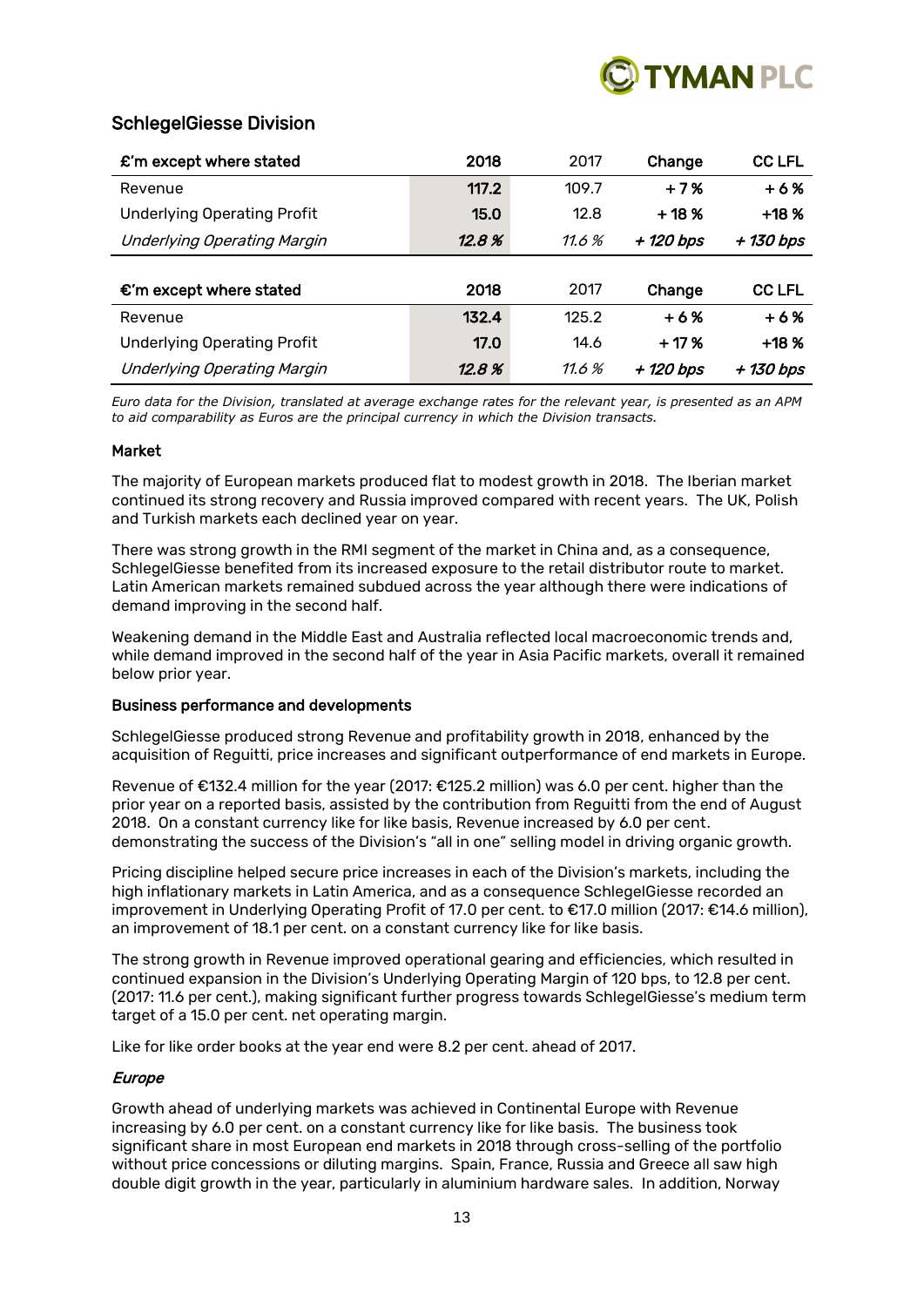

achieved good growth in seal products. All other major markets in Continental Europe, including the largest end market of Italy, achieved positive growth, with the exception of Turkey and Poland.

Continuous improvement in customer service and the expansion of the range of product offering in Continental Europe all contributed to Revenue growth rates above the level of local underlying market demand.

The UK market remained subdued in 2018 with sealing Revenue down 3.0 per cent. on 2017 as a whole; however the Division recorded a significantly stronger performance in the second half, despite macro uncertainties, giving good momentum into 2019.

#### Middle East

Despite positive Revenue growth in the first half of the year in the Middle East, activity in the second half slowed, such that the year ended with full-year Revenue 6.0 per cent. lower than 2017. Delays to projects contributed to this slowdown and strict compliance with Tyman credit control policies ensured top line growth was not pursued at the expense of increased credit risks.

Relationships with distributors and system providers in the region have been strengthened during 2018 and the year ended with an encouraging order book for the Middle East.

The Middle East is an attractive market for the Group's access solution businesses and in 2018 SchlegelGiesse started to establish routes to market and inventory stocking programmes to support prospective demand for Bilco, Howe Green and Profab products.

# China and Asia Pacific

Following a review of the Division's route to market strategy in China in 2017, the decision was made to expand the retail distributor route, thereby increasing exposure to the high growth RMI sector in China and reducing reliance on the more volatile new project sector. The subsequent inventory build orders from distributors boosted Revenue in China in 2018, resulting in Revenue growth of 36.0 per cent. over prior year. The strong order book at the end of 2018 provides good momentum into 2019.

Revenue from Asia Pacific markets was weaker than prior year; however this remains an attractive market for SchlegelGiesse and increased sales and technical resources have been established locally to address future project opportunities. Australasian Revenue was lower than the prior year, primarily due to reduced demand for seal products, with hardware products remaining flat, reflecting the continuing decline in the residential housing market.

#### Latin America

After a slow start, Euro translated Revenue in Latin America recovered in the second half to end the year broadly flat compared to 2017. In Argentina, volumes were flat across the year which represents significant outperformance of the underlying market. Frequent price increases were secured throughout the year to combat the impact of the continuing high inflation and devaluation of the local currency. Brazil remained difficult and measures were taken to address the cost base towards the end of the year.

# Reguitti acquisition

On 30 August 2018 SchlegelGiesse acquired Reguitti, a manufacturer of door hardware sold under the Reguitti, Tropex and Jatec brands, based in Agnosine, Italy. This strategic acquisition expands the SchlegelGiesse product portfolio with the addition of the design-led Reguitti range of interior and exterior handles and door furniture products and further expands the portfolio of renowned brands within the Division.

Reguitti offers 120 different models of handles for over 25,000 finished products across all materials including brass, aluminium, stainless steel, metal alloy and porcelain. Reguitti brings significant knowledge and experience of handle design, technology and finishes that offer an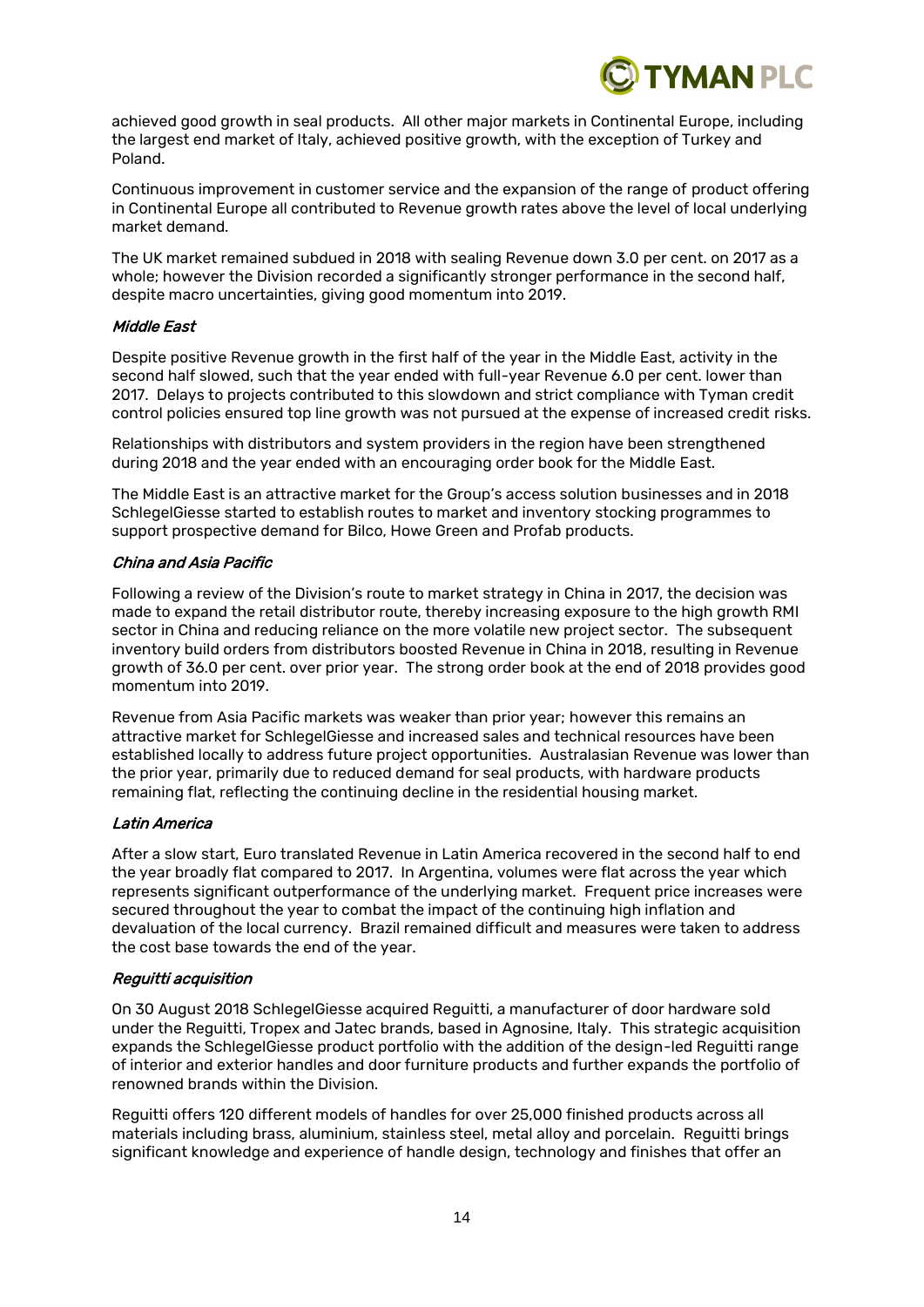

immediate synergy and enhances the SchlegelGiesse product offering. Integration of the business is progressing well and the business has encouraging prospects for 2019.

# NPD and investment

Consumer preferences in the aluminium casement window sector are evolving towards a minimalist aesthetic with ultra slim profiles and technologically advanced concealed hardware. Innovative concealed hardware design allows frame profiles to be reduced to a bare minimum, thereby providing more daylight and improved thermal performance from the wider expanse of glass.

In response to this trend SchlegelGiesse launched its range of CHIC concealed hinges and slim design Supra and Ultra handles in 2016 and continued to expand the range in 2017 and 2018, with increased load capacity to cover all applications. The combination of aesthetic design and technical performance of the range has been well received across all major markets with the Revenue from this product range increasing by 77.0 per cent. in 2018 to c.€4.6 million with a strong contribution margin.

SchlegelGiesse continues to invest in its portfolio of seals and hardware products with further capital investment projects underway for the launch of further new product designs and extensions to the CHIC, Supra and Ultra ranges planned.

The Henlow facility completed its migration to the Divisional SAP platform during the year and plans have been approved to move the Aycliffe facility onto SAP during 2019. Significant additional investments in manufacturing capability and automation are expected in 2019 including the commissioning of a new chemical kitchen in the UK to assist the development of next generation seal technology.

# Brexit

SchlegelGiesse, in conjunction with ERA, has implemented plans to mitigate possible disruption to customer service if a disruptive Brexit materialises in 2019. Mitigating actions taken include holding increased inventories in the UK of raw materials sourced in the EU and in the EU of finished goods manufactured in the UK.

# **Outlook**

SchlegelGiesse expects to benefit from modest growth in most Continental European markets in 2019. The Division is well placed to take further market share, driven by ongoing investment in innovation, expansion of the product range and cross-selling activity to capitalise on the "all in one" strategy for hardware and seals that has been well received across the customer base.

Markets outside Europe are expected to be more variable. The Division should continue to benefit from the trend towards residential RMI in China and the ASEAN region is expected to grow in line with construction markets in most locations. Latin America will remain difficult with the market in Brazil likely to be flat year on year and further declines in Argentina expected. Credit and liquidity issues are likely to constrain market growth in the Middle East.

Overall the Division is confident that its broad range of seal and hardware products, strong brands and NPD pipeline will enable it to take further share and allow it to capitalise on the opportunities available in each of its markets. SchlegelGiesse is well positioned for further progress in 2019.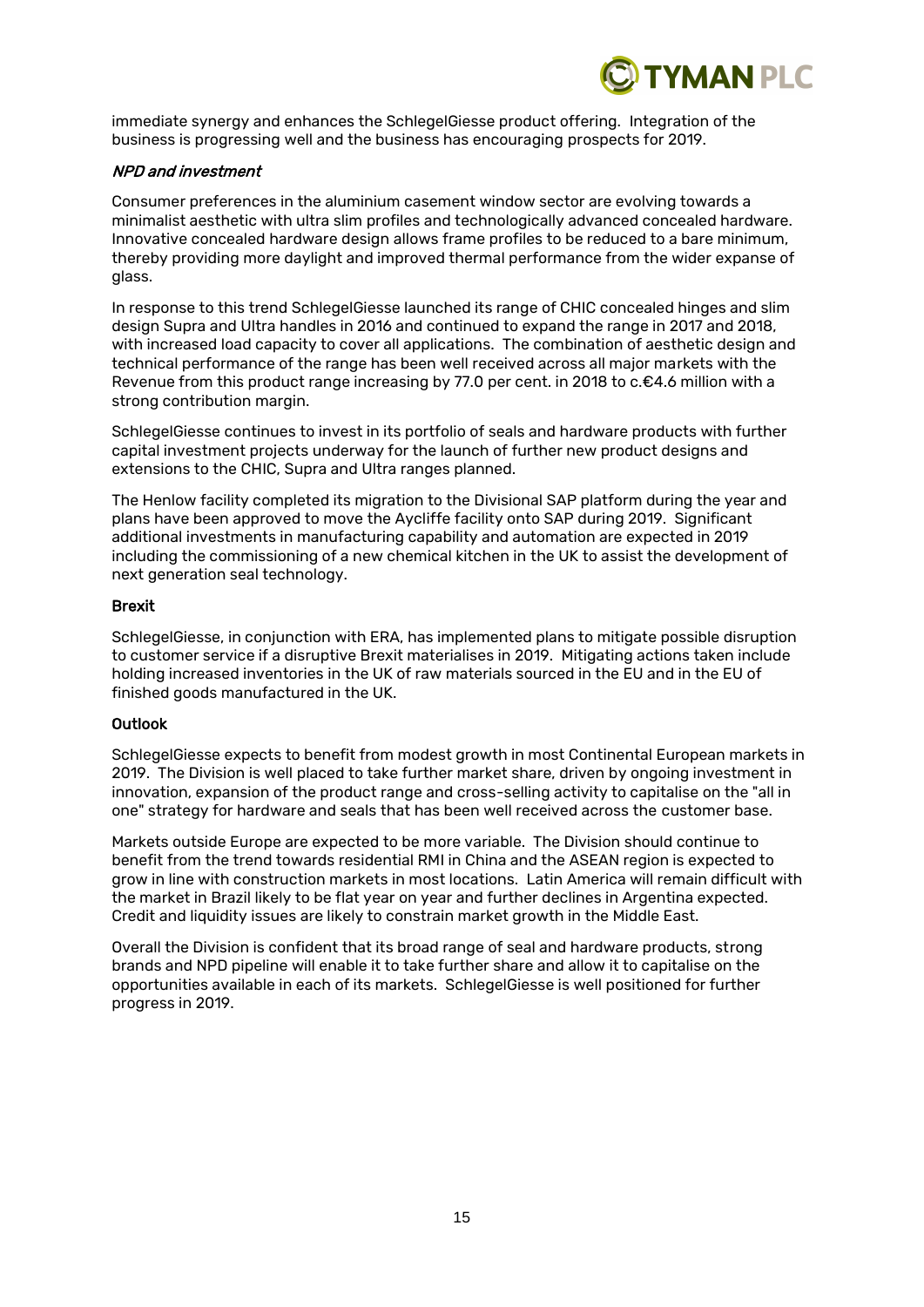

# FINANCIAL REVIEW

# INCOME STATEMENT

#### Revenue and profit

Reported Group Revenue increased by 13.2 per cent. to £591.5 million (2017: £522.7 million), assisted by the four acquisitions made in 2018, however was impacted by unfavourable exchange movements. 100 bps of the increase was a result of freight income now recognised on a gross basis following adoption of IFRS 15. On a constant currency like for like basis, Group Revenue was 2.7 per cent. ahead of last year, principally due to pricing and surcharge actions.

Reported Gross Margin of 35.2 per cent. (2017: 36.5 per cent.) was impacted by higher input costs and other inflationary increases; however it remained ahead of the Group's target threshold Gross Margin of 35.0 per cent.. Underlying Administrative Expenses increased to £124.7 million (2017: £114.1 million), with £5.6 million of the increase due to the reclassification of freight income to Revenue, and the balance principally due to acquisitions, offset in part by less favourable foreign exchange movements. Centrally incurred costs in the year remain well controlled at £6.3 million (2017: £5.9 million).

Underlying Operating Profit increased by 8.8 per cent. to £83.6 million (2017: £76.8 million), and decreased by 4.8 per cent. on a constant currency like for like basis. The favourable impact on the full-year Underlying Operating Profit from acquisitions and pricing actions was partially offset by the higher input costs, other inflationary increases and adverse foreign exchange movements. The Group's Underlying Operating Margin decreased by 57 bps to 14.1 per cent. (2017: 14.7 per cent.).

Underlying Profit before Taxation increased by 6.4 per cent. to £72.7 million (2017: £68.3 million), and decreased by 9.4 per cent. on a constant currency like for like basis. Reported Profit before Taxation increased by 12.5 per cent. to £38.9 million (2017: £34.5 million).

| £'m except where stated               | 2018 Materials <sup>1</sup> | Average <sup>2</sup> | Spot <sup>3</sup> |
|---------------------------------------|-----------------------------|----------------------|-------------------|
| Aluminium (Euro)                      | 20.8                        | $+3.2%$              | $+1.8%$           |
| Polypropylene (Euro)                  | 32.1                        | $+5.4%$              | $+0.9%$           |
| Stainless steel (US)                  | 47.8                        | $+1.4%$              | $(0.5)$ %         |
| $Zinc$ (US)                           | 34.8                        | $+17.0%$             | $(0.9)$ %         |
| Far East components (UK) <sup>4</sup> | 37.7                        | $(1.4)$ %            | $(2.8)$ %         |

# Materials and input costs

1 FY 2018 materials cost of sales for raw materials, components and hardware for overall category.

2 Average 2018 tracker price compared with average 2017 tracker price.

3 Spot tracker price as at 31 December 2018 compared with spot tracker price at 31 December 2017.

4 Pricing on a representative basket of components sourced from the Far East by ERA.

Raw material costs continued to increase in the year with average prices across most commodity categories being higher than 2017. Prices began to moderate in the second half of the year and on a spot basis at the year end commodity prices were broadly in line with those at 31 December 2017. The average cost for other steel purchases in North America was higher than 2017 as a result of the direct and indirect impacts of US tariff changes.

The Group will manage the impact of input cost inflation in 2019 through a combination of effective purchasing, pricing actions, surcharging and cost reduction programmes.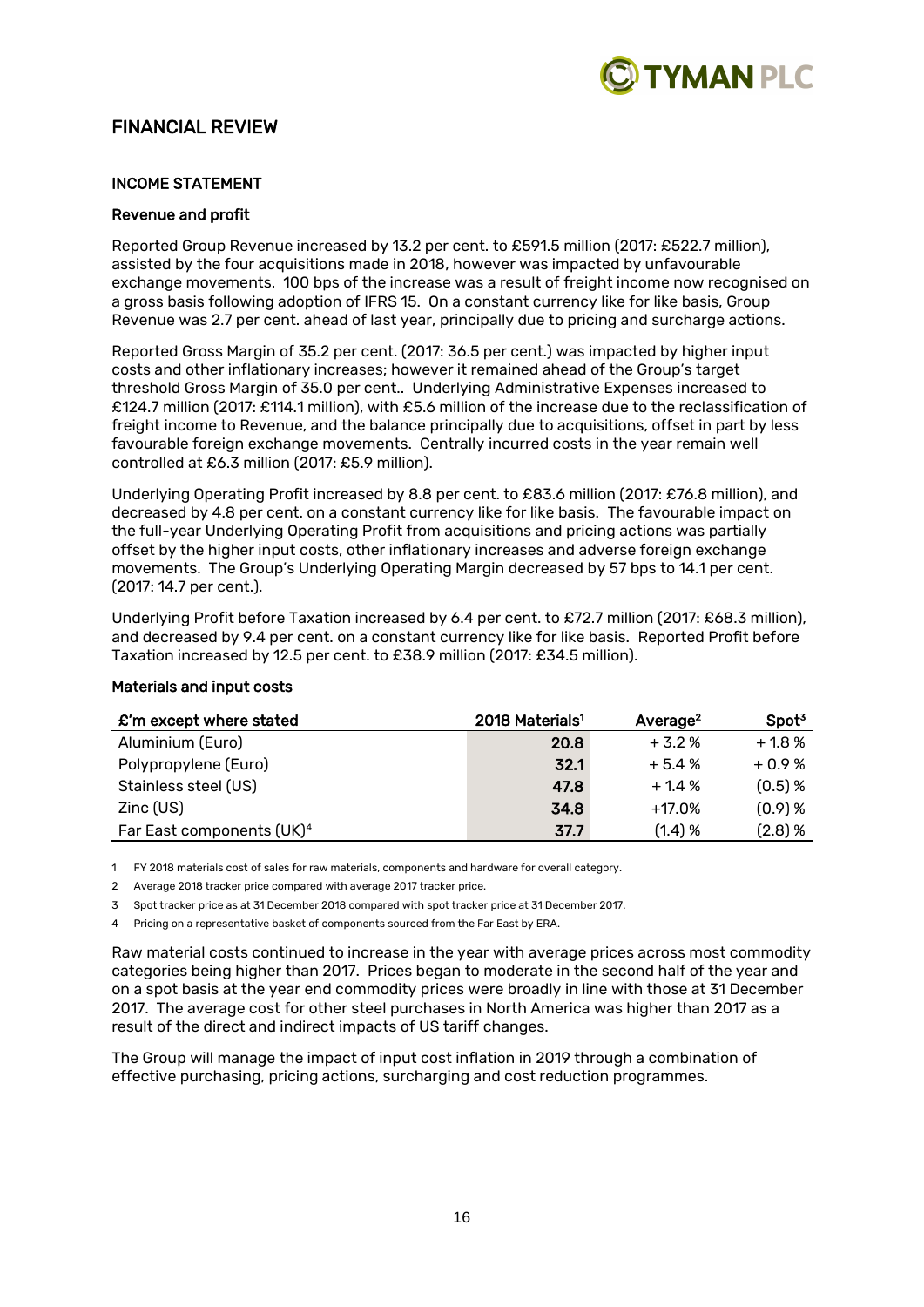

# Exceptional items

| $\mathbf{f}$ m                                | 2018  | 2017  |
|-----------------------------------------------|-------|-------|
| Footprint restructuring - costs               | 4.7   | 16.4  |
| Footprint restructuring - credits             | (0.9) | (5.7) |
| Footprint restructuring - net                 | 3.8   | 10.7  |
| M&A and integration - costs                   | 1.7   | 2.2   |
| M&A and integration - credits                 |       | (2.9) |
| M&A and integration - net                     | 1.7   | (0.7) |
| Write-off of inventory fair value adjustments | 2.5   |       |
| Other                                         | (0.7) |       |
| <b>Total exceptional items</b>                | 7.3   | 10.C  |

These items are regarded by the Group as exceptional as they are significant and non-recurring in nature. Despite the increased number of acquisitions completed during the year, exceptional items decreased by 27.0 per cent. to £7.3 million (2017: £10.0 million).

#### Footprint restructuring

As announced in March 2015 and reported in previous periods, footprint restructuring principally relates to directly attributable costs incurred in the ongoing North American footprint project. Gross costs attributable to footprint restructuring in the period amounted to £4.7 million. Against this has been credited £0.9 million related to the profits on disposal of the Willenhall, UK, Statesville, NC, and Amesbury, MA, properties. The North American footprint project is expected to conclude during 2020.

#### M&A and integration

M&A and integration costs of £1.7 million relate to legal, financial, taxation and consultancy costs associated with the Ashland, Zoo, Profab, and Reguitti acquisitions and the integration of businesses acquired in the 2016 and 2017 years.

# Write-off of inventory fair value adjustments

The write-off of inventory fair value adjustments of £2.5 million relates to the acquisition of Ashland and is a non-cash adjustment relating to the IFRS 3 requirement that finished goods held in inventory must be revalued to their market value on acquisition. As substantially all of the finished goods inventory acquired with Ashland has been sold in 2018, this uplift in the book value is considered to be of a one-off nature and is of a magnitude that would distort the underlying trading result of the business in the period.

This treatment of finished goods acquired on acquisition has been consistently applied to each of the Group's acquisitions in recent years. The equivalent revaluation of inventory acquired in other acquisitions in the year was immaterial.

#### **Other**

Other includes the release of excess legal provisions in connection with IP litigation, the release of an excess property provision and receipt of settlement monies from a longstanding raw material class action.

#### Finance costs

Net finance costs increased to £11.6 million (2017: £9.4 million). Interest payable on bank loans, private placement notes and overdrafts increased to £10.7 million (2017: £8.2 million), reflecting additional finance charges incurred on higher drawdowns and an increase in base rates.

Non-cash movements charged to net finance costs in the year include amortisation of borrowing costs of £1.0 million (2017: £0.4 million), pension interest of £0.3 million (2017: £0.6 million) and a gain on the revaluation of fair value currency hedges of £0.3 million (2017: loss of £0.4 million).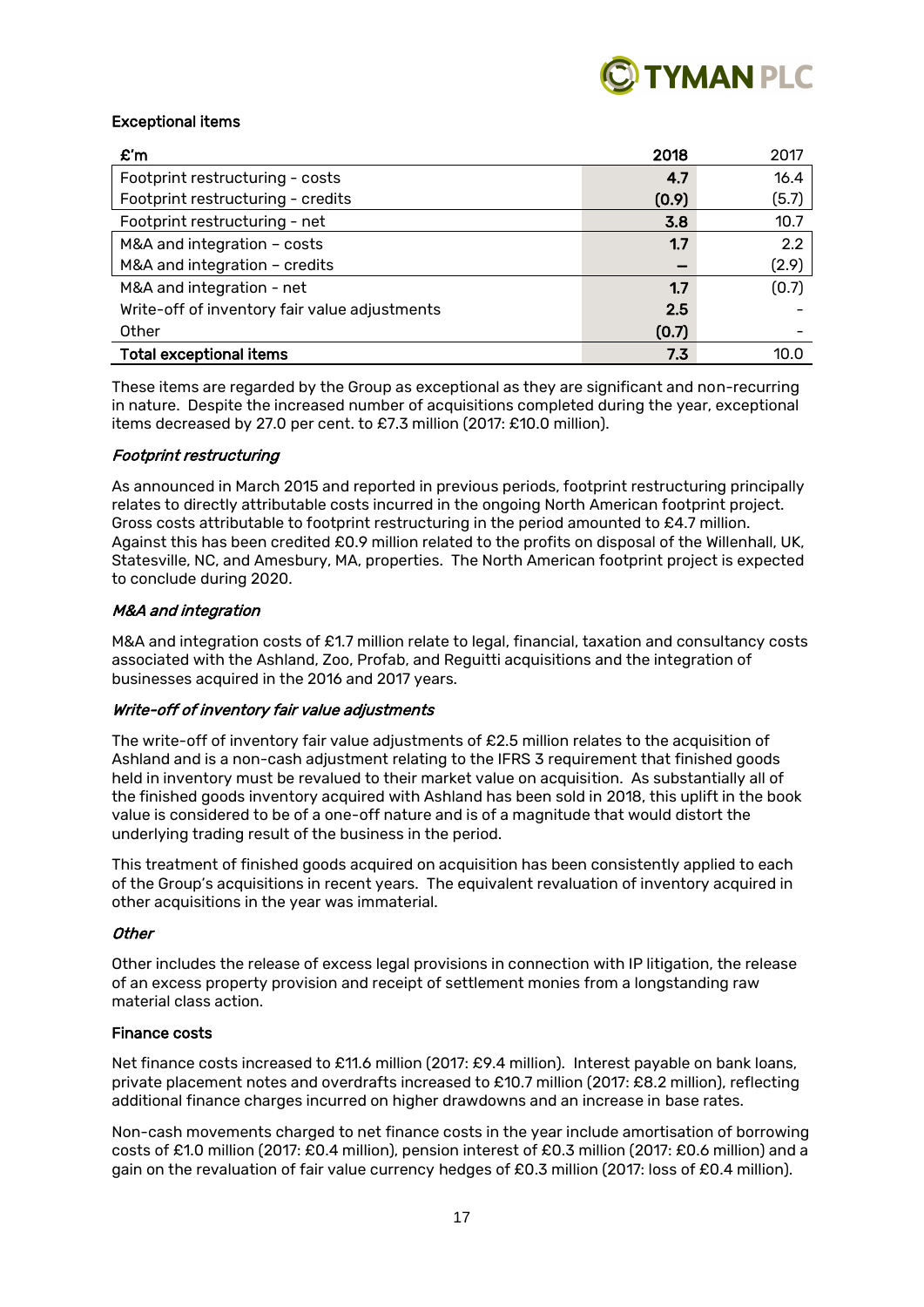

Income from short term bank deposits decreased to £0.1 million (2017: £0.2 million).

Underlying net finance costs increased by £2.4 million to £10.9 million (2017: £8.5 million).

#### Interest rates on borrowings

The Group's average cost of funds and margin payable over the year increased by 40 bps to 3.8 per cent. (2017: 3.4 per cent.) reflecting increased base rates.

#### Interest rate swap contracts

A portion of the Group's floating rate borrowings are held at fixed rates via interest rate swap contracts. At the year end, the notional value to swap of the Group's outstanding borrowings under the revolving credit facility was 10.4 per cent. (2017: 14.0 per cent.). The weighted average fixed rate of the swap contracts was 1.7 per cent. (2017: 1.7 per cent.).

In addition, the Group has issued US\$100 million in aggregate under its US Private Placement programme, all of which is held at fixed rates. In total, 29.9 per cent. (2017: 35.9 per cent.) of the Group's Underlying Gross Indebtedness is effectively held at fixed rates of interest.

At 31 December 2018, the Group held interest swap contracts amounting to a fair value liability of £0.3 million (2017: £0.3 million).

#### Forward exchange contracts

At 31 December 2018, the Group's portfolio of forward exchange contracts at fair value amounted to a net asset of £0.3 million (2017: £0.1 million). The notional value of the portfolio amounted to £12.6 million, comprising US\$ and Chinese Renminbi forward exchange contracts with notional values of US\$10.3 million and RMB40.0 million respectively. These contracts have a range of maturities up to 30 September 2019.

During the year, a fair value gain of £0.3 million (2017: fair value loss of £0.4 million) was recognised directly in the income statement.

#### Taxation

The Group's income tax charge increased significantly during the year to £12.5 million (2017: £3.3 million), comprising a current tax charge of £15.4 million (2017: £15.0 million) and a deferred tax credit of £2.9 million (2017: £11.7 million). The deferred tax credit includes a £1.1 million (2017: £6.9 million) credit in respect of the revaluation of the Group's net deferred tax liabilities following the reduction in the US federal tax rate. As this credit is exceptional in nature it is excluded from the Group's Underlying tax charge.

The Underlying Tax charge was £19.7 million (2017: £20.6 million), representing an Underlying Effective Tax Rate for the year of 27.1 per cent. (2017: 30.1 per cent.).

The 300bps reduction in the effective Underlying Tax rate year on year is primarily driven by the changes in US tax legislation which came into force on 1 January 2018. The most significant change is to the US federal tax rate which reduced from 35.0 per cent. to 21.0 per cent. The reduced rate applies to a broader tax base under the new legislation as certain credits and deductions are removed, most notably the §199 domestic production activities deduction.

During 2018 the Group paid corporation tax of £12.3 million (2017: £15.1 million) which equates to a cash tax rate on Underlying Profit Before Taxation of 17.0 per cent. (2017: 22.1 per cent.).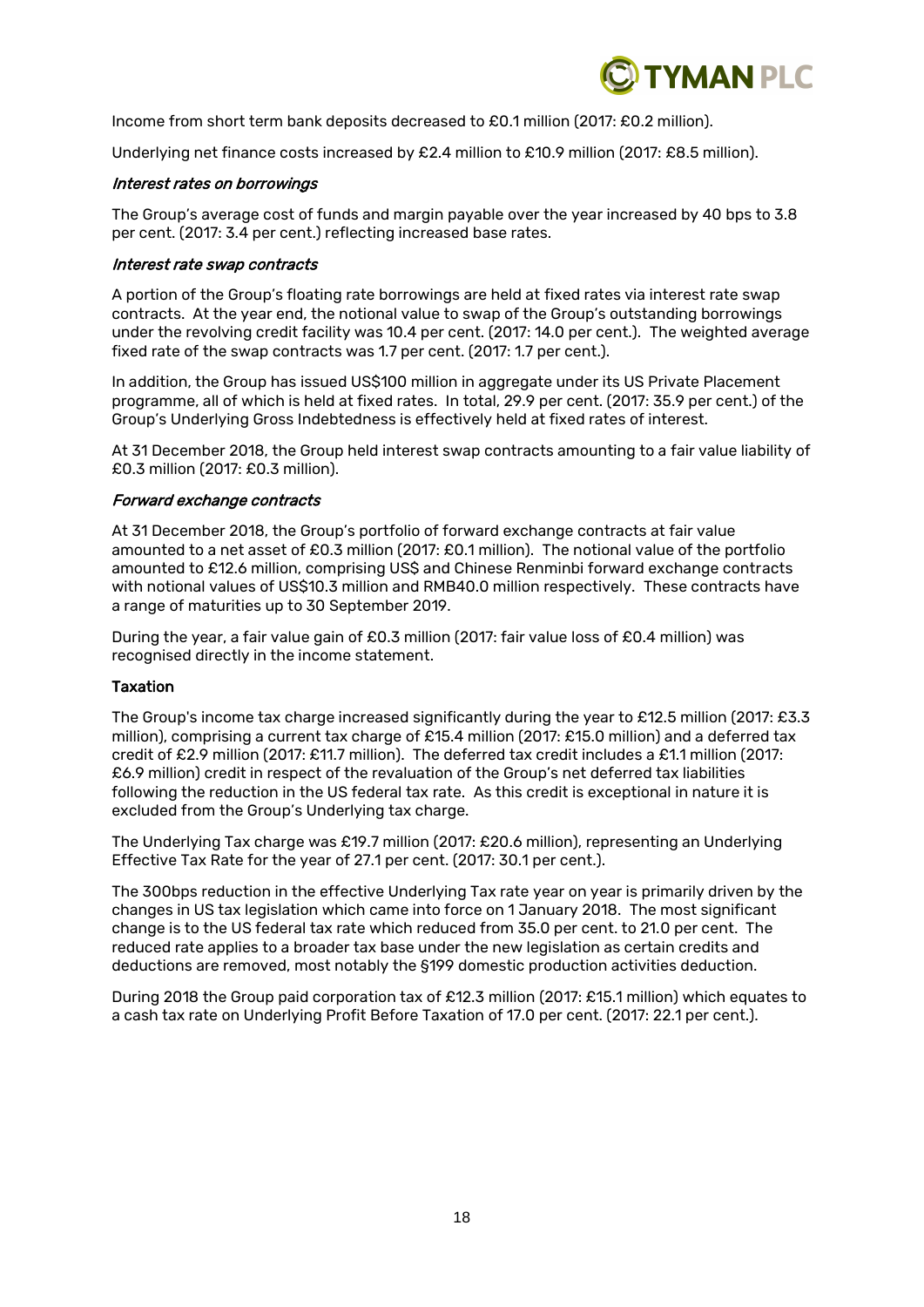

# Earnings per Share

Basic Earnings per Share decreased by 21.8 per cent. to 13.76 pence (2017: 17.61 pence). Diluted Earnings per Share decreased to 13.66 pence (2017: 17.49 pence). The decrease in statutory Earnings per Share measures reflects the higher income tax charge in the year and the increase in weighted average number of shares in issue following the placing completed in March 2018.

Underlying Earnings per Share increased by 2.8 per cent. to 27.68 pence (2017: 26.91 pence). Underlying Diluted Earnings per Share increased to 27.47 pence (2017: 26.73 pence). The increase in Underlying Earnings per Share measures reflects the increased Underlying Operating Profit, partially offset by increased finance costs in the year and the higher number of shares in issue.

# CASH GENERATION, INVESTMENT, FUNDING AND LIQUIDITY

#### Cash and cash conversion

| £'m                                                | 2018   | 2017   |
|----------------------------------------------------|--------|--------|
| Net cash generated from operations                 | 72.6   | 51.9   |
| Add: Pension contributions                         | 1.1    | 1.2    |
| Add: Income tax paid                               | 12.3   | 15.1   |
| Less: Purchases of property, plant and equipment   | (15.7) | (15.4) |
| Less: Purchases of intangible assets               | (1.5)  | (1.1)  |
| Add: Proceeds on disposal of PPE                   | 5.3    | 3.8    |
| Operational Cash Flow after exceptional cash costs | 74.1   | 55.5   |
| Exceptional cash costs                             | 3.2    | 10.2   |
| <b>Operational Cash Flow</b>                       | 77.3   | 65.7   |
| Less: Pension contributions                        | (1.1)  | (1.2)  |
| Less: Income tax paid                              | (12.3) | (15.1) |
| Less: Net interest paid                            | (9.2)  | (7.5)  |
| Less: Exceptional cash costs                       | (3.2)  | (10.2) |
| <b>Free Cash Flow</b>                              | 51.5   | 31.7   |

Operational Cash Flow increased by 17.5 per cent. to £77.3 million (2017: £65.7 million). The increase is principally driven by the improvement in Operating Profit and the lower net investment in PPE. Net exceptional cash costs settled in the year were £3.2 million (2017: £10.2 million), comprising £5.5 million of cash inflows primarily generated on disposal of properties as part of the footprint reorganisation and £8.7 million of cash outflows (see Exceptional items on page 17).

Free Cash Flow in the year increased significantly by 62.5 per cent. to £51.5 million (2017: £31.7 million), due to the £11.5 million increase in Operational Cash Flow, the £2.7 million lower income tax paid (see Taxation on page 18) and lower net exceptional cash costs.

The Group's Operating Cash Conversion in 2018 improved to 92.4 per cent. (2017: 85.6 per cent.). Over the past nine years, a period which has seen significant capital investment made in the Group, Operating Cash Conversion has averaged 90.6 per cent. and each Division remains targeted on delivery of 100 per cent. cash conversion of Underlying Operating Profit.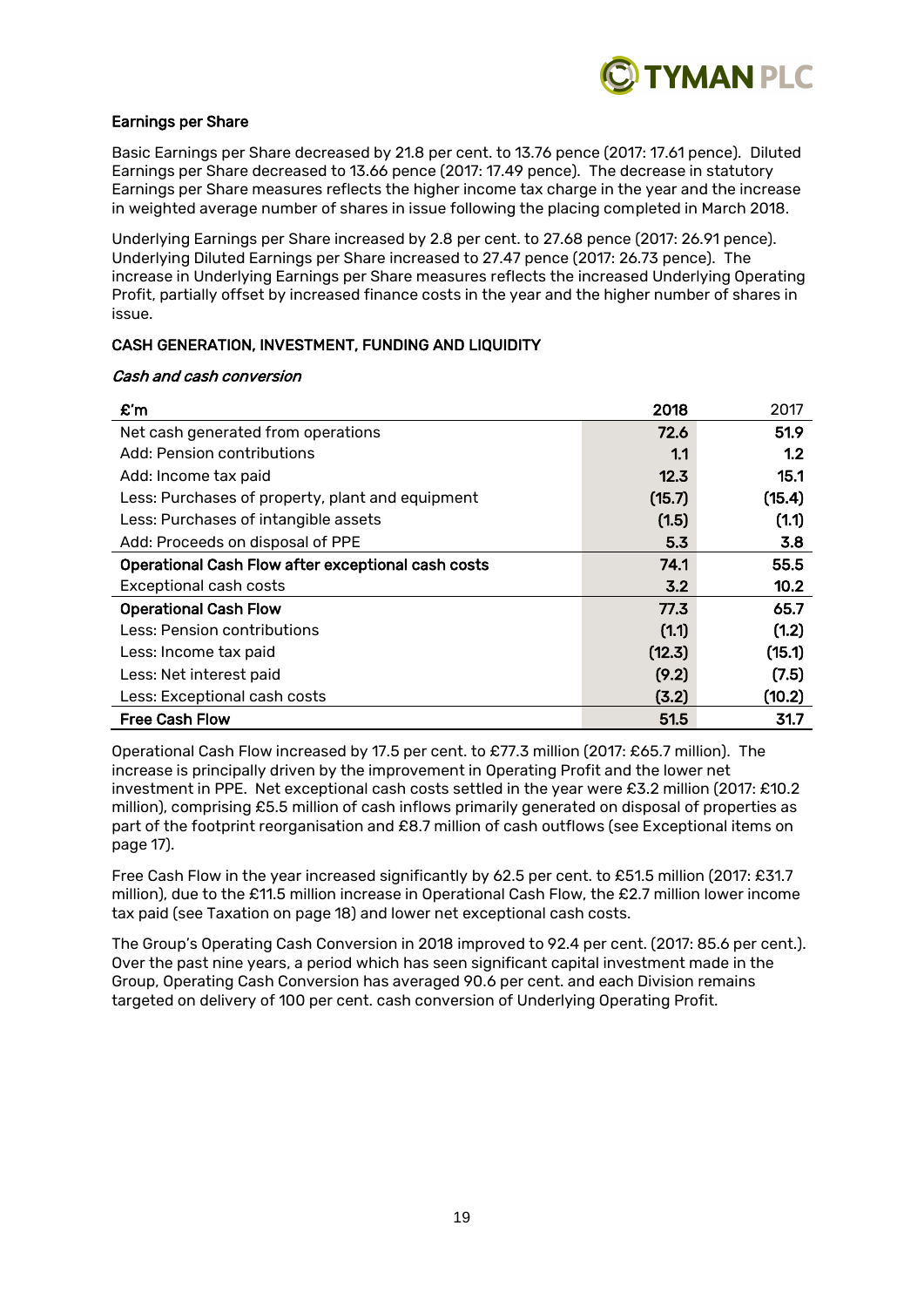

### Bank facilities and US private placement notes

| Facility         | Maturity | Currency      | Committed | Uncommitted |
|------------------|----------|---------------|-----------|-------------|
| 2018 Facility    | Feb 2024 | Multicurrency | £240.0m   | £70.0m      |
| 4.97 % USPP      | Nov 2021 | US\$          | US\$55.0m | -           |
| 5.37 % USPP      | Nov 2024 | US\$          | US\$45.0m | -           |
| Other facilities | Various  | Various       | £2.3m     | -           |

Total facilities available to the Group, as at 5 March 2019, were as follows:

On 19 February 2018, the Group entered into the 2018 Facility and incurred upfront financing costs of £2.1 million. Since the year end, an option to extend the Facility by one year has been exercised and the Facility now expires in February 2024. On signing the 2018 Facility, the 2014 Facility was repaid in full and cancelled. Unamortised financing costs of £0.5 million relating to the 2014 Facility were written off on cancellation.

# **Liquidity**

At 31 December 2018, the Group had gross outstanding borrowings of £262.5 million (2017: £206.2 million), cash balances of £51.9 million (2017: £42.6 million) and committed but undrawn facilities of £58.5 million (2017: £50.0 million). In addition, the Group has potential access to the uncommitted £70.0 million accordion facility.

Underlying Net Debt at the year end was £210.7 million (2017: £163.7 million). Under IFRS, which reduces gross debt by the unamortised portion of finance arrangement fees, net debt was £208.8 million (2017: £162.9 million).

#### Covenant performance

| At 31 December<br>2018 | Test<br>ratio | Covenant<br>performance <sup>1</sup> | Headroom <sup>2</sup><br>$\mathbf{f}$ m | Headroom <sup>2</sup><br>% |
|------------------------|---------------|--------------------------------------|-----------------------------------------|----------------------------|
| Leverage               | <3.0x         | 1.96x                                | 35.9                                    | 34.7                       |
| Interest Cover         | >4.0x         | 9.27x                                | 56.0                                    | 56.8                       |

1 Calculated covenant performance consistent with the Group's banking covenant test.

2 The approximate amount by which EBITDA would need to decline before the relevant covenant is breached.

The Group continues to retain significant headroom on its banking covenants.

Leverage, which is measured on an average exchange rate basis across the trailing 12 months, increased to 1.96x (2017: 1.83x) reflecting the incremental indebtedness taken on by the Group to fund the Ashland and Zoo acquisitions. During the year Leverage averaged 2.05x (2017: 2.04x) and peaked at 2.21x (2017: 2.15x). Leverage at the year end was below 2.00x for the seventh year in succession.

Interest Cover decreased to 9.27x from 11.38x in 2017, reflecting the increased interest expense on higher drawdowns and the increase in the US federal interest rate.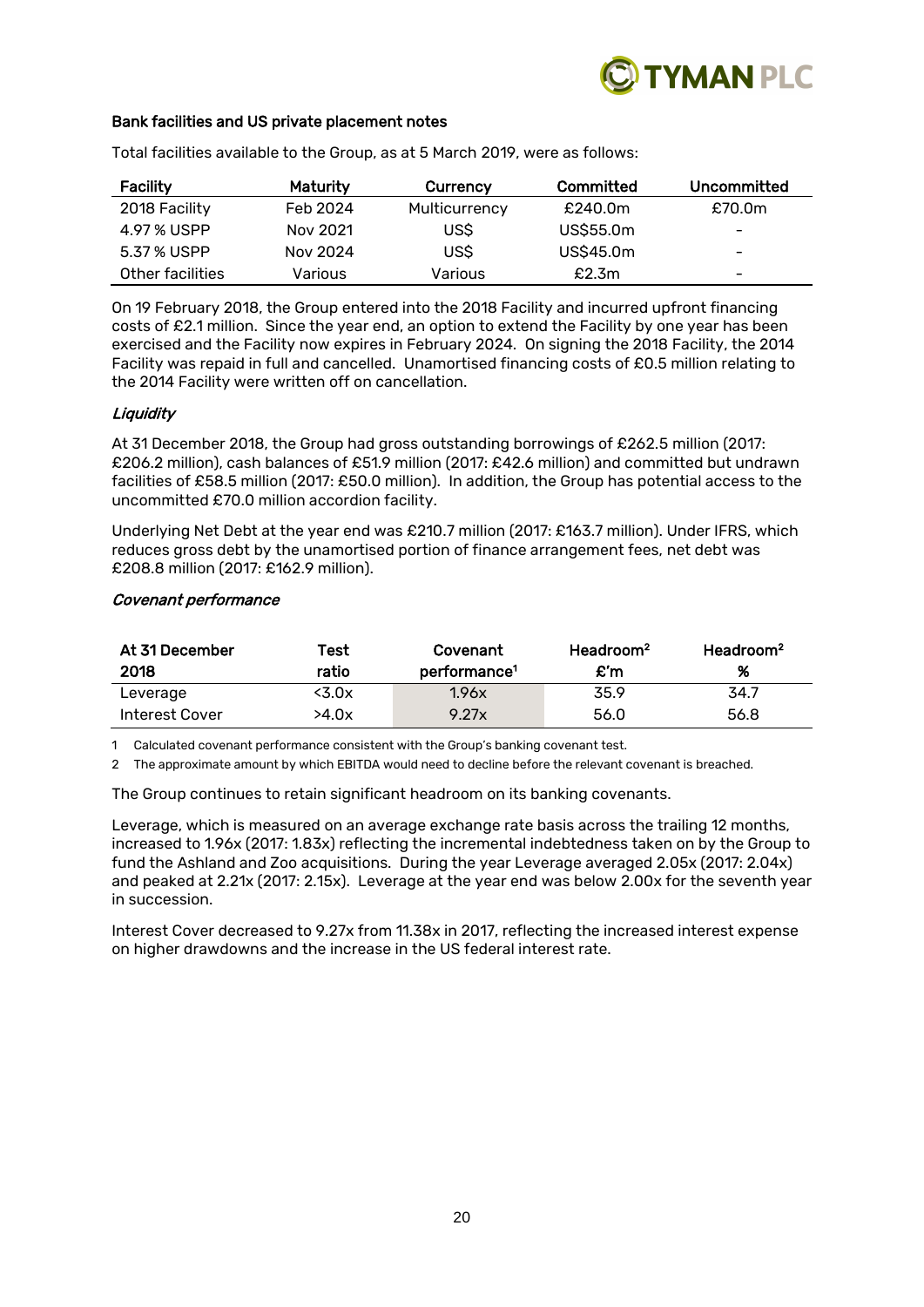

# BALANCE SHEET – ASSETS AND LIABILITIES

#### Goodwill and intangible assets

At 31 December 2018, the carrying value of Group goodwill and intangible assets was £516.9 million (2017: £427.2 million). Amortisation of intangible assets through the income statement during the year was £27.3 million (2017: £24.2 million). Of the movement in carrying values, £91.3 million related to acquisitions and £24.2 million to exchange movements. The exchange movement reflects the average appreciation of Sterling against the US Dollar over the year impacting the translation of the underlying US Dollar denominated carrying values of intangible assets into the Group's functional currency at the year end.

#### Capital expenditure

Gross capital expenditure increased by £0.9 million to £17.3 million (2017: £16.4 million) or 1.25x Depreciation (2017: 1.27x).

Property, plant and equipment gross expenditure increased by £0.3 million to £15.7 million (2017: £15.4 million) as a result of capital investment projects, predominantly in the AmesburyTruth Division.

Gross expenditure on intangible assets increased by £0.5 million to £1.5 million reflecting the upgrade of ERP systems in the SchlegelGiesse Division.

Net capital expenditure decreased in the year to £12.0 million (2017: £12.6 million) or 0.87x Depreciation (2017: 0.98x) principally due to significant receipts from the sale of properties.

#### Property

As part of the footprint consolidation projects taking place across the Group, a number of property transactions took place during the year. Three of the freehold properties that were marketed for sale at the end of 2017 were sold in the year as summarised below.

| Date          | Location        | Sa. ft. | <b>Proceeds</b> |
|---------------|-----------------|---------|-----------------|
| February 2018 | Statesville, NC | 53,000  | <b>US\$1.4m</b> |
| April 2018    | Willenhall, UK  | 64,000  | £1.4 $m$        |
| December 2018 | Amesbury, MA    | 83,000  | US\$3.2m        |

Since the year end the Martock, UK facility has been sold for consideration of £0.3 million. The Group continues to market for sale the Fossatone, IT property.

#### Trade working capital

| £'n                          | FY 2017 | Mvt   | Acqns $^2$ | FX    | 2018   |
|------------------------------|---------|-------|------------|-------|--------|
| Inventories                  | 75.3    | 4.5   | 21.9       | 3.6   | 105.3  |
| Trade receivables 1          | 56.7    | 0.8   | 12.5       | 1.6   | 71.6   |
| Trade payables               | (37.8)  | (4.4) | (8.9)      | (1.5) | (52.6) |
| <b>Trade working capital</b> | 94.2    | 0.9   | 25.5       | 3.7   | 124.3  |

The FY 2017 trade receivables balance has been restated to include the adjustment made to the opening balance of trade receivables on application of IFRS 15. See note 12 for further details.

2 The fair value of working capital items assumed at the acquisition date, less IFRS 3 exceptional inventory fair value adjustments.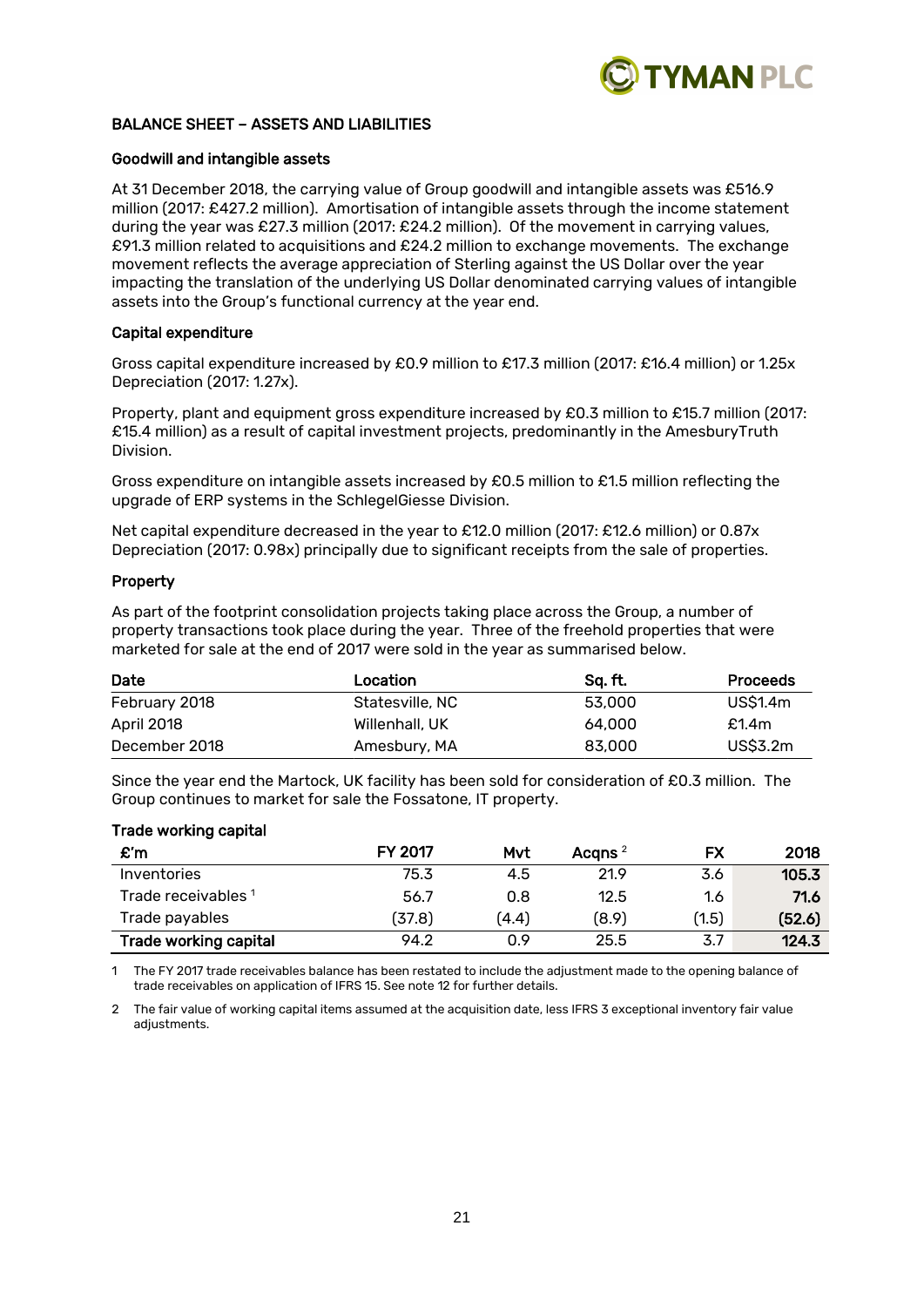

Trade working capital was well controlled across the year with the first half net investment of £19.3 million more than unwinding in the second half.

At the year end trade working capital, net of provisions, was £124.3 million (2017 restated: £94.2 million). Of the increase, £28.0 million relates to working capital assumed on acquisitions and £1.6 million relates to the net cash outflow of trade working capital across the year, offset by £3.7 million of exchange movements.

Inventories increased by £30.0 million to £105.3 million (2017: £75.3 million). The majority of the movement relates to acquisitions and exchange rate movements, as well as some temporary investment in inventory at AmesburyTruth to support service levels and at ERA as part of plans to build inventories ahead of the UK's scheduled Brexit departure date. The provision for slowmoving and obsolete inventory increased to £19.2 million (2017: £12.9 million), largely reflecting the level of aged stock held by the businesses acquired during the year.

Trade receivables increased by £14.9 million to £71.6 million (2017 restated: £56.7 million) and trade payables increased by £14.8 million to £52.5 million primarily as a result of acquisitions and exchange movements. In both 2018 and 2017, bad debts written off as a percentage of Revenue were negligible.

#### Pension and post-retirement medical benefit obligations

| £'n                                    | 2018           | 2017   |
|----------------------------------------|----------------|--------|
| Post-retirement pension/TFR            | (10.8)         | (12.1) |
| Post-retirement medical                | $\blacksquare$ | (0.3)  |
| Net post-retirement benefit obligation | (10.8)         | (12.4) |

At 31 December 2018, the Group's gross pension obligations under IAS 19 were £29.1 million (2017: £42.8 million). Net obligations were £10.8 million (2017: £12.4 million). The obligations arise from five defined benefit schemes that were in operation across the Group at the year end 2018; three in Italy and two in the US.

The two AmesburyTruth schemes are closed to new entrants. From January 2019, accrual of further service ceased on closure of the Rochester, NY, and Amesbury, MA, facilities, although the Group retains the obligations related to these schemes. Gross obligations under the AmesburyTruth schemes at the year end were US\$32.2 million (2017: US\$35.4 million).

£1.6 million of the reduction in net obligations was due to completion of the buyout of the Bilco retirement benefit plan during the year. No cash outflow or gain or loss on this buyout was recorded by the Group. £0.3 million of the reduction was due to the closure of the Rochester, NY post-retirement medical benefit plan at the end of 2018.

The Italian schemes relate to TFR termination obligations payable to employees of the Group's Italian operations. As at 31 December 2018, the Group's TFR termination obligations amounted to €4.3 million (2017: €3.4 million). €1.1 million of the increase relates to the acquisition of Reguitti, which operates two TFR schemes. TFR payments made to former Italian employees in the year were €0.3 million (2017: €0.2 million). TFR termination obligations are unfunded.

Cash contributions made to the schemes during the year were £1.1 million (2017: £1.2 million). Remeasurement gains of £1.1 million were offset by expenses of £0.9 million and an exchange loss of £0.4 million.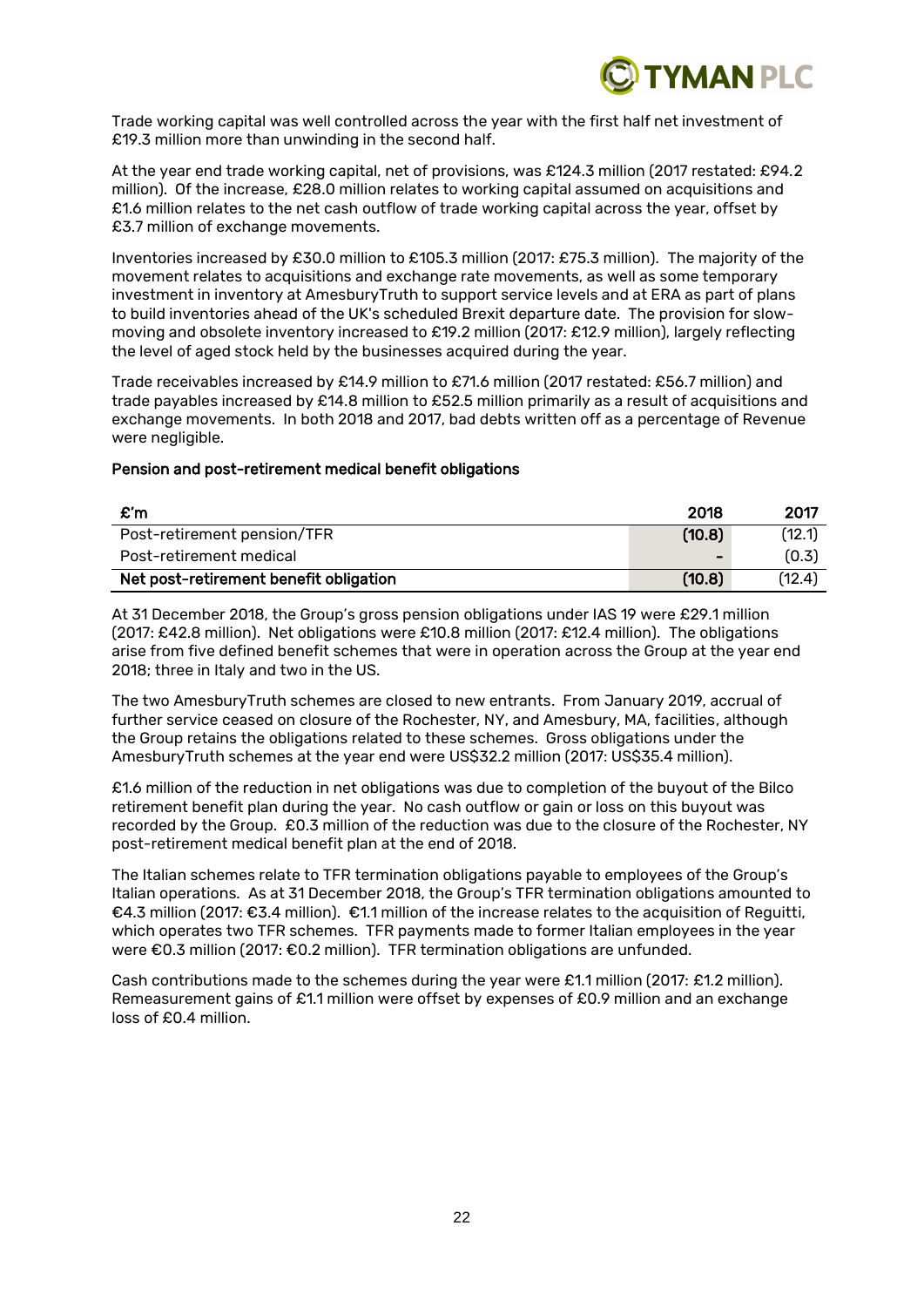

# Provisions

|                |        | (Charge)/<br><b>Release to</b> |                 | Other |        | <b>Expected</b><br>utilisation |
|----------------|--------|--------------------------------|-----------------|-------|--------|--------------------------------|
| $\mathbf{f}$ m | 2017   | P&L                            | <b>Utilised</b> | mvt   | 2018   | by                             |
| Property       | (3.5)  | 0.3                            | 0.3             | (0.3) | (3.2)  | 2042                           |
| Restructuring  | (8.0)  | 1.0                            | 0.4             | (0.4) | (7.0)  | 2021                           |
| Warranty       | (0.9)  | (0.2)                          | 0.1             | (1.5) | (2.5)  | 2025                           |
| Other          | (5.0)  | 0.8                            | 1.7             | 0.1   | (2.4)  | 2021                           |
| <b>Total</b>   | (17.4) | 1.9                            | 2.5             | (2.1) | (15.1) |                                |

# Property related

Property provisions include provisions for onerous leases of £1.3 million (2017: £2.1 million) and leasehold dilapidations of £1.9 million (2017: £1.4 million). The movement in the year principally relates to costs associated with the UK properties offset by the release of an onerous lease provision that is no longer required.

#### Restructuring

Restructuring provisions predominantly relate to provisions for the closures of the Rochester, NY, and Amesbury, MA, facilities. The utilisation in the year principally relates to costs incurred to date in respect of the closure of these facilities. The release in the year is largely a result of the revised estimate of expected net costs of closure of the Amesbury, MA, facility.

#### Warranty

Warranty provisions include provisions for the ultimate cost of settling product warranty claims. The increase in the year principally relates to warranty provisions made on acquisition.

#### **Other**

Other provisions include various provisions for potential obligations mainly arising from the Group's M&A activities. The utilisation in the year principally relates to the settlement of a fully indemnified pre-acquisition tax liability. No cash outflow was recorded by the Group.

# BALANCE SHEET – EQUITY

#### Shares in issue

At 31 December 2018, the total number of shares in issue was 196.8 million (2017: 178.6 million). In addition, the Group held 0.5 million shares in Treasury (2017: 0.5 million).

On 13 March 2018 the Group issued 17.8 million shares by way of a placing at a price of 290 pence per share with institutional investors to part fund the acquisition of Ashland. On 15 May 2018 the Group issued 0.4 million shares as part consideration for the acquisition of Zoo.

The basic weighted average number of shares at the year end was 191.4 million (2017: 177.2 million). The diluted weighted average number of shares was 192.9 million (2017: 178.4 million).

#### Employee Benefit Trust purchases

At the year end, the Tyman Employee Benefit Trust held 1.5 million shares (2017: 0.8 million). During the year, the EBT purchased 1.1 million shares in Tyman plc at a total cost of £3.2 million to satisfy certain share awards vested in March 2018 as well as future obligations under the Group's various share plans.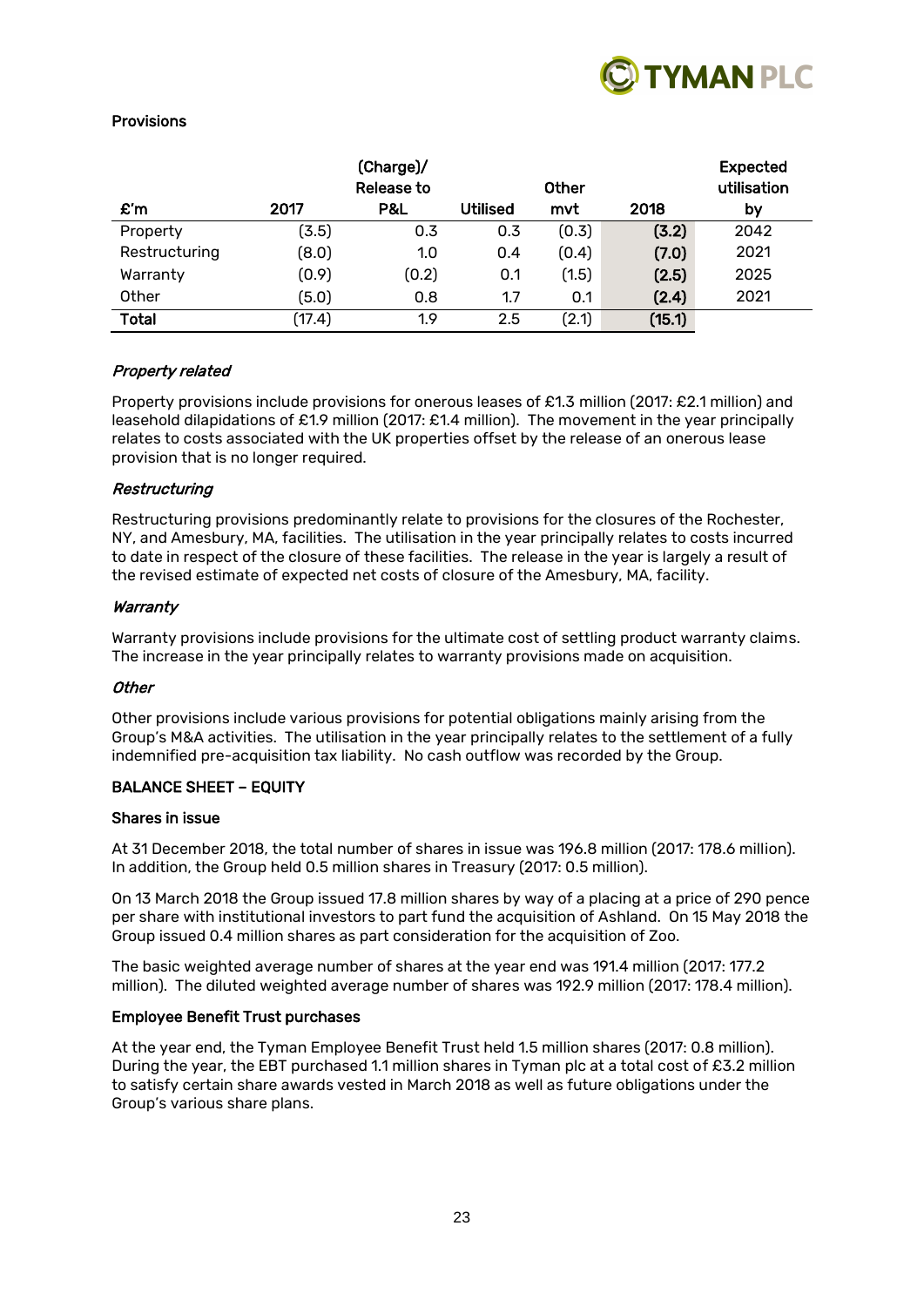

# Dividends

A final dividend of 8.25 pence per share (2017: 7.75 pence), equivalent to £16.1 million based on the shares in issue as at 31 December 2018, will be proposed at the Annual General Meeting (2017: £13.7 million). The total dividend declared for the 2018 financial year is therefore 12.00 pence per share (2017: 11.25 pence), an increase of 6.7 per cent.. This equates to a Dividend Cover of 2.31x, above the mid-point of the Group's target range of 2.00x to 2.50x.

The ex-dividend date will be 18 April 2019 and the final dividend will be paid on 24 May 2019 to shareholders on the register at 18 April 2019.

Only dividends paid in the year have been charged against equity in the 2018 financial statements. In aggregate £22.4 million (2017: £19.5 million) of dividend payments, representing 43.3 per cent. of 2018 Free Cash Flow, were made to shareholders during 2018.

#### Distributable reserves

During the year the Group carried out a review of Tyman plc's distributable reserves position. This review considered interpretation guidance issued by the ICAEW, which clarified that reserves arising on 'cash box' placing transactions used to fund acquisitions were not realised profits. Consequently, it was determined that the portion of the Company's reserves which arose on such transactions was not distributable.

The review confirmed that all dividends paid by the Group to date have been paid lawfully from reserves available for distribution. In order to ensure sufficient reserves remain available to pay future dividends with a suitable level of headroom, the Company undertook an internal reorganisation during the year the effect of which was to increase the level of distributable reserves.

At 31 December 2018, the Company's reserves available for distribution to shareholders were £90.3 million. The Group expects this would to be sufficient to pay dividends in line with the Group's dividend policy for the foreseeable future. To provide additional headroom and to preserve flexibility around the Group's capital structure, the Group intends to seek approval to convert the Company's unrealised profits into distributable reserves by way of a bonus share issue and capital reduction. Further details can be found in the Notice of AGM.

# OTHER FINANCIAL MATTERS

# Returns on Capital

ROCE decreased slightly by 19 bps to 13.4 per cent. (2017: 13.6 per cent.) and ROCCE decreased by 490 bps to 44.7 per cent. (2017: 49.6 per cent.). The fall in both measures is due to increases in the average capital and controllable capital employed, as a result of acquisitions and continued investment in the footprint projects, together with the impact of the lower Underlying Operating Margin recorded in AmesburyTruth in the year.

At 31 December 2018, average capital employed was £621.8 million (2017: £563.6 million) and average controllable capital employed was £186.9 million (2017: £154.8 million).

The Group continues to target ROCE under 2018 accounting policies of 15.0 per cent. over the medium term.

|              | Acquisition | Original    | 2018     | Annualised        |
|--------------|-------------|-------------|----------|-------------------|
| Acquisition  | date        | Acquisition | run rate | <b>ROAI since</b> |
| Giesse       | Mar 2016    | €56.7m      | 26.7%    | 20.7%             |
| <b>Bilco</b> | Jul 2016    | US\$64.9m   | 17.0 %   | 12.8 %            |
| Howe Green   | Mar 2017    | £6.2 $m$    | 18.3 %   | 19.7%             |
| Ashland      | Feb 2018    | US\$102.4m  | 12.0 %   | 15.0 %            |
| Zoo Hardware | May 2018    | £17.2m      | 13.6 %   | 21.9 %            |

#### Returns on Acquisition Investment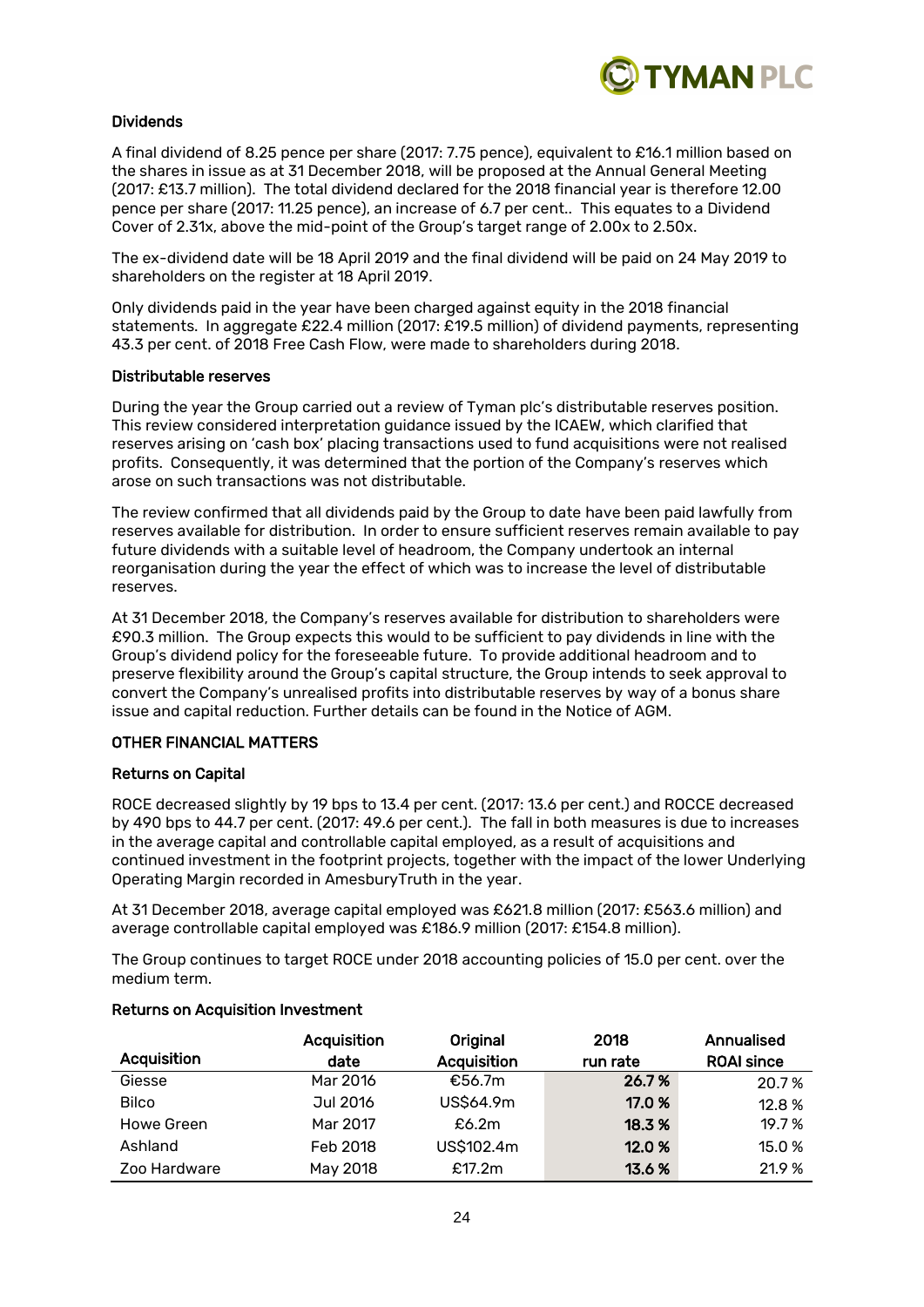

Giesse has made a significant contribution to the Group since its acquisition in March 2016 and its run rate ROAI of 26.7 per cent. after two years of ownership materially exceeded the Group's minimum target return threshold of 15.0 per cent.. The integration of Bilco is now complete and its run rate ROAI after two years of ownership is 17.0 per cent.; 200 bps ahead of the Group's minimum target return threshold.

Howe Green has been owned by the Group for 22 months and has exceeded the Group's minimum run rate ROAI threshold by 330 bps. Ashland and Zoo have been owned by the Group for ten months and eight months respectively at the year end. Both businesses have performed strongly in the period under the Group's ownership and are expected to exceed the Group's minimum target return threshold.

Reguitti and Profab were acquired in the second half of 2018 for an aggregate Enterprise Value of approximately €19.0 million and ROAI has not been reported at 31 December 2018 for these acquisitions. Both businesses have performed encouragingly in the period since acquisition, have good prospects and are on track to meet or exceed the minimum return threshold.

#### **Currency**

#### Currency in the consolidated income statement

The principal foreign currencies that impact the Group's results are the US Dollar, the Euro, the Australian Dollar and the Canadian Dollar. In 2018 each of these currencies, other than the Euro, was weaker against Sterling when compared with the prevailing average exchange rates in 2017.

#### Translational exposure

| Currency                        | US\$   | Euro    | <b>AUSS</b> | <b>CAS</b> | Other | Total <sup>1</sup> |
|---------------------------------|--------|---------|-------------|------------|-------|--------------------|
| % movement <sup>2</sup>         | 3.6%   | (1.0) % | 6.3%        | 3.4%       |       |                    |
| $E'm$ Revenue impact            | (13.3) | 0.7     | (0.5)       | (0.3)      | (4.3) | (17.7)             |
| £'m Profit impact <sup>3</sup>  | (2.1)  | 0.1     | (0.1)       | (0.1)      | (0.5) | (2.7)              |
| 1c decrease impact <sup>4</sup> | 426k   | 94k     | 6k          | 15k        |       |                    |

1 Impact of other currencies is immaterial.

2 Percentage movement in average exchange rate December 2018 to December 2017.

3 Underlying Operating Profit impact.

4 Defined as the approximate favourable translation impact on the Group's Underlying Operating Profit of a 1c decrease in the Sterling exchange rate of the respective currency.

The net effect of currency translation caused Revenue and Underlying Operating Profit from ongoing operations to decrease by £17.7 million and £2.7 million respectively compared with 2017. This result is driven by the increased proportion of the Group's earnings made in currencies other than Sterling combined with the strengthening of Sterling compared with most major currencies during 2018.

#### Transactional exposure

The strengthening of the Sterling against the US Dollar was offset by a weakening against the Renminbi, resulting in a small cost of £0.4 million (2017: £3.2 million cost) to the Operating Profit of ERA in 2018 compared to 2017. In the year ERA benefited from surcharge recoveries of £2.9 million (2017: £3.7 million) and gains on hedges of £0.3 million (2017: £0.2 million). From March 2018, the surcharge was consolidated into a general price increase.

The Group's other transactional exposures generally benefit from the existence of natural hedges or are immaterial.

#### Currency in the consolidated balance sheet

The Group aims to mitigate the translational impact of exchange rate movements by denominating a proportion of total borrowings in those currencies where there is a material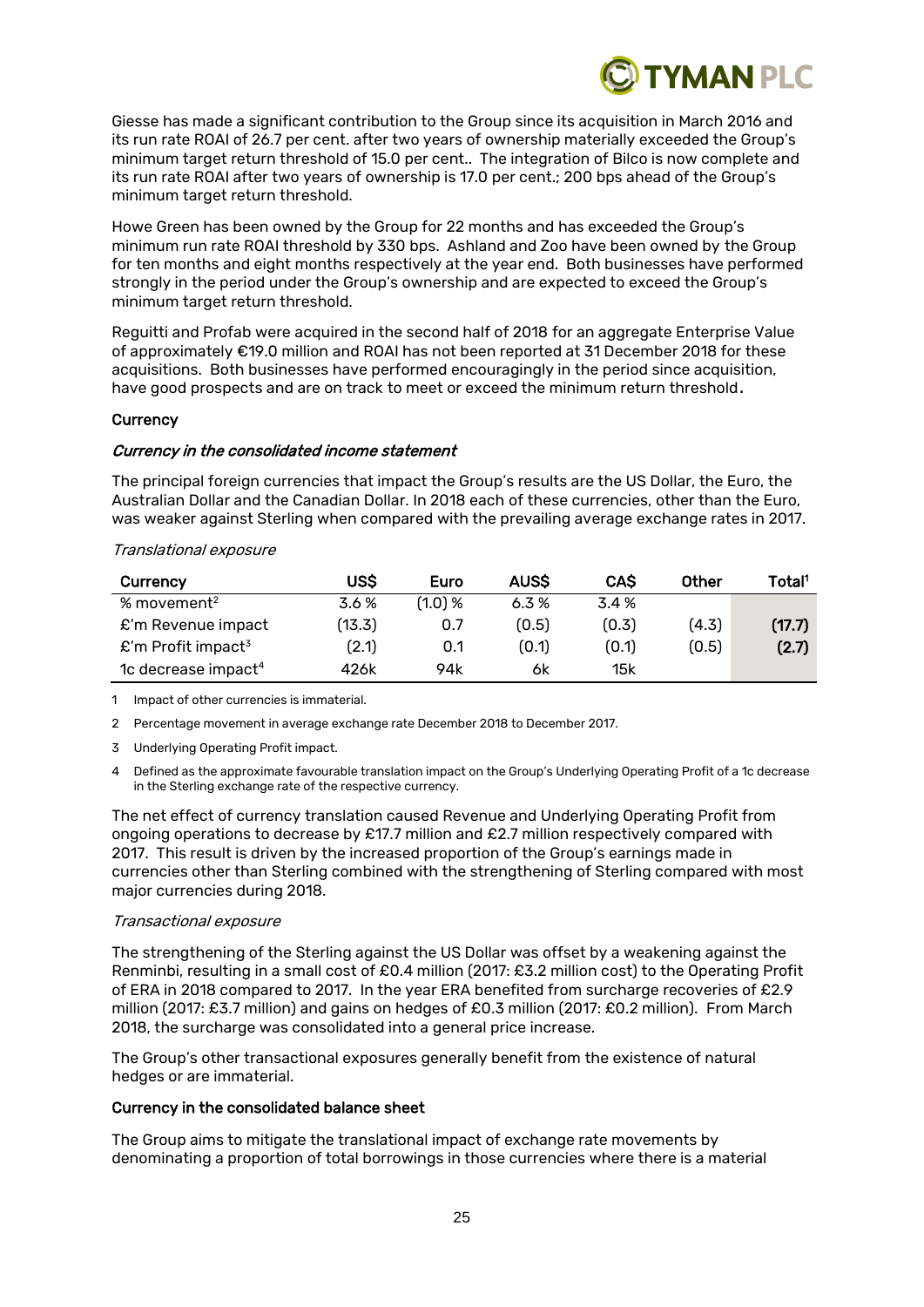

contribution to Underlying Operating Profit. Tyman's banking facility allows for funds to be drawn in currencies.

The Group's gross borrowings (excluding finance leases) are denominated in the following currencies:

|                         | 2018         |      | 2017    |      |  |
|-------------------------|--------------|------|---------|------|--|
| $\mathbf{f}'$ m         | <b>Gross</b> | %    | Gross   | %    |  |
| Sterling                | (5.8)        | 2.2  | (38.0)  | 18.4 |  |
| <b>US Dollars</b>       | (188.1)      | 71.7 | (104.9) | 50.9 |  |
| Euros                   | (68.4)       | 26.1 | (63.3)  | 30.7 |  |
| <b>Gross borrowings</b> | (262.3)      |      | (206.2) |      |  |

#### New IFRS standards

The following standards became effective and were adopted from 1 January 2018:

# IFRS 9 – Financial instruments

IFRS 9 provides revised guidance on the classification, impairment and measurement of financial assets and amendments to hedge accounting. The aspect of IFRS 9 that impacts the Group's financial statements is the guidance on recognition and measurement of impairments in loans and receivables that are measured at amortised cost. This has affected the measurement of impairment of the Group's trade receivables.

IFRS 9 requires the Group to estimate and recognise expected credit losses and means impairment losses are recognised sooner under the new standard.

Application of the new standard has resulted in an increase in the Group's provision for bad debts of £0.4 million as at 1 January 2018. This has been recorded as an adjustment to opening reserves as at 1 January 2018 and comparatives have not been restated. For further details of the application of IFRS 9, see note 12.

# IFRS 15 – Revenue from contracts with customers

IFRS 15 provides revised guidance on revenue recognition. In applying the new standard, from 1 January 2018 the Group has recorded income from freight charges where the Group is deemed to be acting as principal in the arrangement on a gross basis within Revenue. This resulted in an increase in Revenue of £5.6 million and an equivalent increase in administrative expenses for the year ended 31 December 2018.

In applying the guidance for accounting for the right to return products and service credits, adjustments were made to opening balances as at 1 January 2018 to increase trade and other receivables by £0.1 million and to increase trade and other payables by £0.4 million. IFRS 15 was adopted without restating comparatives. For further details of the application of IFRS 15, see note 12.

The following standard was issued but not effective and has not been adopted by the Group in 2018:

#### IFRS 16 – Leases

Tyman will implement IFRS 16 for the financial year beginning 1 January 2019. IFRS 16 will result in almost all leases being recognised on the balance sheet. Under the new standard, an asset (the right to use the leased item) and a financial liability to pay rentals are recognised. Instead of recognising a rental expense over the term of the lease, a depreciation charge will be recognised on the right to use asset, and a finance charge will be recognised on the lease liability.

The Group has substantially completed its IFRS 16 implementation project and subject to finalisation of the review process, the Group expects to recognise lease liabilities and corresponding right of use assets of c. £64.0 million as at 1 January 2019. It is estimated that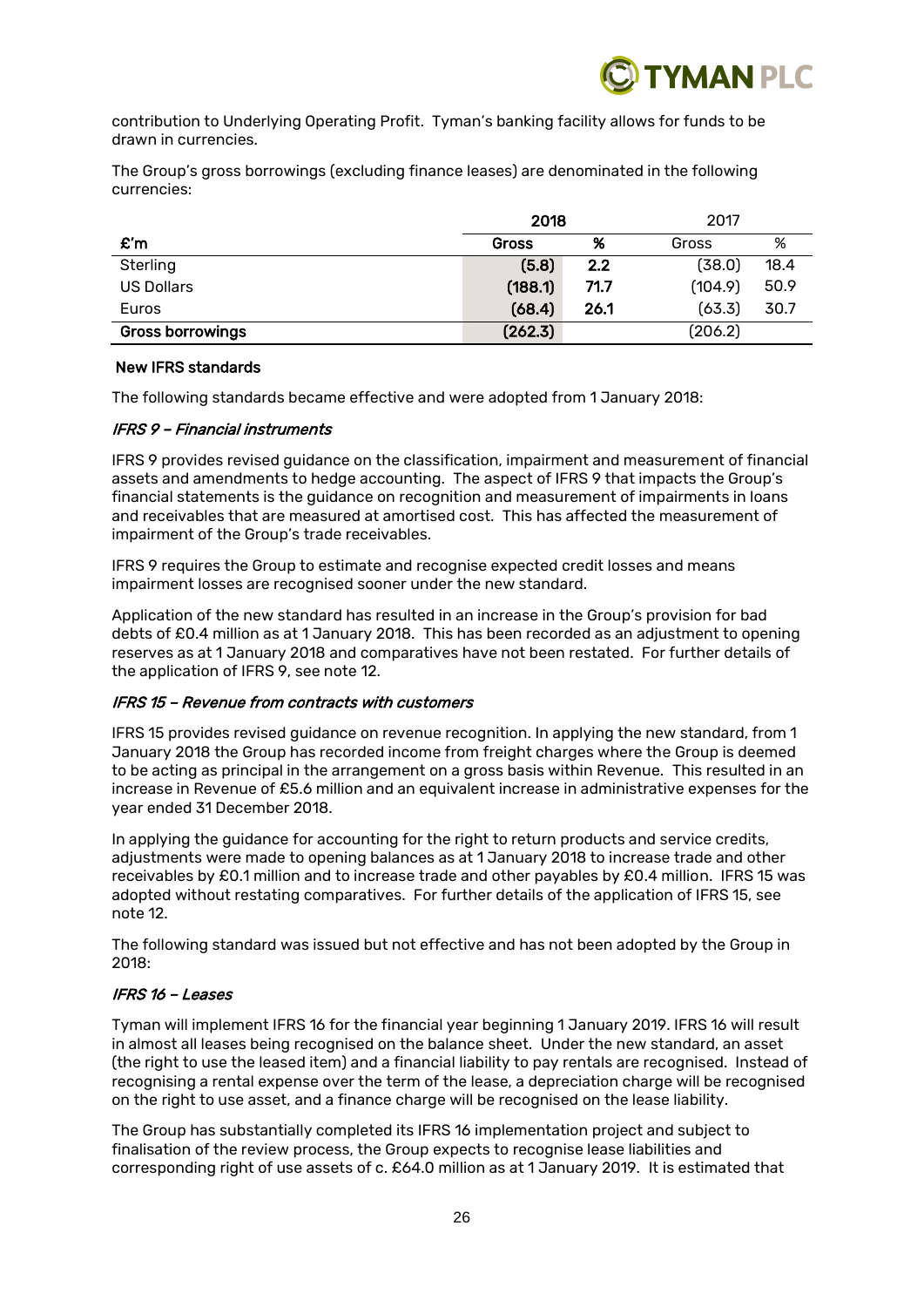

the application of IFRS 16 will increase Underlying Operating Profit by c. £2.0 million and reduce profit before tax by c. £2.0 million. The Group intends to apply the modified retrospective approach and will not restate comparatives. For further details of the estimated impact of IFRS 16 on key metrics for the Group, see note 12.

#### 2019 summary guidance

Exceptional items charged to the income statement are expected to be c. £3.0–£4.0 million, reflecting costs associated with the integration of 2018 acquisitions and footprint projects. Exceptional costs paid in cash in 2019 are expected to be c. £8.0–£10.0 million.

Interest payable on borrowings for the full year is expected to be c. £12.0–£13.0 million. The actual interest payable will be dependent on Leverage and the currency of borrowing. The noncash amortisation and accelerated amortisation of capitalised borrowing costs is expected to be c. £0.5 million. The interest charge related to lease liabilities following adoption of IFRS 16 is expected to be c. £3.0–£3.5 million.

The Underlying Effective Tax Rate for Tyman in 2019 is expected to be c. 26.0-27.0 per cent.. 2019 cash taxation rates are expected to be somewhat lower than the Underlying Effective Tax Rate.

Trade working capital trough to peak for the year is expected to be c. £15.0–£20.0 million with the working capital peak occurring around the half year.

Maintenance and investment capital expenditure for the year for the Group is expected to be c. £17.0–£20.0 million.

Share purchases by the Employee Benefit Trust to satisfy LTIP and other share plan awards are expected to be c. £2.0 million. The share-based payments charge will be c. £1.2 million.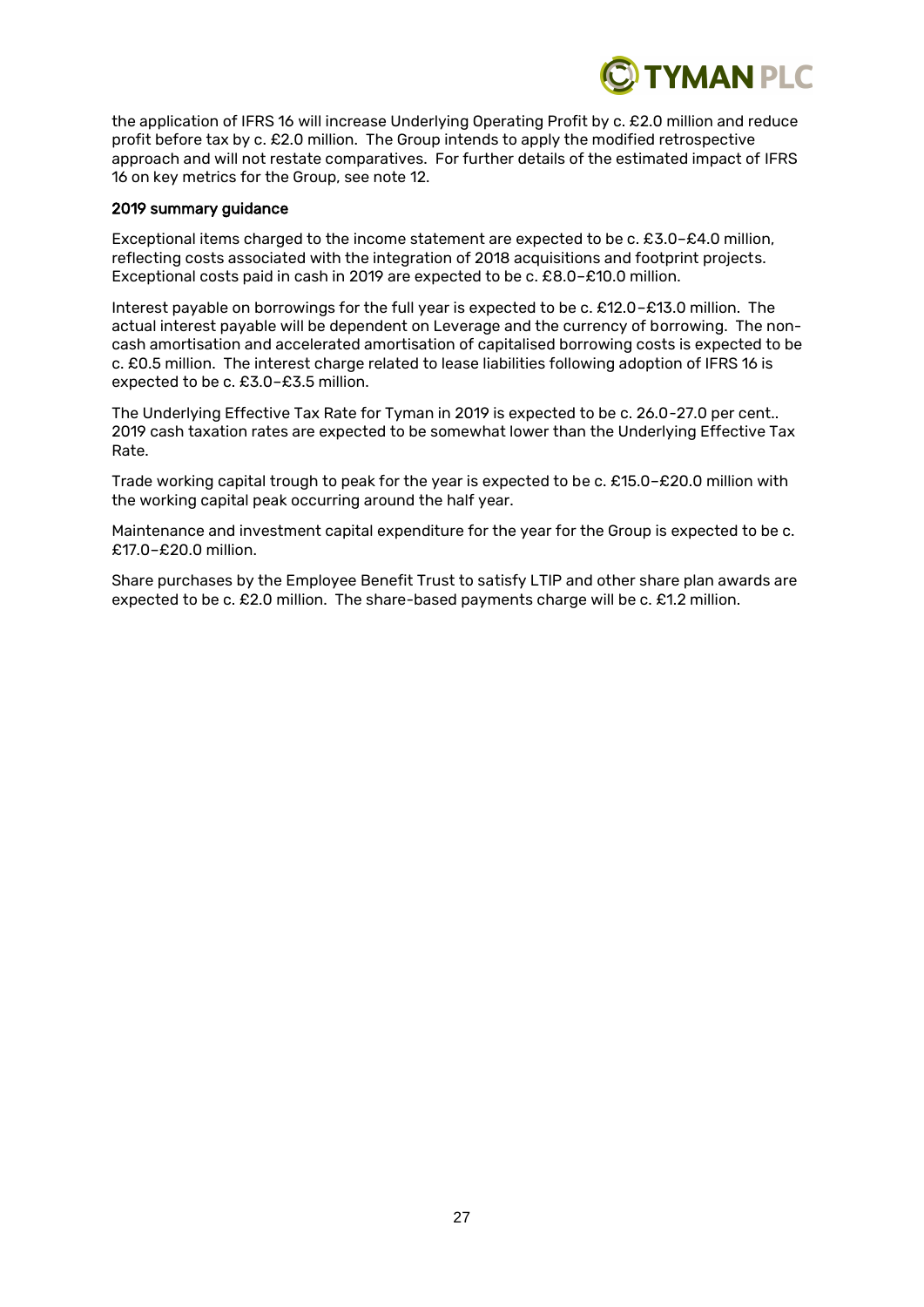

# Tyman plc Consolidated income statement For the year ended 31 December 2018

|                                                        |      | 2018       | 2017       |
|--------------------------------------------------------|------|------------|------------|
|                                                        | Note | £'000      | £'000      |
| Revenue                                                | 3    | 591,542    | 522,700    |
| Cost of sales                                          | 3    | (383, 264) | (331, 831) |
| <b>Gross profit</b>                                    |      | 208.278    | 190,869    |
| Administrative expenses                                |      | (157, 828) | (146, 962) |
| <b>Operating profit</b>                                |      | 50,450     | 43,907     |
| Analysed as:                                           |      |            |            |
| Underlying <sup>1</sup> operating profit               | 3    | 83,584     | 76,817     |
| <b>Exceptional items</b>                               | 4    | (7, 285)   | (9,976)    |
| Amortisation of acquired intangible assets             | 7    | (25, 849)  | (22, 934)  |
| Operating profit                                       |      | 50,450     | 43,907     |
| Finance income                                         |      | 377        | 224        |
| Finance costs                                          |      | (11,966)   | (9, 597)   |
| Net finance costs                                      |      | (11,589)   | (9,373)    |
| <b>Profit before taxation</b>                          |      | 38,861     | 34,534     |
| Income tax charge                                      | 5    | (12, 514)  | (3,334)    |
| Profit for the year                                    |      | 26,347     | 31,200     |
| Basic earnings per share                               | 6    | 13.76p     | 17.61p     |
| Diluted earnings per share                             | 6    | 13.66p     | 17.49p     |
|                                                        |      |            |            |
| Non-GAAP Alternative Performance Measures <sup>1</sup> |      |            |            |
| Underlying <sup>1</sup> operating profit               | 3    | 83,584     | 76,817     |
| Underlying <sup>1</sup> profit before taxation         | 6    | 72,658     | 68,284     |
| Basic underlying earnings per share                    | 6    | 27.68p     | 26.91p     |
| Diluted underlying earnings per share                  | 6    | 27.47p     | 26.73p     |

1 Before amortisation of acquired intangible assets, deferred taxation on amortisation of acquired intangible assets, impairment of goodwill, exceptional items, unwinding of discount on provisions, gains and losses on the fair value of derivative financial instruments, amortisation of borrowing costs and the associated tax effect. See definitions and reconciliations on page 45 for non-GAAP Alternative Performance Measures.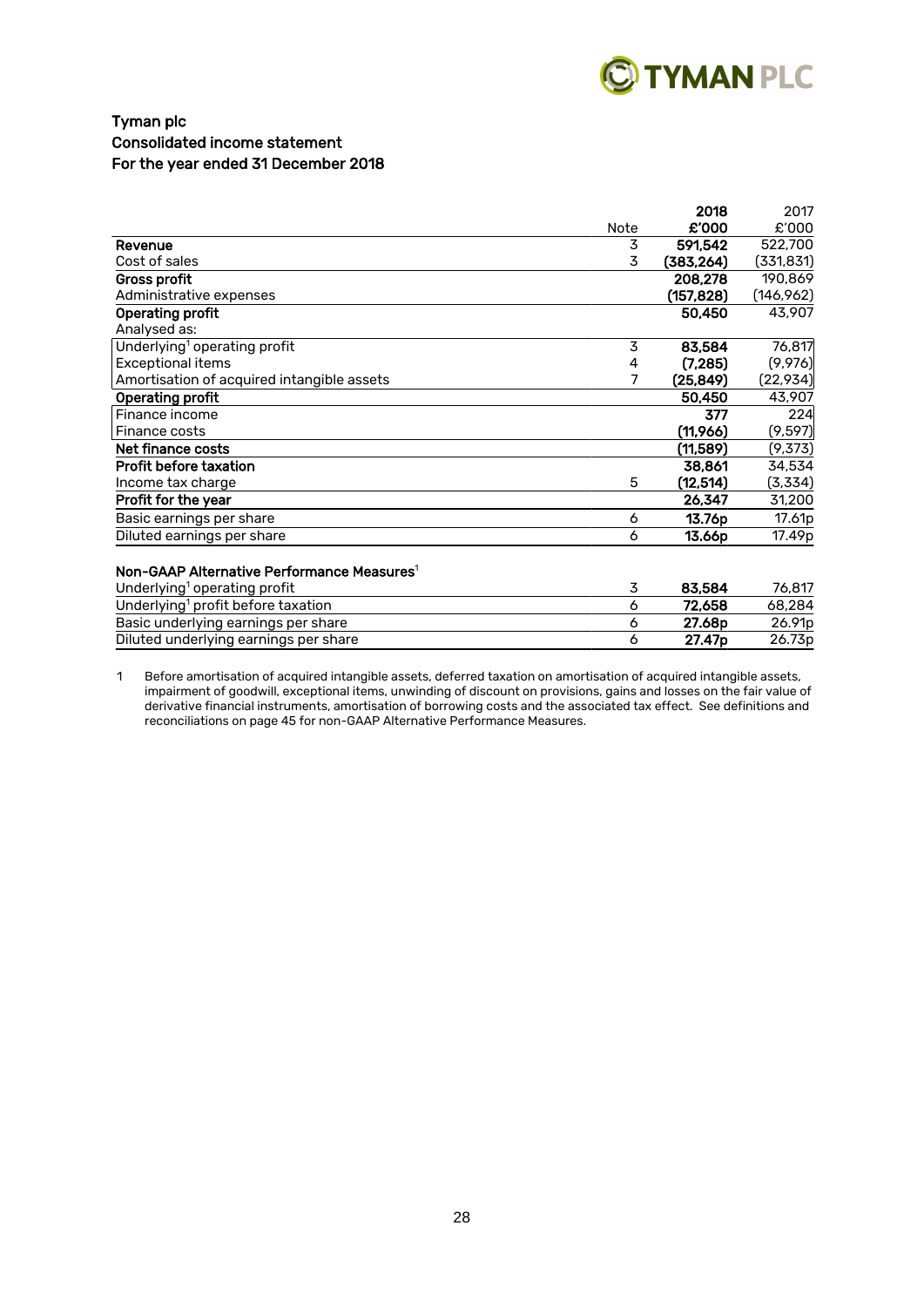

# Tyman plc Consolidated statement of comprehensive income For the year ended 31 December 2018

|                                                               | 2018   | 2017      |
|---------------------------------------------------------------|--------|-----------|
|                                                               | £'000  | £'000     |
| Profit for the year                                           | 26,347 | 31,200    |
| Other comprehensive income/(expense)                          |        |           |
| Items that will not be reclassified to profit or loss         |        |           |
| Remeasurements of post-employment benefit obligations         | 861    | (1,366)   |
| Total items that will not be reclassified to profit or loss   | 861    | (1,366)   |
| Items that may be reclassified subsequently to profit or loss |        |           |
| Exchange differences on translation of foreign operations     | 15.343 | (24,069)  |
| Effective portion of changes in value of cash flow hedges     | О      | 16        |
| Total items that may be reclassified to profit or loss        | 15.352 | (24, 053) |
| Other comprehensive income/(expense) for the year, net of tax | 16.213 | (25, 419) |
| Total comprehensive income for the year                       | 42,560 | 5.781     |

Items in the statement above are disclosed net of tax. The income tax relating to each component of other comprehensive income is disclosed in note 5.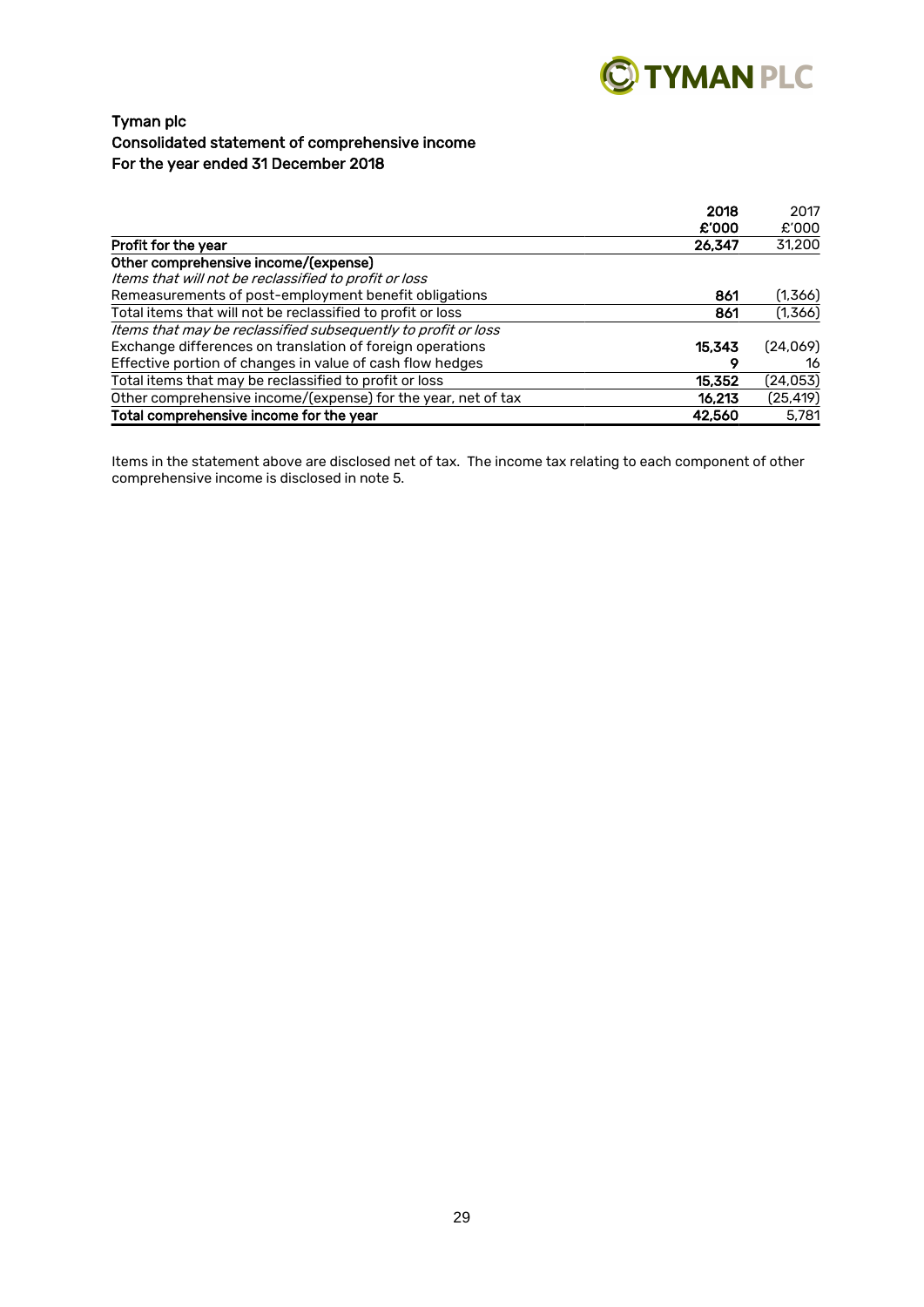

# Tyman plc Consolidated statement of changes in equity For the year ended 31 December 2018

|                                          | Share | Share                                 |                          | Other Treasury |                          | <b>Hedging Translation</b> | Retained  | Total                   |
|------------------------------------------|-------|---------------------------------------|--------------------------|----------------|--------------------------|----------------------------|-----------|-------------------------|
|                                          |       | capital premium reserves <sup>1</sup> |                          | reserve        | reserve                  | reserve                    | earnings  | equity                  |
|                                          | £'000 | £'000                                 | £'000                    | £'000          | £'000                    | £'000                      | £'000     | £'000                   |
| At 1 January 2017                        | 8,929 | 81,407                                | 8,920                    | (3,338)        | (291)                    | 80,135                     | 201,329   | 377,091                 |
| Total comprehensive income/(expense)     |       |                                       |                          |                | 16                       | (24,069)                   | 29,834    | 5,781                   |
| Profit for the year                      |       |                                       |                          |                |                          |                            | 31,200    | 31,200                  |
| Other comprehensive income/(expense)     |       |                                       |                          |                | 16                       | (24,069)                   | (1,366)   | (25, 419)               |
| Transactions with owners                 |       |                                       | $\overline{\phantom{0}}$ | 562            |                          | $\overline{\phantom{0}}$   | (18,919)  | (18, 357)               |
| Share-based payments <sup>2</sup>        |       |                                       |                          |                |                          |                            | 1,987     | 1,987                   |
| Dividends paid                           |       |                                       |                          |                |                          | —                          | (19, 497) | (19, 497)               |
| Issue of own shares from EBT             |       |                                       |                          | 1,409          |                          |                            | (1,409)   |                         |
| Purchase of own shares by EBT            |       |                                       |                          | (847)          |                          |                            |           | (847)                   |
| At 31 December 2017                      | 8,929 | 81,407                                | 8,920                    | (2,776)        | (275)                    | 56,066                     | 212,244   | 364,515                 |
| Change in accounting policy <sup>3</sup> |       |                                       |                          |                |                          |                            | (687)     | (687)                   |
| At 1 January 2018                        | 8,929 | 81,407                                | 8,920                    | (2,776)        | (275)                    | 56.066                     |           | 211,557 363,828         |
| Total comprehensive income               |       |                                       |                          |                | 9                        | 15,343                     | 27,208    | 42,560                  |
| Profit for the year                      |       |                                       |                          |                |                          | —                          | 26,347    | 26,347                  |
| Other comprehensive income               |       |                                       |                          |                | 9                        | 15,343                     | 861       | 16,213                  |
| Transactions with owners                 | 909   | 50,812                                | (8,920)                  | (2, 114)       | $\overline{\phantom{0}}$ | —                          | (13, 229) | 27,458                  |
| Share-based payments <sup>2</sup>        |       |                                       |                          |                |                          | $\overline{\phantom{0}}$   | 1,251     | 1,251                   |
| Dividends paid                           |       |                                       |                          |                |                          |                            |           | $(22, 362)$ $(22, 362)$ |
| Issue of shares                          | 909   | 50,812                                |                          |                |                          |                            |           | 51,721                  |
| Transfer of merger reserve <sup>1</sup>  |       |                                       | (8,920)                  |                |                          |                            | 8,920     |                         |
| Issue of own shares from EBT             |       |                                       |                          | 1,105          |                          |                            | (1,038)   | 67                      |
| Purchase of own shares by EBT            |       |                                       |                          | (3, 219)       |                          |                            |           | (3, 219)                |
| At 31 December 2018                      | 9,838 | 132,219                               | —                        | (4,890)        | (266)                    | 71,409                     |           | 225,536 433,846         |

1 Other reserves relate to a merger reserve which arose on a previous acquisition. The acquired business was disposed of in a previous period and the reserve became a realised profit. This was transferred to retained earnings in the year on the basis that this reserve is available for distribution.

2 Share-based payments include a tax debit of £0.1 million (2017: tax credit of £0.5 million) and a release of the deferred share-based payment bonus accrual of £0.3 million (2017: £0.4 million).

3 The change in accounting policy relates to the adoption of new accounting standards IFRS 15 and IFRS 9. See note 12.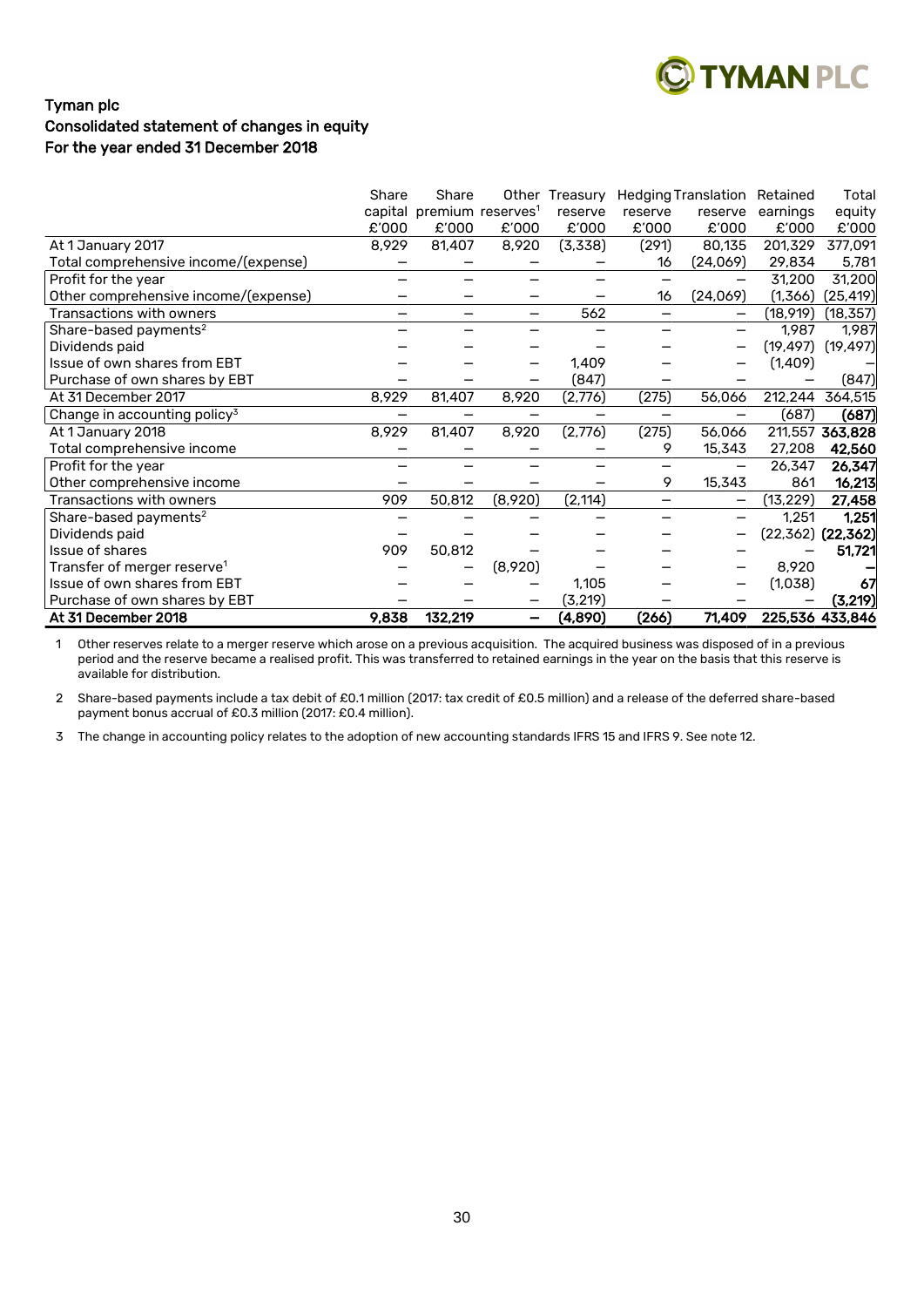

# Tyman plc Consolidated balance sheet As at 31 December 2018

|                                                            |      | 2018       | 2017       |
|------------------------------------------------------------|------|------------|------------|
|                                                            | Note | £'000      | £'000      |
| <b>TOTAL ASSETS</b>                                        |      |            |            |
| Non-current assets                                         |      |            |            |
| Goodwill                                                   | 7    | 382.136    | 323,799    |
| Intangible assets                                          | 7    | 134,763    | 103,393    |
| Property, plant and equipment                              |      | 76,963     | 68,424     |
| Financial assets at fair value through profit or loss      |      | 1,178      | 1,112      |
| Deferred tax assets                                        |      | 17,423     | 11,851     |
|                                                            |      | 612.463    | 508,579    |
| Non-current assets held for sale                           |      |            | 1,275      |
|                                                            |      | 612,463    | 509,854    |
| <b>Current assets</b>                                      |      |            |            |
| Inventories                                                |      | 105,292    | 75,341     |
| Trade and other receivables                                |      | 87,338     | 70,062     |
| Cash and cash equivalents                                  |      | 51.871     | 42,563     |
| Derivative financial instruments                           |      | 322        | 94         |
|                                                            |      | 244,823    | 188,060    |
| <b>TOTAL ASSETS</b>                                        |      | 857,286    | 697,914    |
| <b>LIABILITIES</b>                                         |      |            |            |
| <b>Current liabilities</b>                                 |      |            |            |
| Trade and other payables                                   |      | (87,021)   | (65,916)   |
| Derivative financial instruments                           |      |            | (29)       |
| <b>Borrowings</b>                                          | 8    | (1.522)    | (1,108)    |
| <b>Current tax liabilities</b>                             |      | (7, 411)   | (3,964)    |
| Provisions                                                 |      | (6,955)    | (11, 024)  |
|                                                            |      | (102,909)  | (82, 041)  |
| Non-current liabilities                                    |      |            |            |
| <b>Borrowings</b>                                          | 8    | (259, 183) | (204, 309) |
| Derivative financial instruments                           |      | (266)      | (275)      |
| Deferred tax liabilities                                   |      | (38, 193)  | (24, 949)  |
| Retirement benefit obligations                             |      | (10,781)   | (12, 407)  |
| Provisions                                                 |      | (8, 155)   | (6, 435)   |
| Other payables                                             |      | (3,953)    | (2,983)    |
|                                                            |      | (320, 531) | (251, 358) |
| TOTAL LIABILITIES                                          |      | (423, 440) | (333, 399) |
| <b>NET ASSETS</b>                                          |      | 433,846    | 364,515    |
|                                                            |      |            |            |
| <b>EQUITY</b>                                              |      |            |            |
| Capital and reserves attributable to owners of the Company |      |            |            |
| Share capital                                              |      | 9.838      | 8.929      |
| Share premium                                              |      | 132,219    | 81,407     |
| Other reserves                                             |      |            | 8,920      |
| Treasury reserve                                           |      | (4.890)    | (2,776)    |
| Hedging reserve                                            |      | (266)      | (275)      |
| Translation reserve                                        |      | 71,409     | 56,066     |
| Retained earnings                                          |      | 225,536    | 212,244    |
| <b>TOTAL EQUITY</b>                                        |      | 433,846    | 364,515    |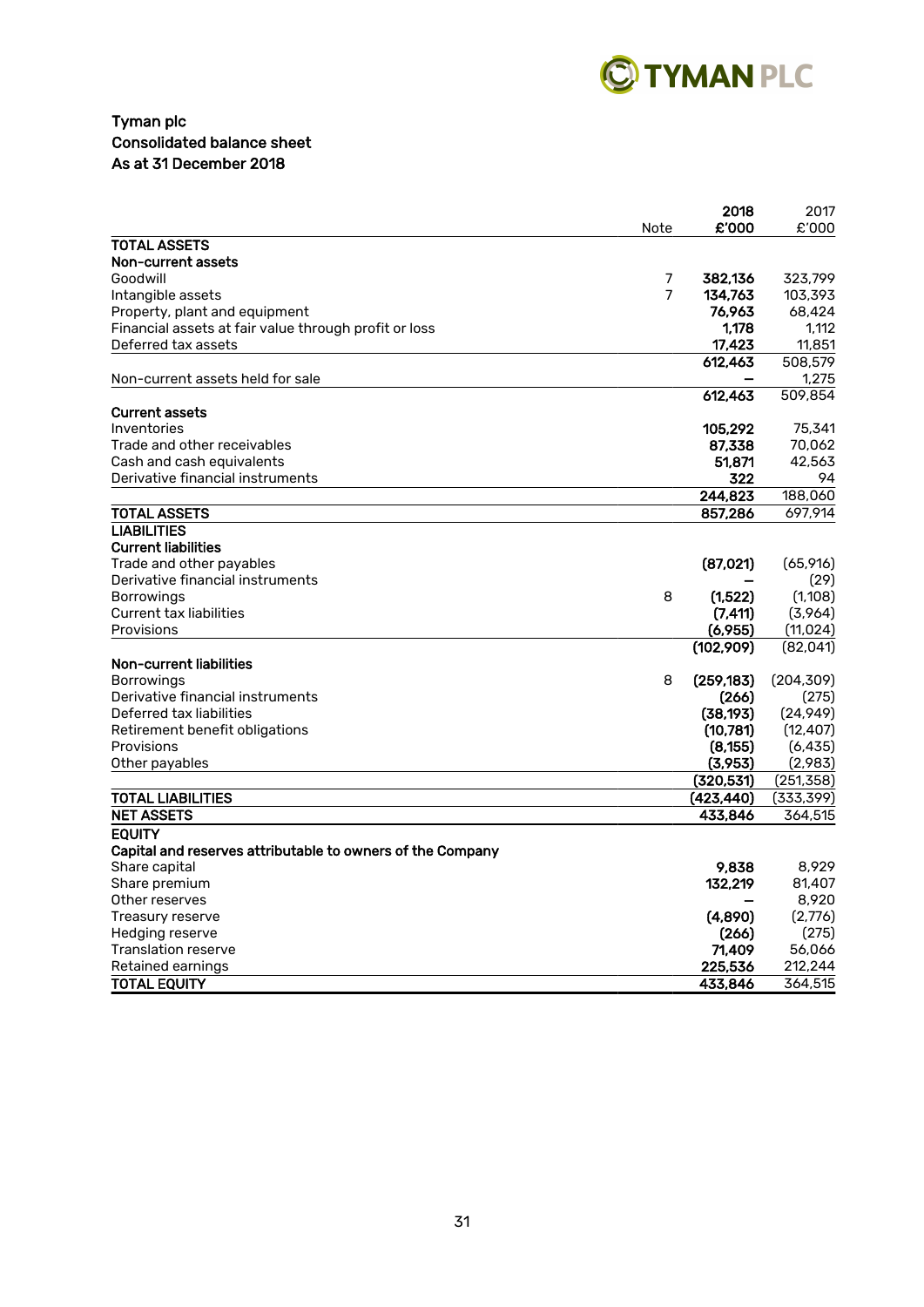

# Tyman plc Consolidated cash flow statement For the year ended 31 December 2018

|                                                               |      | 2018       | 2017      |
|---------------------------------------------------------------|------|------------|-----------|
|                                                               | Note | £'000      | £'000     |
| Cash flow from operating activities                           |      |            |           |
| Profit before taxation                                        | 3    | 38.861     | 34,534    |
| Adjustments                                                   | 10   | 53,648     | 50,443    |
| Changes in working capital <sup>1</sup> :                     |      |            |           |
| Inventories                                                   |      | (4, 451)   | (8, 104)  |
| Trade and other receivables                                   |      | (2.777)    | (3,884)   |
| Trade and other payables                                      |      | 3,302      | (2,668)   |
| Provisions utilised                                           |      | (2,510)    | (2, 184)  |
| Pension contributions                                         |      | (1, 110)   | (1, 171)  |
| Income tax paid                                               |      | (12, 344)  | (15,078)  |
| Net cash generated from operations                            |      | 72,619     | 51,888    |
| Cash flow from investing activities                           |      |            |           |
| Purchases of property, plant and equipment                    |      | (15,687)   | (15, 353) |
| Purchases of intangible assets                                | 7    | (1,647)    | (1,076)   |
| Proceeds on disposal of property, plant and equipment         |      | 5.302      | 3,803     |
| Acquisitions of subsidiary undertakings, net of cash acquired | 9    | (106, 382) | (5, 136)  |
| Purchase of financial asset                                   |      |            | (1, 164)  |
| Interest received                                             |      | 69         | 416       |
| Net cash used in investing activities                         |      | (118, 345) | (18, 510) |
| Cash flow from financing activities                           |      |            |           |
| Interest paid                                                 |      | (9, 143)   | (7, 973)  |
| Dividends paid                                                |      | (22, 362)  | (19, 497) |
| Net proceeds on issue of shares                               |      | 50,381     |           |
| Purchase of own shares for Employee Benefit Trust             |      | (3,219)    | (847)     |
| Refinancing costs paid                                        |      | (2,013)    |           |
| Proceeds from drawdown of revolving credit facility           |      | 272,733    | 48,623    |
| Repayments of revolving credit facility                       |      | (229.553)  | (51, 531) |
| Net cash generated from/(used in) financing activities        |      | 56,824     | (31, 225) |
| Net increase in cash and cash equivalents                     |      | 11.098     | 2,153     |
| Exchange losses on cash and cash equivalents                  |      | (1,790)    | (507)     |
| Cash and cash equivalents at the beginning of the year        |      | 42,563     | 40,917    |
| Cash and cash equivalents at the end of the year              |      | 51,871     | 42,563    |

1 Excluding the effects of acquisition and exchange differences on consolidation.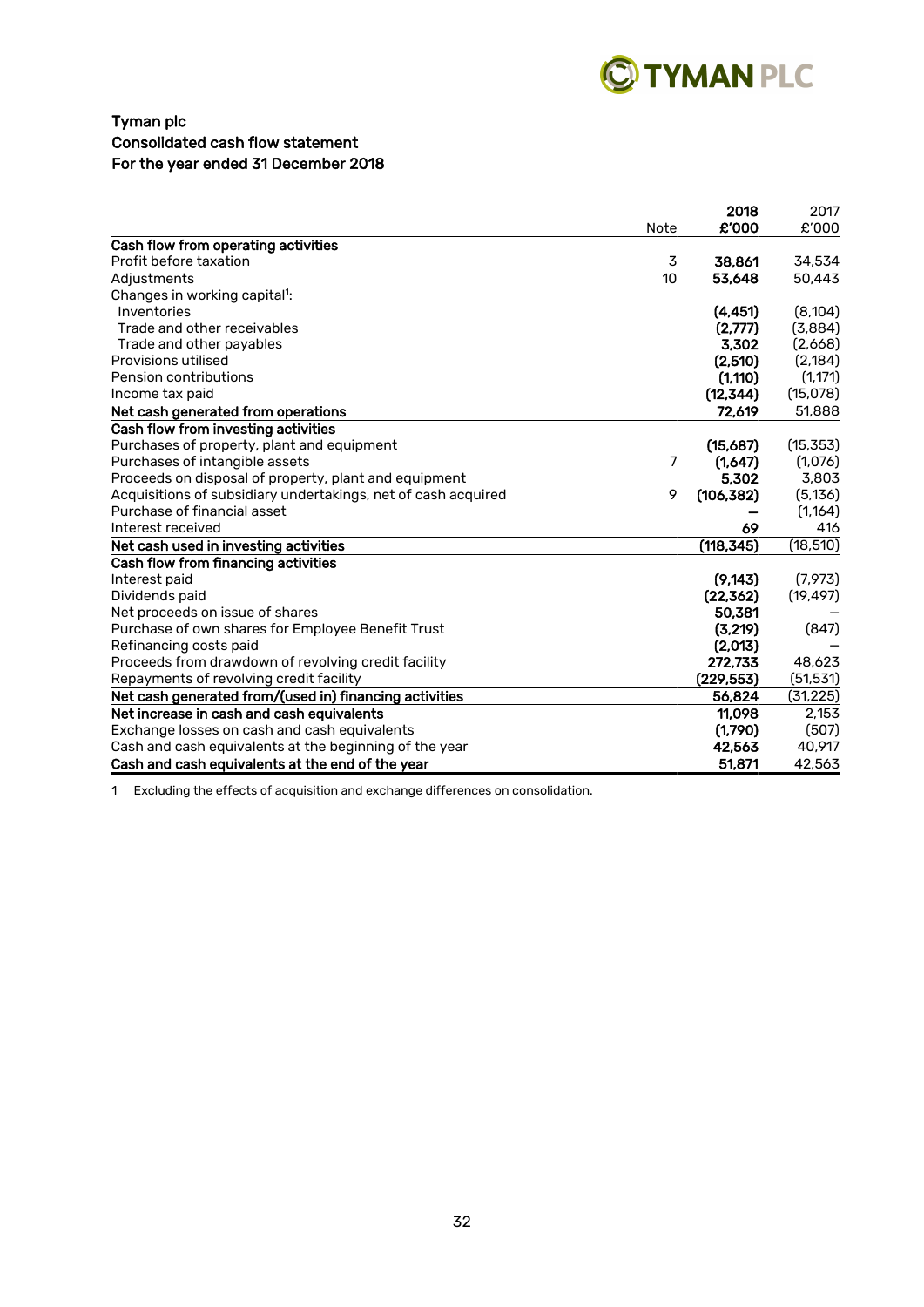

# 1. General information

Tyman plc and its subsidiaries is a leading international manufacturer and supplier of engineered components to the door and window industry. At 31 December 2018 the Group had 26 manufacturing sites in nine countries along with a further 18 sourcing and distribution sites across North America, Europe, South America, and Asia Pacific with its products being found in homes and buildings worldwide.

Tyman plc is a public limited company listed on the London Stock Exchange, incorporated and domiciled in England and Wales. The address of the Company's registered office is 29 Queen Anne's Gate, London SW1H 9BU.

#### 2. Accounting policies and basis of preparation

The accounting policies in this section relate to the financial statements in their entirety. Accounting policies, including critical accounting judgements and estimates used in the preparation of the financial statements, that relate to a particular note are described in the specific note to which they relate. The accounting policies have been consistently applied to all the years presented, unless otherwise stated.

#### 2.1 Basis of preparation

The consolidated financial statements of Tyman plc have been prepared in accordance with IFRS as adopted by the European Union and the Companies Act 2006 applicable to companies reporting under IFRS.

The consolidated financial statements are principally prepared on the basis of historic cost. Where other bases are applied, these are identified in the relevant accounting policy.

#### 2.2 Going concern

The Directors are confident, on the basis of current financial projections, the banking facilities available, and after considering sensitivities, that the Company and the Group have sufficient resources for its operational needs that will enable the Group to remain in compliance with its financial covenants in its bank facilities for at least the next 12 months. Accordingly, the Directors continue to adopt the going concern basis.

#### 2.4 Changes in accounting policies and disclosures

#### 2.4.1 New, revised and amended EU-endorsed accounting standards

Certain new or amended standards became applicable for the current reporting period. The Group changed certain accounting policies and made adjustments to opening balances as at 1 January 2018 as a result of adopting the following standards:

- IFRS 9 Financial Instruments; and
- IFRS 15 Revenue from Contracts with Customers.

Details of the impact of the adoption of these standards are disclosed in note 12.

The other standards that became applicable in the period did not impact on the Group's accounting policies and did not require retrospective adjustments.

#### 2.4.2 New, revised and amended accounting standards currently EU-endorsed but not yet effective

A number of new, revised and amended accounting standards and interpretations are currently endorsed but are effective for annual periods beginning on or after 1 January 2019, and have not been applied in preparing these consolidated financial statements. The only one of these standards expected to have a material impact on the consolidated financial statements of the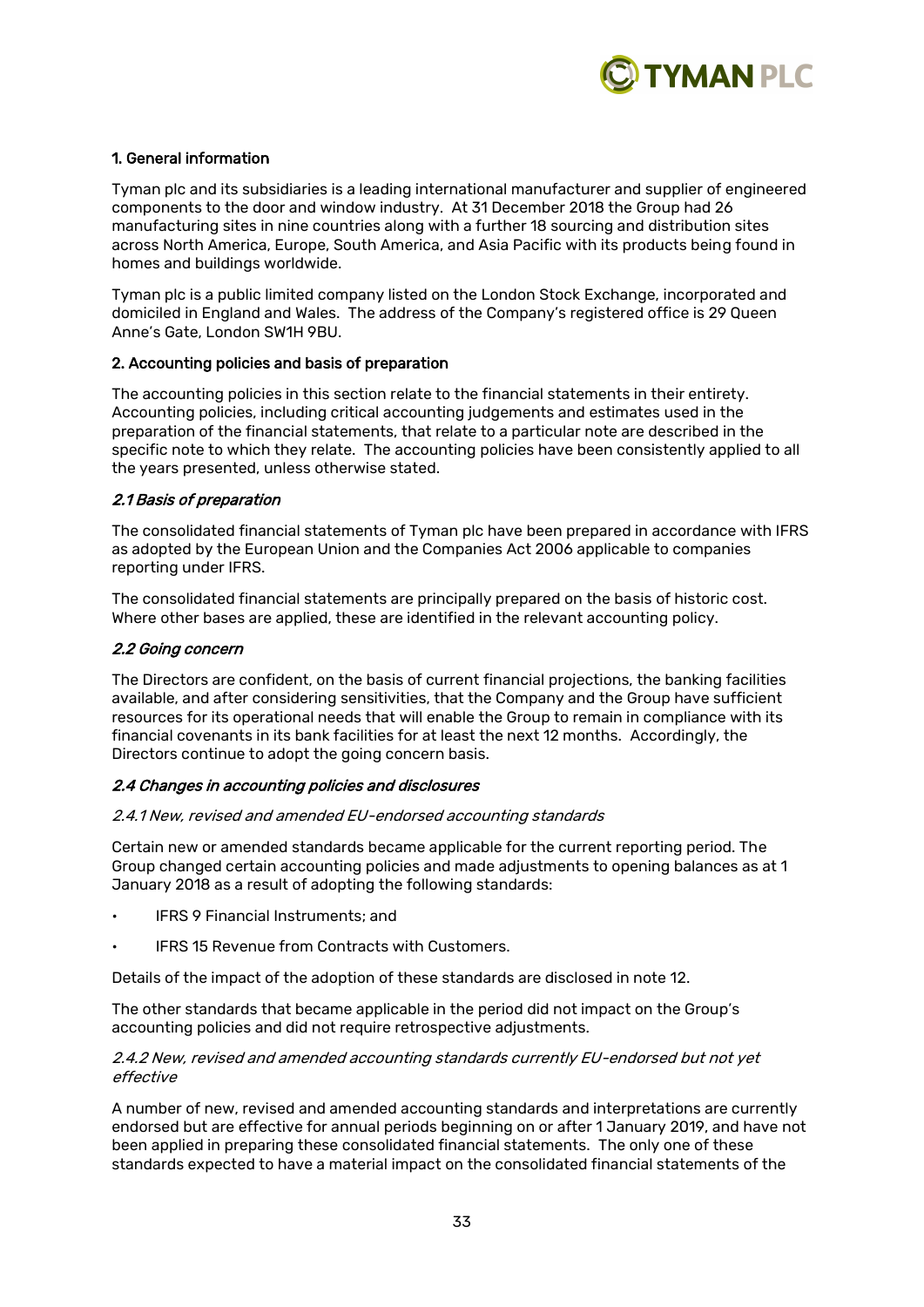

Group is IFRS 16 'Leases'. A description of the change and the expected impact on the Group is disclosed in note 12.

# 3. Segment reporting

# 3.1 Accounting policy

### 3.1.1 Revenue recognition

# Policy applicable from 1 January 2018

The Group derives revenue solely from the sale of goods to customers. This revenue recognition policy applies to all product types and sales channels. Revenue from the sale of goods is recognised when control of the goods has been transferred to the buyer. Control transfers when the customer has the ability to direct the use of and obtain substantially all of the benefits of the goods. This is either on dispatch of the goods or on receipt of goods by the customer, depending on the terms of shipment.

Where the Group is responsible for arranging shipping services, an evaluation is made to determine whether the shipping services are a separate performance obligation. Where these are considered to be a separate performance obligation, the revenue recognition criteria are applied to the performance obligations of sale of goods and shipping services separately. Revenue is allocated to each performance obligation based on its standalone selling price.

The Group is considered to be acting as the principal in shipping arrangements when it has discretion over setting prices, has primary responsibility for fulfilling the obligation, and retains inventory risk. In these circumstances, as the cost of freight to customers is considered a distribution expense. The cost of freight is recorded within administrative expenses.

Revenue is measured at the fair value of the consideration received or receivable. Revenue represents the amounts receivable for goods supplied, stated net of discounts, returns, rebates and value-added taxes. Where customers have a right to return goods, a refund liability is recognised (included in trade and other payables) for the expected value of refunds to be provided to customers. A corresponding contract asset is recognised reflecting the value of goods expected to be returned (included in other receivables).

Accumulated experience is used to estimate and provide for rebates, discounts, and expected  $\vert$ returns using the expected value method, and revenue is only recognised to the extent that it is  $\vert$ highly probable that a significant reversal will not occur.

Incremental costs of obtaining a contract, such as sales commissions are expensed as incurred, as the period over which the Group obtains benefit from these is less than twelve months.

# Policy applicable prior to 1 January 2018

This revenue recognition policy applies to all product types and sales channels. Revenue is measured at the fair value of the consideration received or receivable. Revenue represents the amounts receivable for goods supplied, stated net of discounts, returns, rebates and value-added taxes.

Revenue is recognised to the extent that it is probable that future economic benefits will flow to the Group and when the amount of revenue can be reliably measured. Revenue from the sale of goods is recognised when the risks and rewards of ownership of the goods have been substantially transferred to the buyer. This is usually on dispatch of goods or on receipt of goods by the customer.

# 3.2 Segment information

The reporting segments reflect the manner in which performance is evaluated and resources are allocated. The Group operates through three clearly defined divisions: AmesburyTruth, ERA and SchlegelGiesse.

AmesburyTruth comprises all the Group's operations within the US, Canada and Mexico. During the year, AmesburyTruth acquired Ashland and this business is now included in the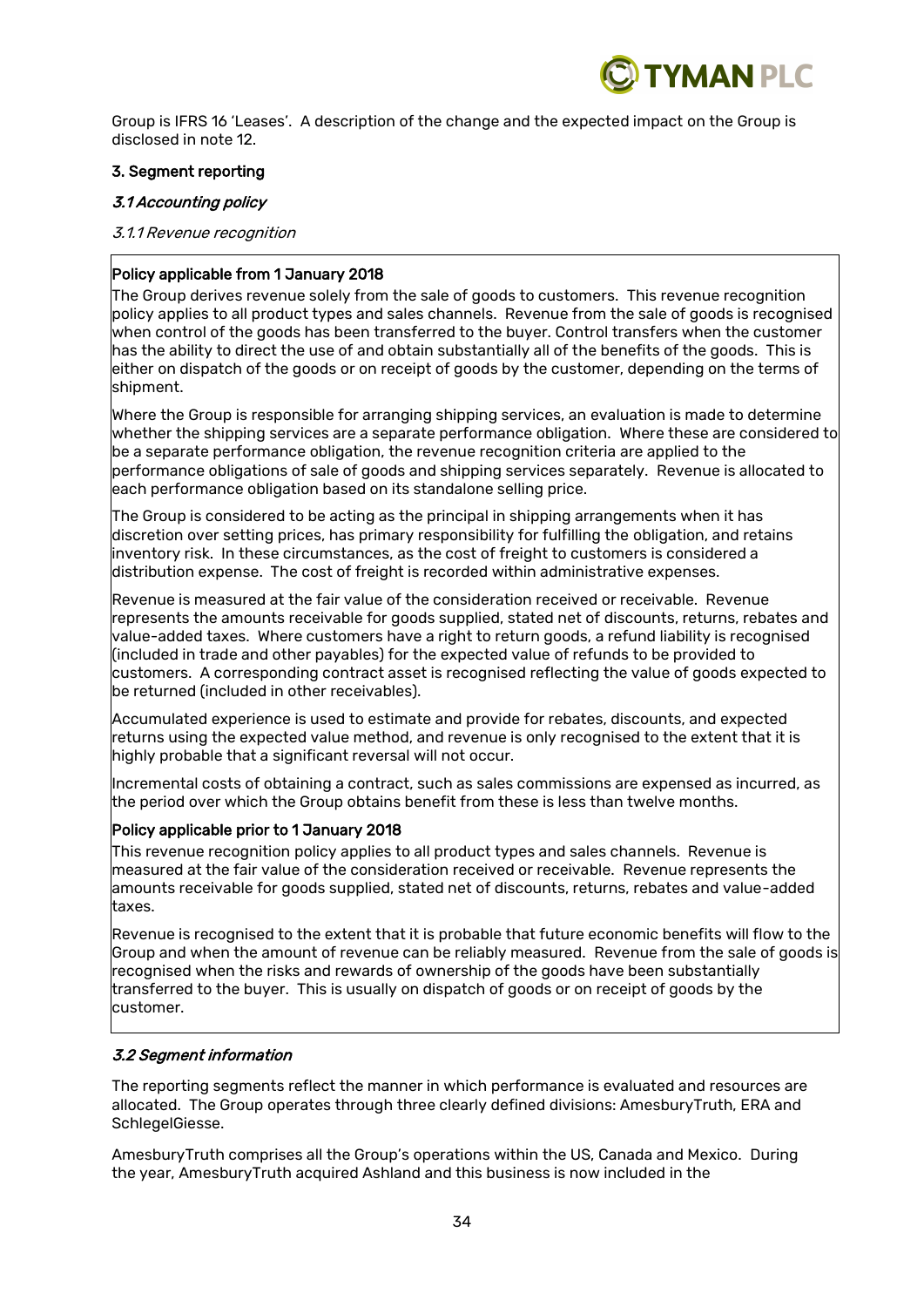

AmesburyTruth reporting segment. ERA comprises the Group's UK and Ireland hardware business, together with Ventrolla, Tyman Sourcing Asia, Howe Green, and Bilco UK. During the year, ERA acquired Zoo Hardware and Profab and these businesses are now included in the ERA reporting segment. SchlegelGiesse comprises the Group's remaining businesses outside the US, Canada, Mexico and the UK (although includes the two UK seal manufacturing plants). During the year, SchlegelGiesse acquired Reguitti and this business is now included in the SchlegelGiesse reporting segment.

Centrally incurred functional costs that are directly attributable to a Division are allocated or recharged to the Division. All other centrally incurred costs and eliminations are disclosed as a separate line item in the segment analysis.

Each reporting segment broadly represents the Group's geographical focus, being the North American, UK and international operations respectively. In the opinion of the Board, there is no material difference between the Group's operating segments and segments based on geographical splits. Accordingly, the Board does not consider geographically defined segments to be reportable. For completeness, the Group discloses certain financial data for business carried on in the UK that is not accounted for in ERA in notes 3.2.1 and 3.2.4.

The following tables present Group revenue and profit information for the Group's reporting segments, which have been generated using the Group accounting policies, with no differences of measurement applied, other than those noted above.

#### 3.2.1 Revenue

|                | 2018    | 2017    |
|----------------|---------|---------|
|                | £'000   | £'000   |
| AmesburyTruth  | 378.663 | 332.746 |
| ERA            | 95.715  | 80.252  |
| SchlegelGiesse | 117.164 | 109.702 |
| Revenue        | 591,542 | 522,700 |

Included within the SchlegelGiesse segment is revenue attributable to the UK of £18.2 million (2017: £17.8 million).

No revenue from any single customer exceeds 10 per cent. of total revenue from continuing operations.

#### 3.2.2 Profit before taxation

|                                                             |      | 2018     | 2017      |
|-------------------------------------------------------------|------|----------|-----------|
|                                                             | Note | £'000    | £'000     |
| AmesburyTruth                                               |      | 62.284   | 59.714    |
| ERA                                                         |      | 12.502   | 10.229    |
| SchlegelGiesse                                              |      | 15,049   | 12,778    |
| Underlying operating profit before centrally incurred costs |      | 89,835   | 82.721    |
| Centrally incurred costs                                    |      | (6,251)  | (5,904)   |
| Underlying operating profit                                 |      | 83,584   | 76.817    |
| Exceptional items                                           | 4    | (7,285)  | (9,976)   |
| Amortisation of acquired intangible assets                  | 7    | (25.849) | (22, 934) |
| Operating profit                                            |      | 50,450   | 43,907    |
| Net finance costs                                           |      | (11,589) | (9,373)   |
| <b>Profit before taxation</b>                               |      | 38,861   | 34,534    |

3.2.3 Operating profit disclosures

|                | Cost of sales |           |           | Depreciation |           | Amortisation |  |
|----------------|---------------|-----------|-----------|--------------|-----------|--------------|--|
|                | 2018          | 2017      | 2018      | 2017         | 2018      | 2017         |  |
|                | £'000         | £'000     | £'000     | £'000        | £'000     | £'000        |  |
| AmesburyTruth  | (256.035)     | (218,324) | (8,687)   | (8, 267)     | (21, 321) | (19,380)     |  |
| ERA            | (61.998)      | (52,058)  | (1, 148)  | (817)        | (2.980)   | (2,247)      |  |
| SchlegelGiesse | (65,231)      | (61.449)  | (2.622)   | (2.515)      | (2.963)   | (2,622)      |  |
| Total          | (383.264)     | (331.831) | (12, 457) | (11.599)     | (27,264)  | (24, 249)    |  |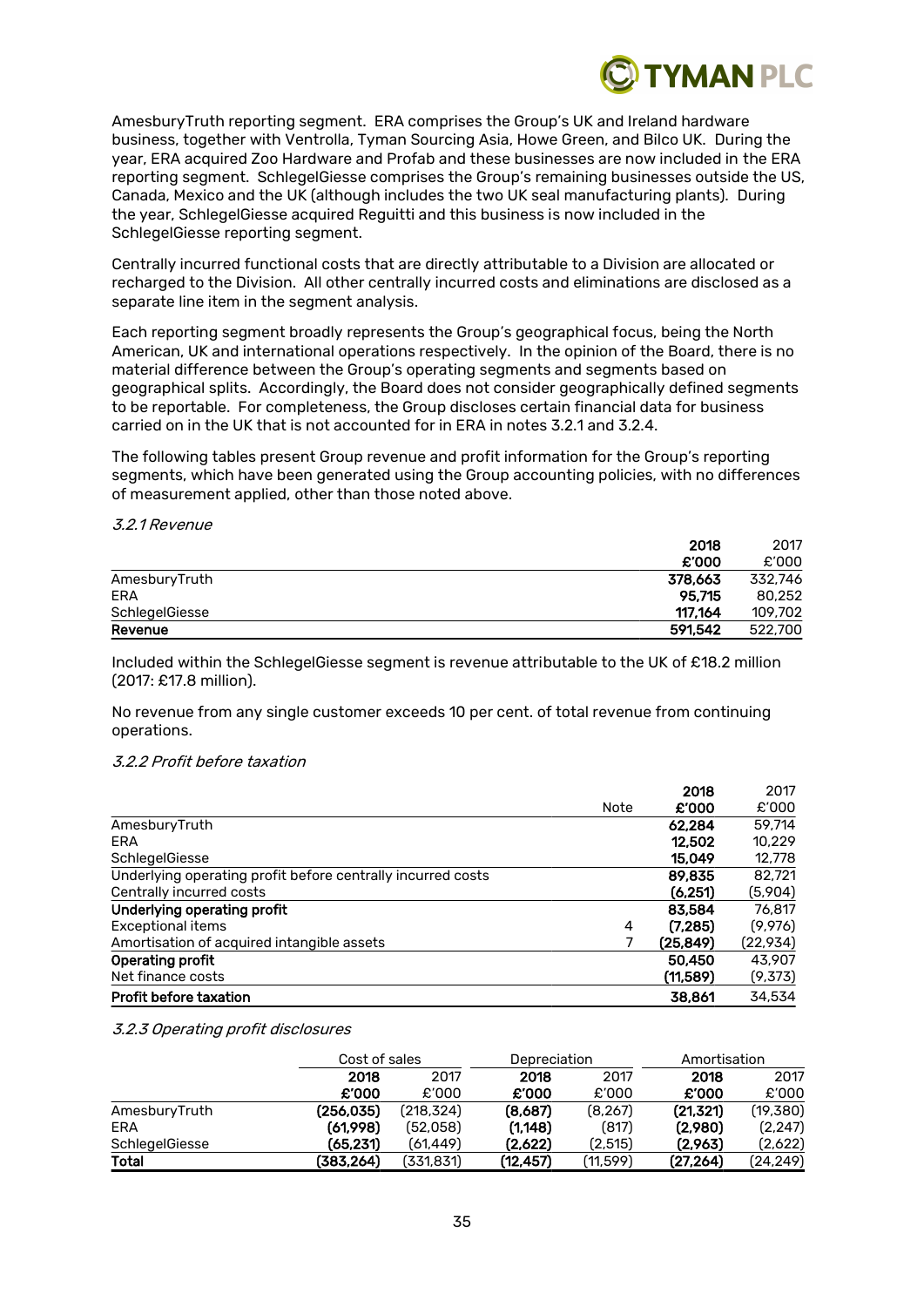

#### 3.2.4 Segment assets and liabilities

|                |         | Segment assets |            | Segment liabilities <sup>1</sup> |         | Non-current assets $2$ |  |
|----------------|---------|----------------|------------|----------------------------------|---------|------------------------|--|
|                | 2018    | 2017           | 2018       | 2017                             | 2018    | 2017                   |  |
|                | £'000   | £'000          | £'000      | £'000                            | £'000   | £'000                  |  |
| AmesburyTruth  | 562.129 | 445,643        | (180, 068) | (76.932)                         | 428.129 | 354,464                |  |
| ERA            | 132,780 | 103,642        | (28.707)   | (22.428)                         | 82.110  | 68,464                 |  |
| SchlegelGiesse | 156.344 | 142,888        | (64,051)   | (44.500)                         | 84.801  | 73,800                 |  |
| Unallocated    | 6.033   | 5.741          | (150.614)  | (189.539)                        |         |                        |  |
| <b>Total</b>   | 857,286 | 697.914        | (423,440)  | (333,399)                        | 595.040 | 496.728                |  |

1 Included within unallocated segment liabilities are centrally held borrowings of £145.4 million (2017: £186.3 million), provisions of £0.4 million (2017: £0.4 million) and other liabilities of £4.8 million (2017: £2.8 million). Where borrowings can be directly attributed to segments, these have been allocated.

2 Non-current assets exclude amounts relating to deferred tax assets and non-current assets held for sale.

#### 3.2.5 Capital expenditure

Non-current assets of the SchlegelGiesse segment include £13.3 million (2017: £13.0 million) attributable to the UK.

|                | Property, plant and |        |                   |       |
|----------------|---------------------|--------|-------------------|-------|
|                | equipment           |        | Intangible assets |       |
|                | 2018                | 2017   | 2018              | 2017  |
|                | £'000               | £'000  | £'000             | £'000 |
| AmesburyTruth  | 11.154              | 9.062  | 874               | 321   |
| ERA            | 1,262               | 4.261  | 290               | 81    |
| SchlegelGiesse | 3,286               | 2,030  | 501               | 674   |
| <b>Total</b>   | 15.702              | 15,353 | 1.656             | 1.076 |

#### 3.2.6 Other disclosures

|                |         |          |         |                   | Retirement benefit |           |
|----------------|---------|----------|---------|-------------------|--------------------|-----------|
|                |         | Goodwill |         | Intangible assets | obligations        |           |
|                | 2018    | 2017     | 2018    | 2017              | 2018               | 2017      |
|                | £'000   | £'000    | £'000   | £'000             | £'000              | £'000     |
| AmesburyTruth  | 286.044 | 240.829  | 91.622  | 70.944            | (6,950)            | (9,355)   |
| ERA            | 59,655  | 52,573   | 14,500  | 7.761             |                    |           |
| SchlegelGiesse | 36.437  | 30,397   | 28,641  | 24,688            | (3,831)            | (3,052)   |
| Total          | 382.136 | 323.799  | 134,763 | 103,393           | (10.781)           | (12, 407) |

#### 4. Exceptional items

| $\tau$ . Labelphonen neumb                               |           |
|----------------------------------------------------------|-----------|
| 2018                                                     | 2017      |
| £'000                                                    | £'000     |
| (4, 723)<br>Footprint restructuring - costs              | (16, 414) |
| Footprint restructuring - credits<br>922                 | 5,718     |
| (3,801)<br>Footprint restructuring - net                 | (10,696)  |
| M&A and integration - costs<br>(1,731)                   | (2, 189)  |
| M&A and integration - credits                            | 2,931     |
| (1,731)<br>M&A and integration - net                     | 742       |
| Write-off of inventory fair value adjustments<br>(2,515) | (22)      |
| (139)<br>Loss on disposal of business                    |           |
| Other<br>901                                             |           |
| <b>Exceptional items</b><br>(7,285)                      | (9,976)   |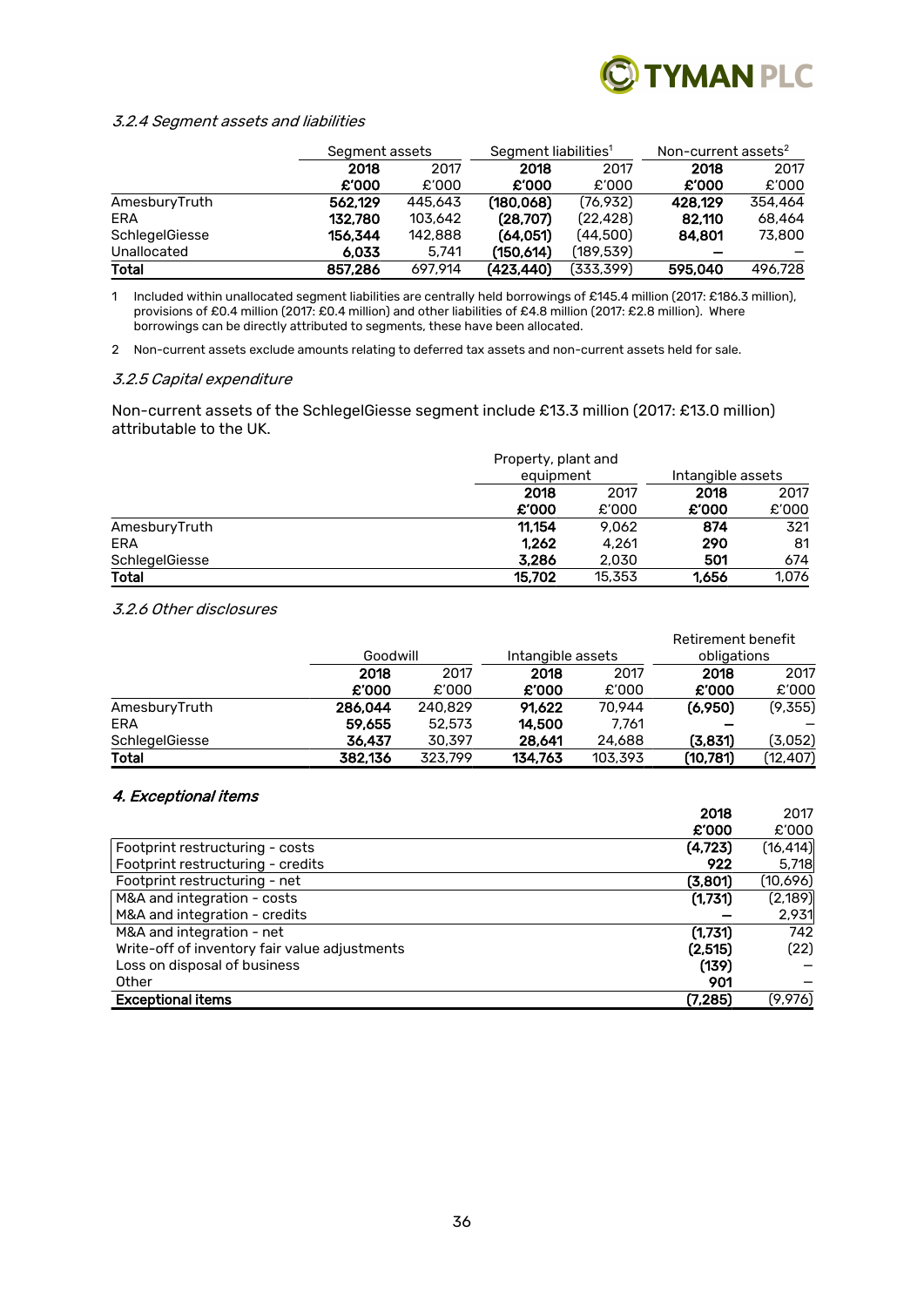

# 5. Taxation

### 5.1 Taxation – income statement and other comprehensive income

#### 5.1.1 Tax on profit on ordinary activities

|                                                      | 2018      | 2017      |
|------------------------------------------------------|-----------|-----------|
|                                                      | £'000     | £'000     |
| <b>Current taxation</b>                              |           |           |
| Current tax on profit for the year                   | (15,616)  | (18, 522) |
| Prior year adjustments                               | 227       | 3,503     |
| Total current taxation                               | (15, 389) | (15, 019) |
| Deferred taxation                                    |           |           |
| Origination and reversal of temporary differences    | 4,005     | 6,529     |
| US Federal tax rate change adjustment                | 1,079     | 6,907     |
| Prior year adjustments                               | (2, 209)  | (1,751)   |
| Total deferred taxation                              | 2,875     | 11,685    |
| Income tax charge in the income statement            | (12,514)  | (3,334)   |
| Total (charge)/credit relating to components of OCI  |           |           |
| Current tax (charge)/credit on translation           | (445)     | 1.478     |
| Current tax credit on share-based payments           |           | 185       |
| Deferred tax charge on actuarial gains and losses    | (277)     | (1, 181)  |
| Deferred tax (charge)/credit on share-based payments | (97)      | 267       |
| Deferred tax (charge)/credit on translation          | (336)     | 1,939     |
| Income tax (charge)/credit in the statement of OCI   | (1, 155)  | 2,688     |
| Total current taxation                               | (15, 834) | (13, 356) |
| Total deferred taxation                              | 2,165     | 12,710    |
| Total taxation                                       | (13,669)  | (646)     |

The standard rate of corporation tax in the UK changed from 20.0 per cent. to 19.0 per cent. with effect from 1 April 2017. Accordingly, the Group's UK profits for this accounting period are taxed at an effective rate of 19.0 per cent. (2017: 19.25 per cent.).

A further reduction to the UK corporation tax rate to 17.0 per cent. was introduced in the Finance Act 2016 with effect from 1 April 2020. The deferred tax balances have been measured using these enacted rates.

Under the Tax Cuts and Jobs Act 2017 the US Federal tax rate reduced from 35.0 per cent. to 21.0 per cent. with effect from 1 January 2018. The Act was substantively enacted on 22 December 2017 and so the deferred tax balances that will be settled with the US tax authorities were remeasured to reflect the reduced rate in 2017. A further rate change adjustment arises in 2018 to remeasure changes to the opening deferred tax balances resulting from the 2017 Federal tax return prior year adjustment. The impact of the deferred tax change has been disclosed separately as a component of the income tax charge.

Taxation for other jurisdictions is calculated at rates prevailing in those respective jurisdictions.

#### 5.1.2 Reconciliation of the total tax charge

The tax assessed for the year differs from the standard rate of tax in the UK of 19.0 per cent. (2017: 19.25 per cent.). The differences are explained below:

| 2018                                                                                | 2017    |
|-------------------------------------------------------------------------------------|---------|
| £'000                                                                               | £'000   |
| <b>Profit before taxation</b><br>38,861                                             | 34,534  |
| (7,384)<br>Rate of corporation tax in the UK of 19.0% (2017: 19.25%)<br>Effects of: | (6,648) |
| (1,304)<br>Expenses not deductible for tax purposes                                 | (1,034) |
| Overseas tax rate differences<br>(2.923)                                            | (4,311) |
| US Federal tax rate change adjustment<br>1.079                                      | 6.907   |
| (1,982)<br>Prior year adjustments                                                   | 1,752   |
| Income tax charge in the income statement<br>(12, 514)                              | (3,334) |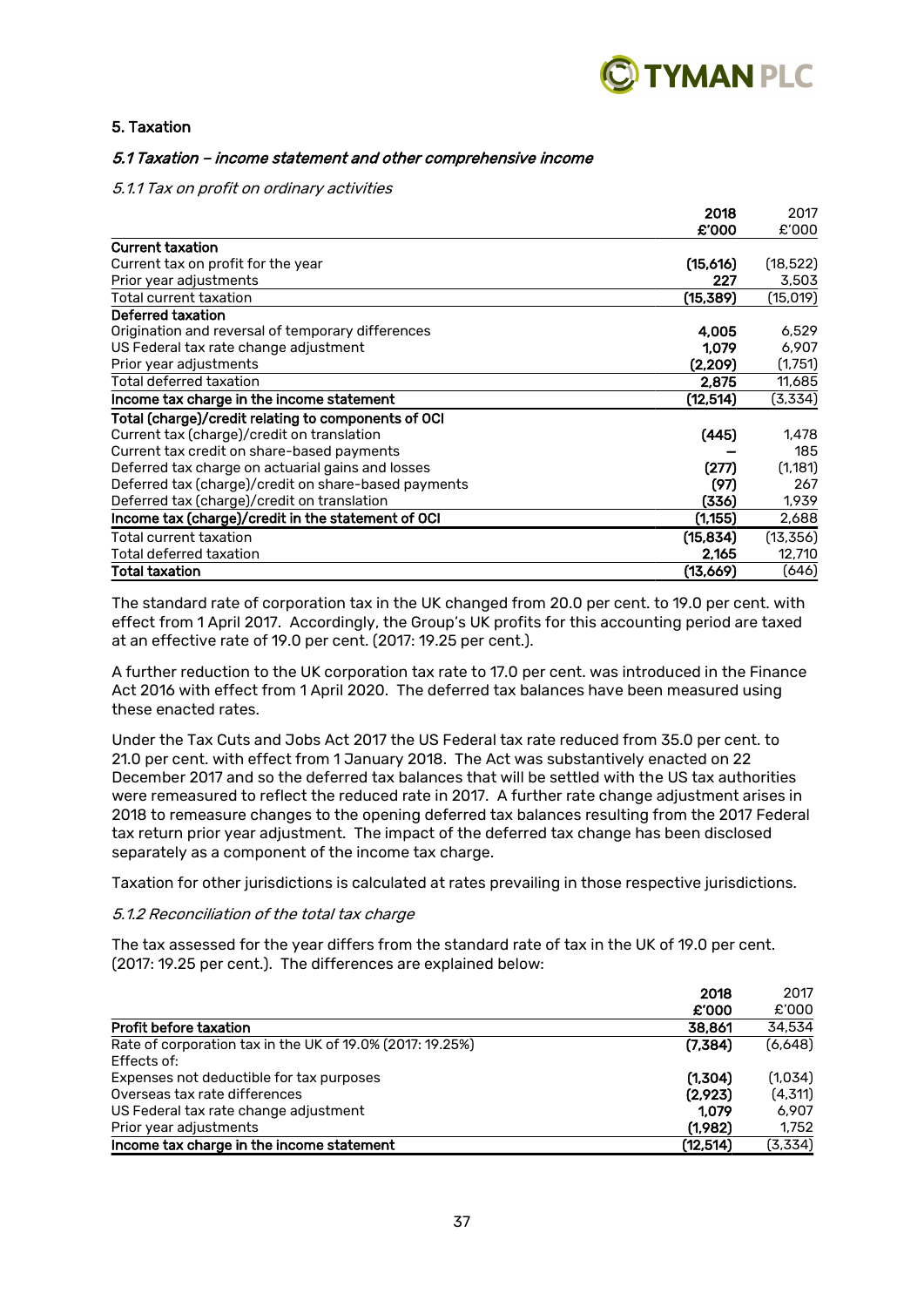

#### 5.1.3 Factors that may affect future tax charges

On 16 November 2017, the European Commission published its preliminary decision on the Group Financing Exemption in the UK's Controlled Foreign Company legislation, finding that the legislation is in breach of the EU State Aid rules. Like many other multinational Groups that have acted in accordance with this UK legislation, the Group may be affected by the final outcome of this investigation. Should the European Commission conclude that the Group Financing Exemption constitutes unlawful State Aid, the Group estimates the potential range of exposure is between £nil and £4 million. The Group does not consider that a provision is required at this stage based on the status of the matter.

#### 6. Earnings per share

|                            | 2018               | 2017               |
|----------------------------|--------------------|--------------------|
|                            | £'000              | £'000              |
| Profit for the year        | 26.347             | 31,200             |
| Basic earnings per share   | 13.76 <sub>p</sub> | 17.61 <sub>p</sub> |
| Diluted earnings per share | 13.66 <sub>D</sub> | 17.49 <sub>p</sub> |

Basic earnings per share amounts are calculated by dividing net profit for the year attributable to ordinary equity holders by the weighted average number of ordinary shares outstanding during the year.

Diluted earnings per share amounts are calculated by dividing the net profit attributable to ordinary equity holders by the weighted average number of ordinary shares outstanding during the year plus the weighted average number of ordinary shares that would be issued on the conversion of all the diluted potential ordinary shares into ordinary shares.

#### 6.1.1 Weighted average number of shares

|                                                                        | 2018       | 2017    |
|------------------------------------------------------------------------|------------|---------|
|                                                                        | <b>000</b> | '000'   |
| Weighted average number of shares (including treasury shares)          | 193.153    | 178.583 |
| Treasury and Employee Benefit Trust shares                             | (1,737)    | (1,361) |
| Weighted average number of shares - basic                              | 191.416    | 177.222 |
| Effect of dilutive potential ordinary shares - LTIP awards and options | 1.467      | 1.203   |
| Weighted average number of shares - diluted                            | 192.883    | 178.425 |

#### 6.1.2 Non-GAAP Alternative Performance Measure: underlying earnings per share

The Group presents an underlying earnings per share measure which excludes the impact of exceptional items, certain non-cash finance costs, amortisation of acquired intangible assets and certain non-recurring items. Underlying earnings per share has been calculated using the Underlying profit before taxation and using the same weighted average number of shares in issue as the earnings per share calculation. See Alternative Performance Measures on page 45.

Underlying profit after taxation is derived as follows:

|                                                |      | 2018     | 2017      |
|------------------------------------------------|------|----------|-----------|
|                                                | Note | £'000    | £'000     |
| <b>Profit before taxation</b>                  |      | 38.861   | 34,534    |
| <b>Exceptional items</b>                       | 4    | 7.285    | 9.976     |
| (Gain)/loss on revaluation of fair value hedge |      | (308)    | 440       |
| Amortisation of borrowing costs                |      | 971      | 400       |
| Amortisation of acquired intangible assets     |      | 25,849   | 22.934    |
| Underlying profit before taxation              |      | 72,658   | 68.284    |
| Income tax charge                              | 5    | (12.514) | (3,334)   |
| Add back: US Federal rate change adjustment    | 5    |          | (6,907)   |
| Add back: Underlying tax effect <sup>1</sup>   |      | (7.167)  | (10, 345) |
| Underlying profit after taxation               |      | 52,977   | 47.698    |

1 Tax effect of exceptional items, amortisation of borrowings costs, amortisation of acquired intangible assets, gain or loss on revaluation of fair value hedge and unwinding of discount on provisions.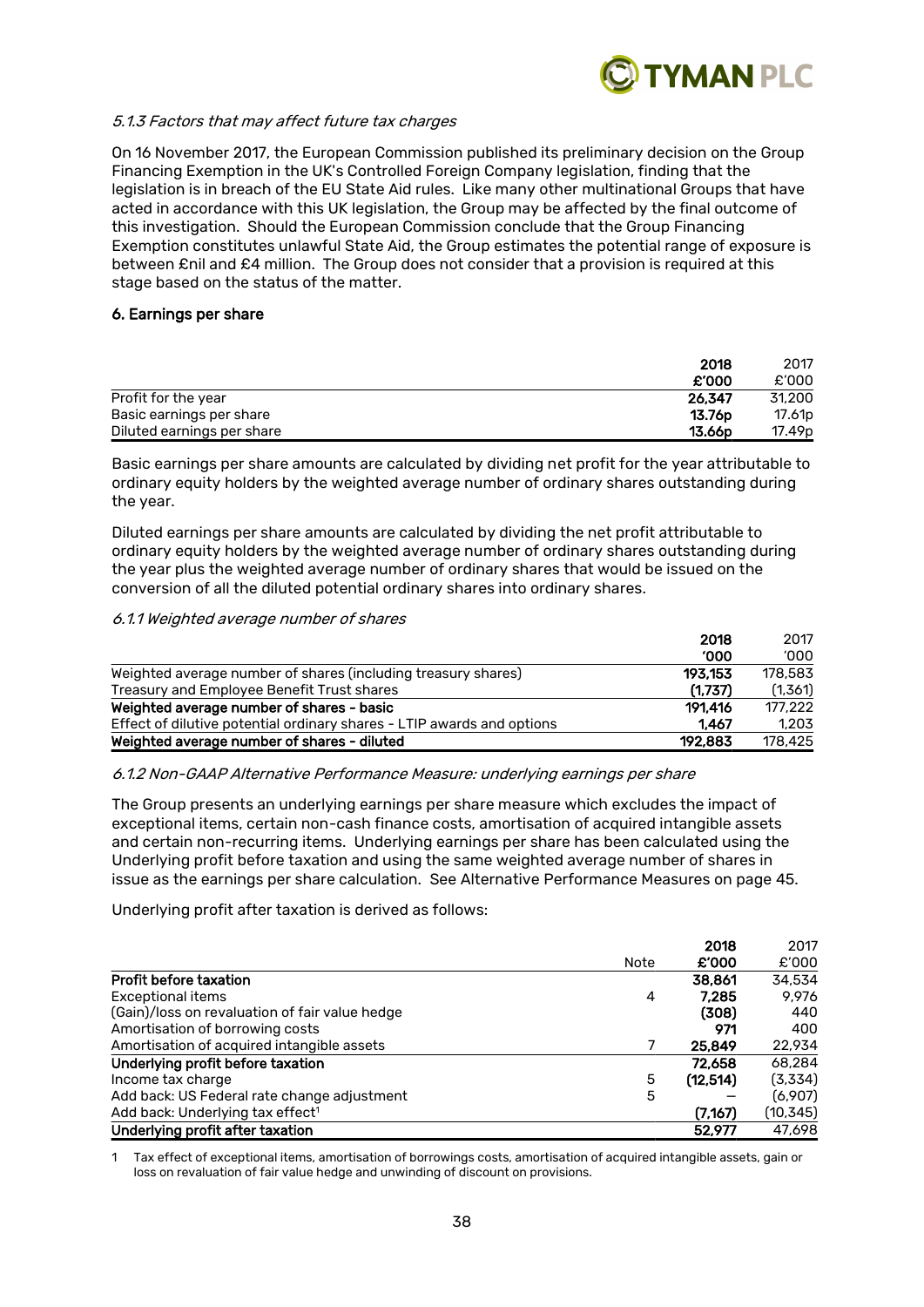

Underlying earnings per share is summarised as follows:

|                                       | 2018               | 2017               |
|---------------------------------------|--------------------|--------------------|
| Basic underlying earnings per share   | 27.68p             | 26.91 <sub>p</sub> |
| Diluted underlying earnings per share | 27.47 <sub>p</sub> | 26.73 <sub>p</sub> |
|                                       |                    |                    |

# 7. Goodwill and intangible assets

# 7.1 Carrying amount of goodwill

|                              | Note | £'000     |
|------------------------------|------|-----------|
| Net carrying value           |      |           |
| At 1 January 2017            |      | 344,873   |
| Acquisitions of subsidiaries | 9    | 3.158     |
| Exchange difference          |      | (24, 232) |
| At 31 December 2017          |      | 323.799   |
| Acquisitions of subsidiaries | 9    | 40.837    |
| Exchange difference          |      | 17,500    |
| At 31 December 2018          |      | 382,136   |

Goodwill is monitored principally on an operating segment basis and the net book value of goodwill is allocated by CGU as follows:

|                | 2018    | 2017    |
|----------------|---------|---------|
|                | £'000   | £'000   |
| AmesburyTruth  | 286.044 | 240.829 |
| ERA            | 59.655  | 52,573  |
| SchlegelGiesse | 36.437  | 30.397  |
| Goodwill       | 382.136 | 323.799 |

# 7.2 Carrying amount of intangible assets

|                                            |      | Computer | Acquired  | Customer      |            |
|--------------------------------------------|------|----------|-----------|---------------|------------|
|                                            |      | software | brands    | relationships | Total      |
|                                            | Note | £'000    | £'000     | £'000         | £'000      |
| Cost                                       |      |          |           |               |            |
| At 1 January 2017                          |      | 13,091   | 76,599    | 229,009       | 318,699    |
| Additions                                  |      | 984      | 92        |               | 1,076      |
| Acquisitions of subsidiaries               | 9    |          | 462       | 2,361         | 2,823      |
| Transfers to property, plant and equipment |      | (184)    |           |               | (184)      |
| Exchange difference                        |      | (899)    | (3,682)   | (14, 710)     | (19, 291)  |
| At 31 December 2017                        |      | 12.992   | 73,471    | 216,660       | 303,123    |
| <b>Additions</b>                           |      | 1.665    |           |               | 1.665      |
| Disposals                                  |      | (263)    | (929)     |               | (1, 192)   |
| Acquisitions of subsidiaries               | 9    |          | 12,298    | 38.137        | 50.435     |
| Transfers to property, plant and equipment |      | (109)    |           |               | (109)      |
| Exchange difference                        |      | 623      | 4,024     | 12,111        | 16,758     |
| At 31 December 2018                        |      | 14,908   | 88,864    | 266,908       | 370,680    |
| <b>Accumulated amortisation</b>            |      |          |           |               |            |
| At 1 January 2017                          |      | (2,916)  | (39, 473) | (145,626)     | (188, 015) |
| Amortisation charge for the year           |      | (1,315)  | (4,366)   | (18,568)      | (24, 249)  |
| Exchange difference                        |      | 155      | 2,263     | 10,116        | 12,534     |
| At 31 December 2017                        |      | (4,076)  | (41, 576) | (154, 078)    | (199, 730) |
| Amortisation charge for the year           |      | (1, 415) | (5,347)   | (20, 502)     | (27, 264)  |
| <b>Disposals</b>                           |      | 382      | 911       |               | 1,293      |
| Impairment                                 |      | (119)    |           |               | (119)      |
| Exchange difference                        |      | (277)    | (2,062)   | (7,758)       | (10, 097)  |
| At 31 December 2018                        |      | (5,505)  | (48,074)  | (182, 338)    | (235,917)  |
| Net carrying value                         |      |          |           |               |            |
| At 1 January 2017                          |      | 10,175   | 37,126    | 83,383        | 130,684    |
| At 31 December 2017                        |      | 8,916    | 31,895    | 62,582        | 103,393    |
| At 31 December 2018                        |      | 9.403    | 40,790    | 84,570        | 134,763    |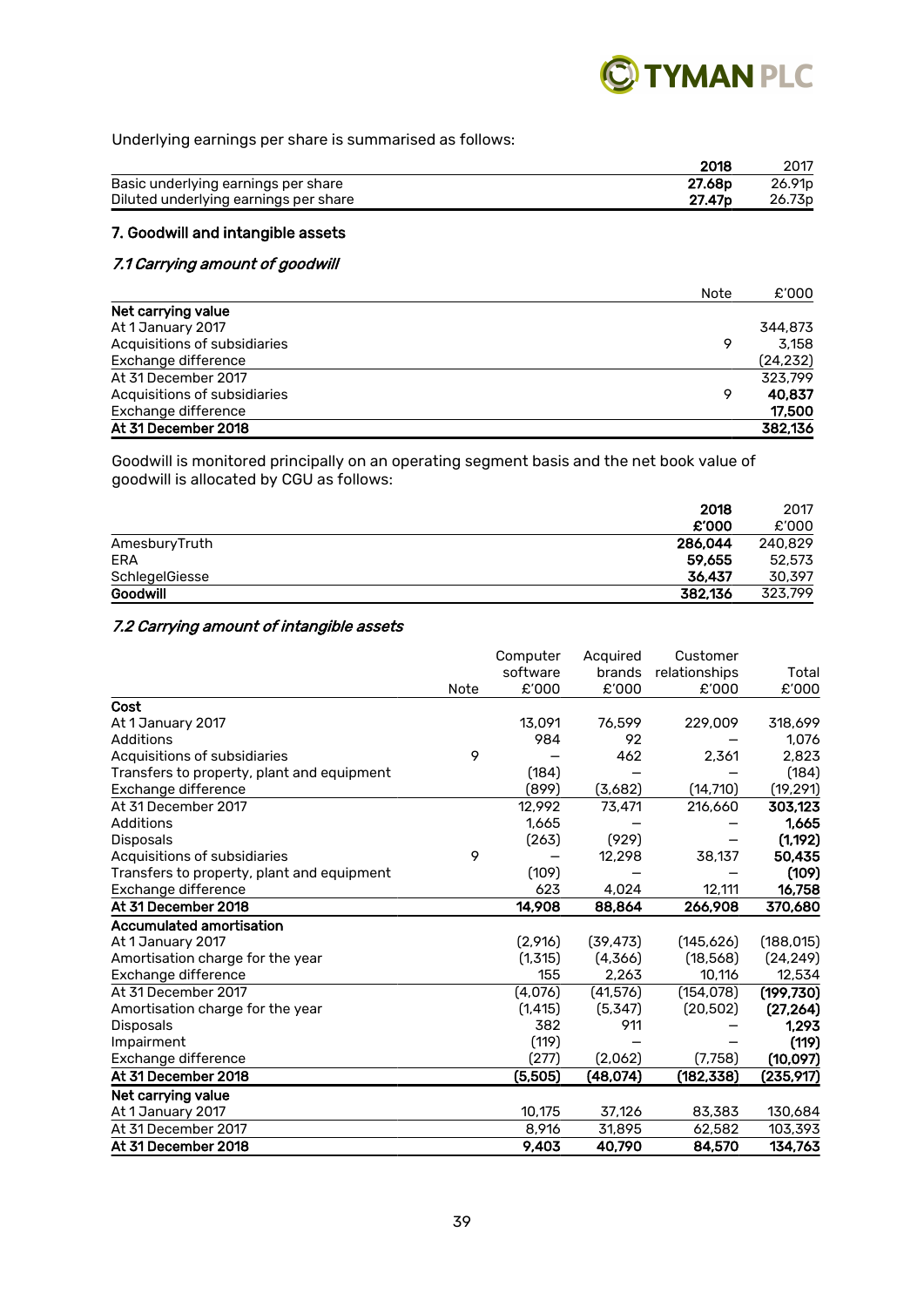

The amortisation charge for the year has been included in administrative expenses in the income statement and comprises £25.8 million (2017: £22.9 million) relating to amortisation of acquired intangible assets and £1.4 million (2017: £1.3 million) relating to amortisation of other intangible assets.

An impairment charge of £0.1 million was recognised on computer software in 2018. No impairments of intangible assets were recognised in 2017.

# 8. Interest-bearing loans and borrowings

### 8.1 Carrying amounts of interest-bearing loans and borrowings

|                                         | 2018       | 2017       |
|-----------------------------------------|------------|------------|
|                                         | £'000      | £'000      |
| Unsecured borrowings at amortised cost: |            |            |
| <b>Bank borrowings</b>                  | (183, 797) | (132,098)  |
| Senior notes                            | (78,520)   | (74, 115)  |
| Finance leases                          | (227)      |            |
| Capitalised borrowing costs             | 1,839      | 796        |
| Interest-bearing loans and borrowings   | (260, 705) | (205, 417) |
| Analysed as:                            |            |            |
| <b>Current liabilities</b>              | (1,522)    | (1,108)    |
| Non-current liabilities                 | (259, 183) | (204, 309) |
| Interest-bearing loans and borrowings   | (260.705)  | (205.417)  |

There were no defaults in interest payments in the year under the terms of the existing loan agreements.

The carrying amounts of interest-bearing loans and borrowings are denominated in the following currencies:

| 2018                                                | 2017       |
|-----------------------------------------------------|------------|
| £'000                                               | £'000      |
| (4.189)<br>Sterling                                 | (37, 244)  |
| (188, 077)<br><b>US Dollars</b>                     | (104, 921) |
| (68, 420)<br>Euros                                  | (63, 252)  |
| (19)<br>Other                                       |            |
| (260, 705)<br>Interest-bearing loans and borrowings | (205, 417) |

#### 8.2.1 Bank borrowings

#### Multi-currency revolving credit facility

On 19 February 2018, the Group entered into the 2018 Facility. The 2018 Facility gives the Group access to up to £310.0 million of borrowings and comprises a £240.0 million committed revolving credit facility and a £70.0 million uncommitted accordion facility. Since the year end, an option to extend the Facility by one year has been exercised and the facility now expires in February 2024. On signing the 2018 Facility, the 2014 Facility was repaid in full and cancelled. The banking facility is unsecured and is guaranteed by Tyman plc and its principal subsidiary undertakings.

As at 31 December 2018, the Group has undrawn amounts committed under the multi-currency revolving credit facility of £58.5 million (2017: £50.0 million). These amounts are floating rate commitments which expire beyond 12 months.

#### Other borrowings

The Group acquired bank borrowings as part of the acquisitions of Giesse, Zoo Hardware, and Reguitti. At 31 December 2018, the remaining facilities have a carrying value of £2.3 million an undrawn value of £Nil. These facilities have a maturity ranging between 5 May 2019 and 10 September 2020. £0.8 million is secured against trade receivables in a factoring arrangement. The other facilities are unsecured.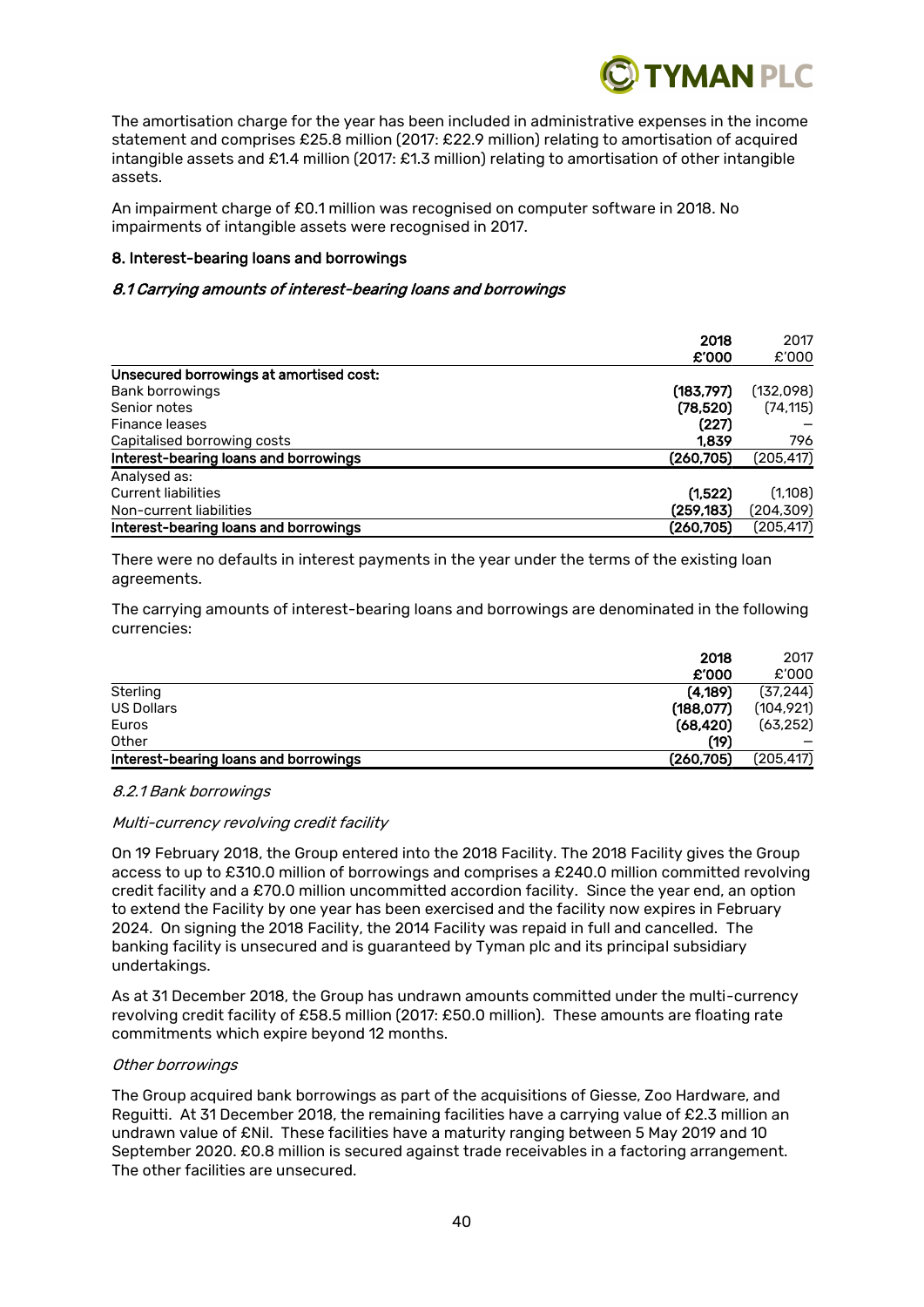

#### 8.2.2 Private placement notes

On 19 November 2014, the Group issued private debt placement notes with US financial institutions totalling US\$100.0 million.

The debt placement is unsecured and comprises US\$55.0 million debt with a seven-year maturity at a coupon of 4.97 per cent. and US\$45.0 million with a 10-year maturity at a coupon of 5.37 per cent..

# 8.3 Net debt

8.3.1 Net debt summary

|                   | 2018       | 2017       |
|-------------------|------------|------------|
|                   | £'000      | £'000      |
| <b>Borrowings</b> | (260, 705) | (205, 417) |
| Cash              | 51.871     | 42,563     |
| At 31 December    | (208, 834) | (162, 854) |

8.3.2 Net debt reconciliation

|                                 | Note | Cash<br>£'000 | <b>Borrowings</b><br>£'000 | Total<br>£'000 |
|---------------------------------|------|---------------|----------------------------|----------------|
| At 1 January 2017               |      | 40.917        | (216, 470)                 | (175, 553)     |
| Cash flows                      |      | 1.464         | 2.508                      | 3,972          |
| Acquisitions                    |      | 689           | (46)                       | 643            |
| Foreign exchange adjustments    |      | (507)         | 8.591                      | 8.084          |
| Amortisation of borrowing costs |      |               | (400)                      | (400)          |
| At 31 December 2017             |      | 42.563        | (205, 417)                 | (162, 854)     |
| Cash flows                      |      | 9.560         | (41,167)                   | (31,607)       |
| Acquisitions                    | 9    | 1.538         | (2.553)                    | (1,015)        |
| Foreign exchange adjustments    |      | (1,790)       | (10, 597)                  | (12, 387)      |
| Amortisation of borrowing costs |      |               | (971)                      | (971)          |
| At 31 December 2018             |      | 51,871        | (260.705)                  | (208.834)      |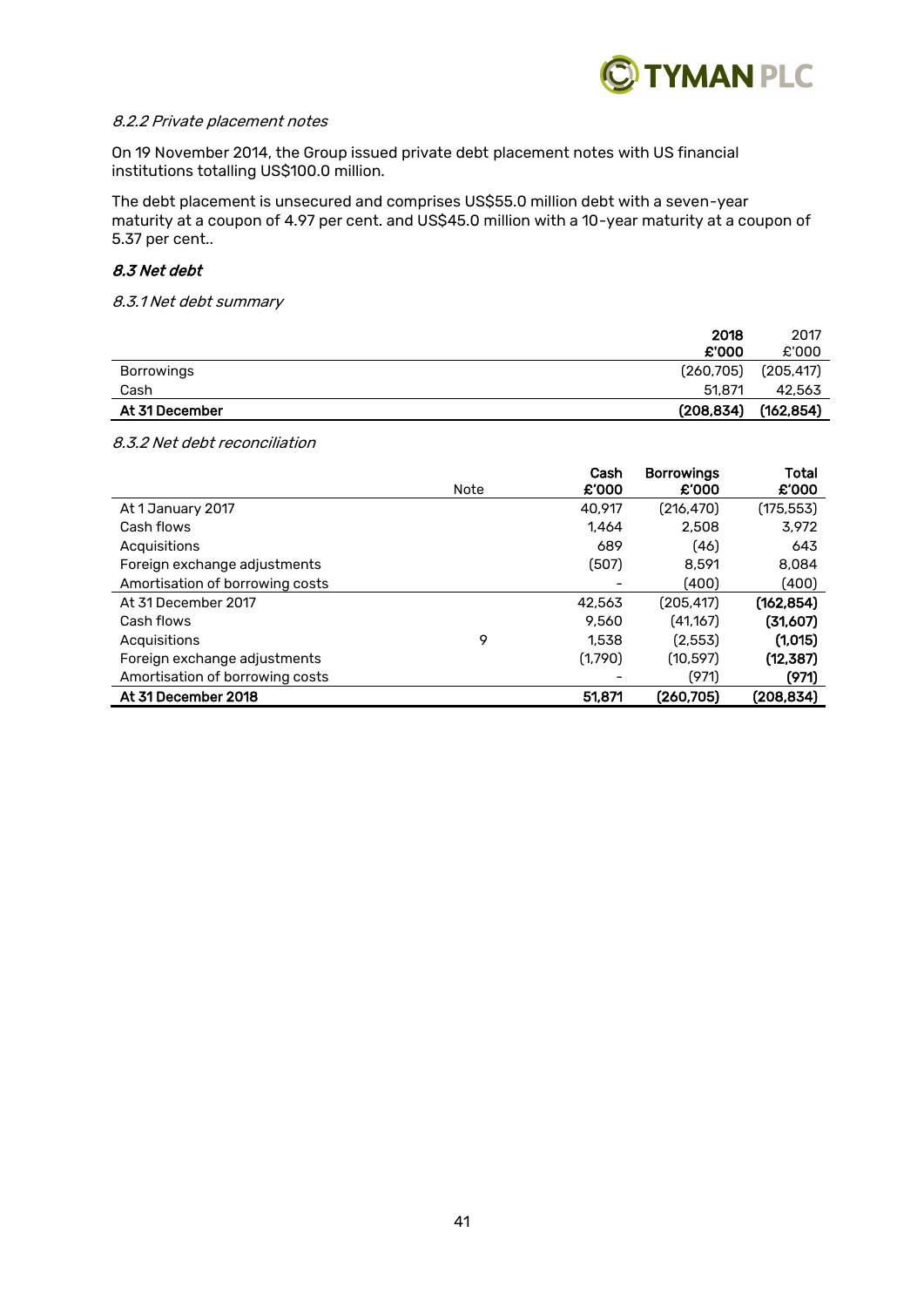

#### 9. Business combinations

#### Summary of business combinations

The following table summarises the provisional consideration paid and the provisional fair value of assets acquired and liabilities assumed for all acquisitions in the year at the respective acquisition dates. The fair values will be finalised within twelve months of each acquisition date.

|                                          |             |                      | Zoo      |          |         |          |
|------------------------------------------|-------------|----------------------|----------|----------|---------|----------|
|                                          |             | Ashland <sup>1</sup> | Hardware | Reguitti | Profab  | Total    |
|                                          | <b>Note</b> | £'000                | £'000    | £'000    | £'000   | £'000    |
| Intangible assets                        | 7           | 34.567               | 6,401    | 6,437    | 3,030   | 50,435   |
| Property, plant and equipment            |             | 5.023                | 370      | 325      | 569     | 6,287    |
| Inventories                              |             | 14,982               | 5,294    | 3,580    | 515     | 24,371   |
| Trade and other receivables              |             | 4,535                | 4,406    | 3,488    | 1,155   | 13,584   |
| Cash and cash equivalents                |             | (105)                | 287      | (37)     | 1,393   | 1,538    |
| Trade and other payables                 |             | (7, 128)             | (1,507)  | (2,220)  | (853)   | (11,708) |
| Current tax assets/(liabilities)         |             | 468                  | (66)     | (422)    | (293)   | (313)    |
| <b>Borrowings</b>                        |             |                      | (1,799)  | (556)    | (198)   | (2,553)  |
| Derivative financial instruments         |             |                      | (51)     |          |         | (51)     |
| Deferred tax liabilities                 |             | (5,569)              | (1, 101) | (1, 493) | (485)   | (8,648)  |
| Retirement benefit obligations           |             |                      |          | (964)    |         | (964)    |
| Provisions                               |             | (1,075)              | (125)    | (143)    | (378)   | (1,721)  |
| Total identifiable net assets            |             | 45,698               | 12,109   | 7,995    | 4,455   | 70,257   |
| Goodwill arising on acquisition          | 7           | 27.576               | 5,050    | 6,179    | 2,032   | 40,837   |
| Total consideration                      |             | 73,274               | 17,159   | 14,174   | 6,487   | 111,094  |
| Satisfied by:                            |             |                      |          |          |         |          |
| Cash                                     |             | 73,274               | 14,259   | 13,900   | 6,487   | 107,920  |
| Issue of shares                          |             |                      | 1,400    |          |         | 1,400    |
| Deferred consideration                   |             |                      | 1,500    | 274      |         | 1,774    |
| <b>Total consideration</b>               |             | 73,274               | 17,159   | 14,174   | 6,487   | 111,094  |
| Net cash outflow arising on acquisition: |             |                      |          |          |         |          |
| Cash consideration                       |             | 73,274               | 14,259   | 13,900   | 6,487   | 107,920  |
| Net cash and cash equivalents acquired   |             | 105                  | (287)    | 37       | (1,393) | (1,538)  |
| Net cash outflow                         |             | 73,379               | 13,972   | 13,937   | 5.094   | 106,382  |

1 Subsequent to publishing the interim financial statements, the Group has made amendments to the fair value of inventory acquired, deferred tax liabilities, and consideration as part of the progression of the acquisition accounting process.

# 10. Adjustments to cash flows from operating activities

The following non-cash and financing adjustments have been made to profit before taxation to arrive at operating cash flow:

|                                                         |      | 2018    | 2017    |
|---------------------------------------------------------|------|---------|---------|
|                                                         | Note | £'000   | £'000   |
| Net finance costs                                       |      | 11.589  | 9.373   |
| Depreciation                                            |      | 12.457  | 11.599  |
| Amortisation of intangible assets                       |      | 27.264  | 24.249  |
| Impairment of computer software                         |      | 119     | 114     |
| Profit on disposal of property, plant and equipment     |      | (21)    | (878)   |
| Write-off of inventory fair value adjustments           | 4    | 2.515   | 22      |
| Pension service costs and expected administration costs |      | 557     | (3,363) |
| Non-cash provision movements                            |      | (1,900) | 7.340   |
| Share-based payments                                    |      | 1.068   | 1.987   |
| Adjustments to cash flows from operating activities     |      | 53.648  | 50,443  |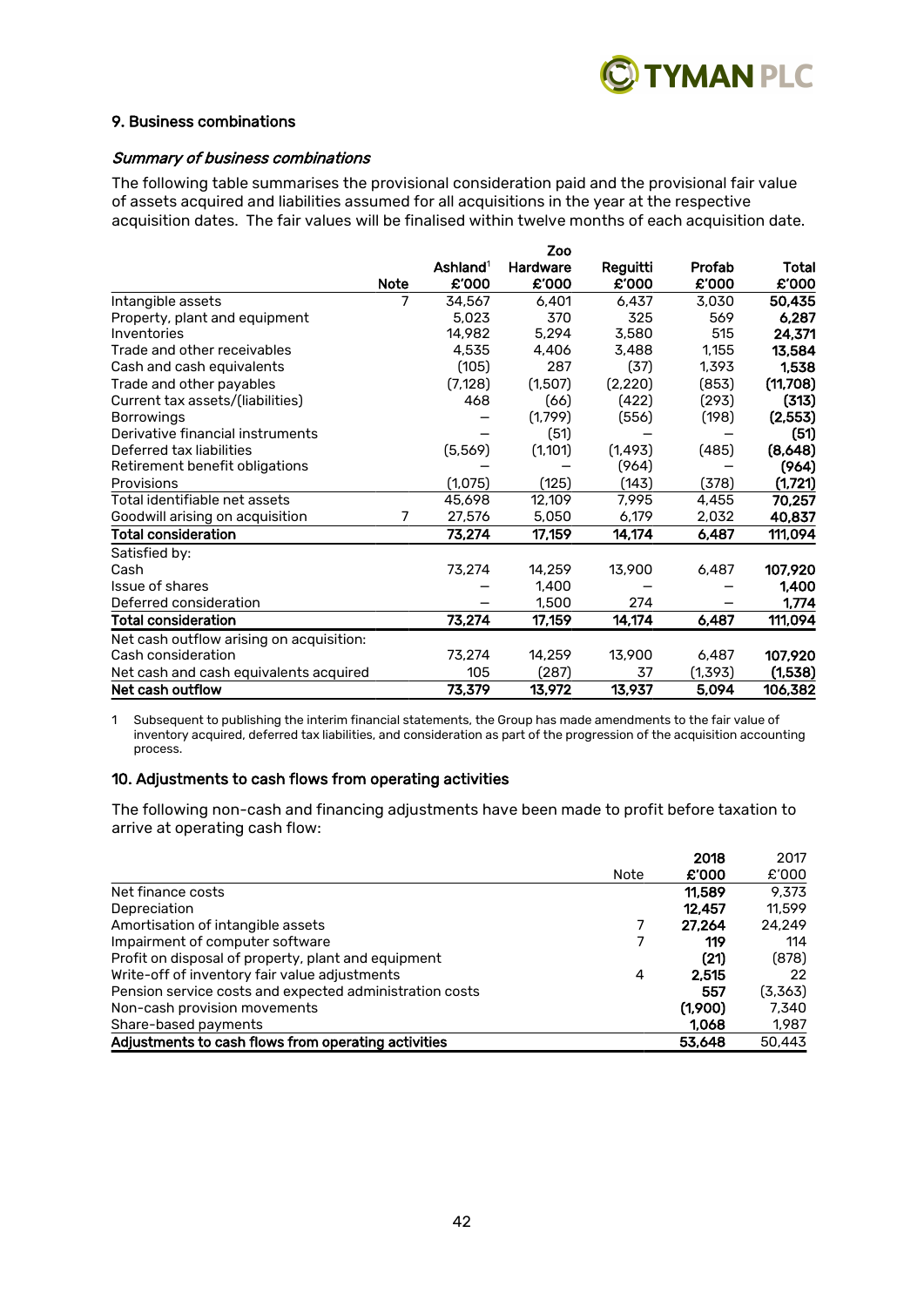

# 11. Events after the balance sheet date

On 18 February 2019, ERA completed the acquisition of Y-cam Solutions Limited, a UK-based smart home security pioneer for initial cash consideration of £1.0 million. The agreement includes provision for additional consideration of up to £10 million, subject to reaching certain performance targets, to be paid in instalments over a three-year period.

#### 12. Changes in accounting policies

This note explains the impact of the adoption of IFRS 9 and IFRS 15 on the Group's financial statements for the year ended 31 December 2018 and the expected impact of the adoption of IFRS 16 for the year commencing 1 January 2019.

# 12.1 IFRS 9 'Financial Instruments' and IFRS 15 'Revenue from contracts with customers'

Both IFRS 9 and IFRS 15 were applied without restating comparatives. Adoption of the new standards did not have a material effect on opening retained earnings with the total reduction in retained earnings recorded at 1 January 2018 being £0.7 million.

The Group assessed whether it is acting as principal or agent where customers are charged for freight services under the revised guidance in IFRS 15. On the basis that the Group has discretion over setting prices, retains inventory risk, and has primary responsibility for fulfilling the contract from the customer's perspective, it was determined that in the majority of freight dispatch arrangements the Group is acting as a principal.

Income from freight services has therefore been recognised on a gross basis within revenue. This resulted in an increase in revenue of £5.6 million and an equivalent increase in administrative expenses for the year ended 31 December 2018.

Had the Group not adopted IFRS 9 and IFRS 15 for the year ended 31 December 2018, profit for the year would have been £0.3 million higher.

### 12.2 IFRS 16 'Leases'

The Group will apply IFRS 16 from 1 January 2019. The expected impact of adopting IFRS 16 is explained below.

#### Nature of the change

IFRS 16 will result in almost all leases being recognised on the balance sheet, as the distinction between operating and finance leases is removed. Under the new standard, an asset (the right to use the leased item) and a financial liability to pay rentals are recognised. The only exceptions are short-term and low-value leases. Instead of recognising a rental expense over the term of the lease, a depreciation charge will be recognised on the right to use asset, and a finance charge will be recognised on the lease liability.

The new standard will therefore significantly increase gross assets, liabilities, and operating profit. As finance charges are higher towards the beginning of the lease term, profit before tax in the earlier stages of the lease will be lower and in the latter stages will be higher. Although there will be no impact on net cash flow, operating cash flows will increase and financing cash flows will decrease because repayment of the principal portion of the lease liabilities will be classified as cash flows from financing activities.

#### Expected impact on the Group's financial statements

The Group has substantially completed its review of leasing arrangements in light of the new accounting standard and is in the process of finalising the review of transition adjustments and judgements. As at 31 December 2018, the Group had gross operating lease commitments of £91.5 million. £0.7 million of these commitments relate to short term or low value leases to which IFRS 16 will not be applied. After the effect of discounting these future payments at the relevant incremental borrowing rates, the Group expects to recognise lease liabilities and corresponding right of use assets of £64.0 million as at 1 January 2019. £3.0 million of deferred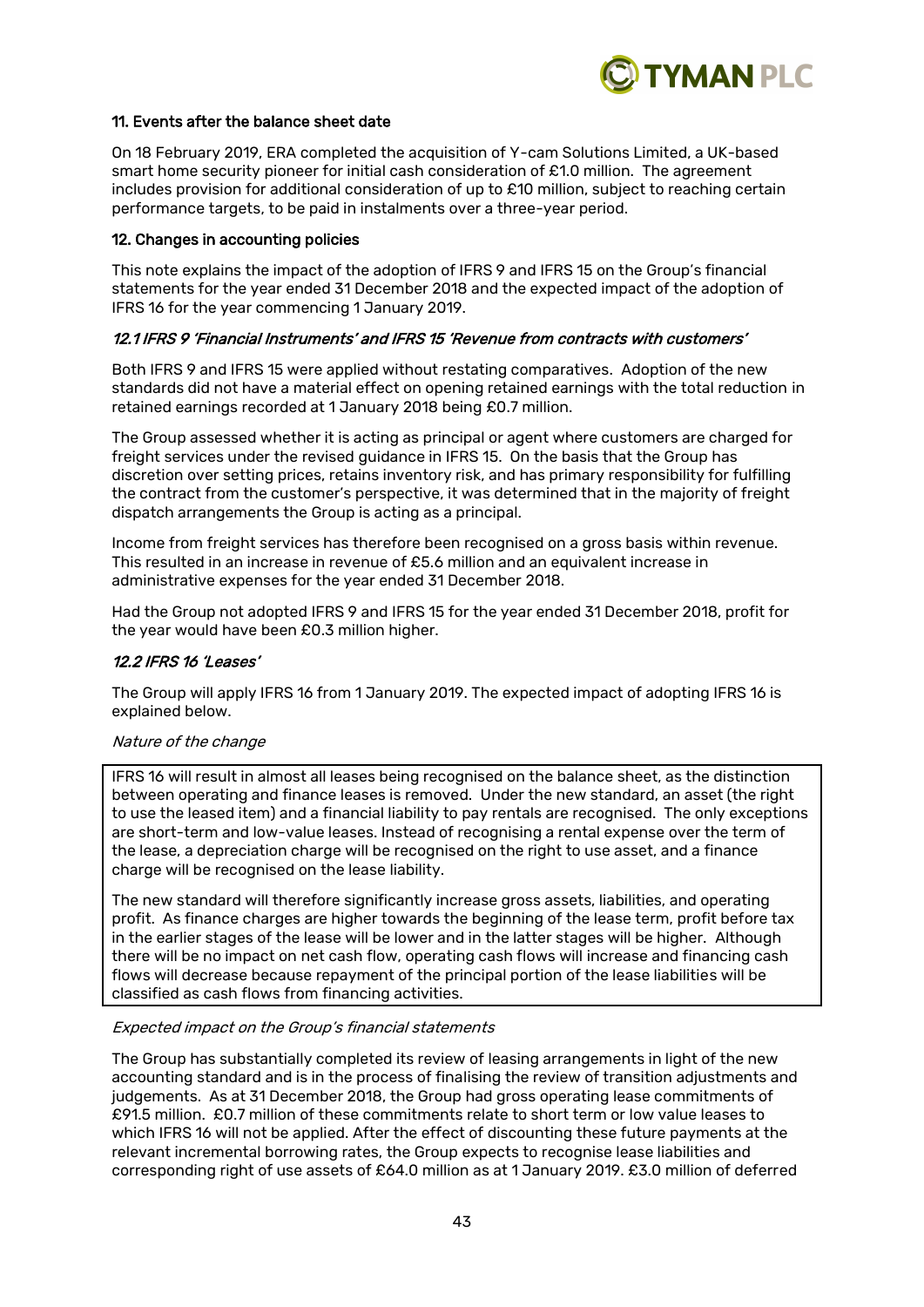

lease incentive liabilities included in other payables, net of deferred tax of £0.5 million are no longer required under IFRS 16 and will be adjusted against opening retained earnings. The expected impact on affected balance sheet, income statement and cash flow metrics is illustrated below, with current policies reflecting 2018 financial information.

Balance sheet as at 1 January 2019

| £'million          | <b>Current policies</b> | Adjustment | <b>IFRS16</b> |
|--------------------|-------------------------|------------|---------------|
| Non-current assets | 612                     | 64         | 676           |
| Borrowings         | (259)                   | 〔64〕       | (323)         |
| Other liabilities  | (250)                   |            | (248)         |
| Net assets         | 434                     |            | 436           |

Income statement for the year ended 31 December 2019

| £'million                     | <b>Current policies</b> | <b>Adjustments</b> | <b>IFRS 16</b>     |
|-------------------------------|-------------------------|--------------------|--------------------|
| Underlying operating profit   | 84                      |                    | 86                 |
| Finance costs                 | (12)                    | 〔3〕                | (15)               |
| Underlying profit before tax  | 73                      | (2)                | 71                 |
| Profit after tax              | 26                      | (2)                | 24                 |
|                               |                         |                    |                    |
| Basic earnings per share      | 13.76p                  | (0.76)p            | 13.00 <sub>p</sub> |
| Underlying earnings per share | 27.68p                  | (0.76)p            | 26.92p             |

Cash flow statement for the year ended 31 December 2019

| £'million                            | <b>Current policies</b> | Adiustments | <b>IFRS16</b> |
|--------------------------------------|-------------------------|-------------|---------------|
| Cash flows from operating activities |                         |             |               |
| Cash flows from financing activities | -57                     | (6.         | 48            |

# Factors affecting the impact of IFRS 16

The impact of IFRS 16 on the Group's 2019 financial statements may differ from the analysis set out above for reasons including the following:

- The Group may enter into new leases during 2019.
- There are a number of judgements that must be made in applying IFRS 16, including expectations about future lease renewals or exercise of termination options. These judgements may change throughout the year.
- Certain of the Group's leasing arrangements contain variable rental payments that change in line with market rates or indexes such as CPI or RPI. Fluctuations in these payments will change the impact on both the balance sheet and income statement.

# Treatment of comparatives

The Group expects to apply the 'modified retrospective approach', and will not restate comparative information. Instead, the cumulative effect of applying the standard will be recognised as an adjustment to the opening balance of retained earnings at 1 January 2019. Right of use assets will be measured at the amount of the lease liability on adoption (adjusted for any prepaid or accrued lease expenses).

#### Impact on the Group's bank covenants

The adoption of IFRS 16 will not impact the Group's banking and private placement covenants as these are set and tested on the basis of the prevailing GAAP as at the date the relevant financing documentation was entered into.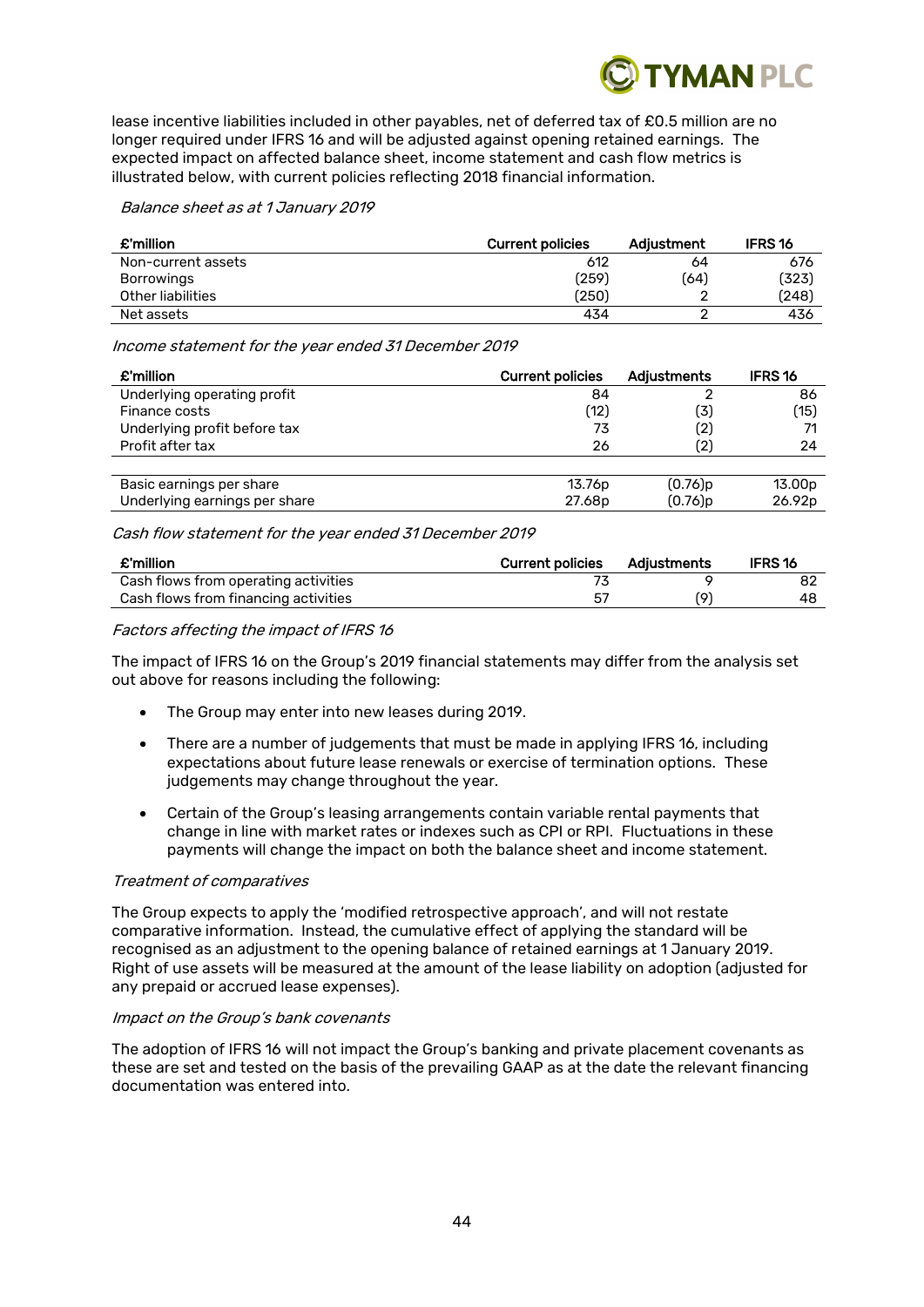

# ALTERNATIVE PERFORMANCE MEASURES

The Group uses a number of Alternative Performance Measures. APMs provide additional useful information to shareholders on the underlying performance of the business. These APMs are consistent with how business performance is measured internally by the Group, align with the Group's strategy, and remuneration policies. These measures are not recognised under IFRS and may not be comparable with similar measures used by other companies. APMs are not intended to be superior to or a substitute for GAAP measures.

The following table summarises the key APMs used, why they are used by the Group, and how they are calculated. Where appropriate, a reconciliation to the nearest GAAP number is presented. Details of other APMs are included on the Group's website.

# APMS USED IN KEY PERFORMANCE INDICATORS

# Like for like or LFL revenue and Underlying operating profit

#### Definition

The comparison of Revenue or Operating Profit, as appropriate, excluding the impact of IFRS 15, any acquisitions made during the current year and, for acquisitions made in the comparative year, excluding from the current year result the impact of the equivalent current year preacquisition period. For disposals, results are excluded for the whole of the current and prior period.

#### Change in current year

This measure has been amended in the current period to exclude the impact of recognising freight income within Revenue on a gross basis in 2018, following the adoption of IFRS 15. The Group considers this amendment provides shareholders with a comparable basis from which to understand the organic trading performance in the year.

# Purpose

This measure is used by management to evaluate the Group's organic growth in revenue and Underlying operating profit, excluding the distortions cause by M&A and currency movements year on year.

#### Reconciliation/calculation

|                                                                                        | 2018      | 2017 <sup>1</sup> |
|----------------------------------------------------------------------------------------|-----------|-------------------|
|                                                                                        | £'000     | £'000             |
| Reported revenue                                                                       | 591.542   | 522,700           |
| Revenue from entities acquired in current year                                         | (62,996)  |                   |
| Revenue for equivalent period from entities acquired in prior year                     | (863)     |                   |
| Impact of IFRS 15                                                                      | (5.593)   |                   |
| Like for like revenue                                                                  | 522.090   | 522,700           |
| Effect of movement in exchange rates                                                   |           | (14, 288)         |
| Constant currency like for like Revenue                                                | 522,090   | 508,412           |
| Underlying operating profit                                                            | 83,584    | 76.817            |
| Underlying operating profit from entities acquired in current year                     | (12, 510) |                   |
| Underlying operating profit for equivalent period from entities acquired in prior year | (314)     |                   |
| Like for like Underlying operating profit                                              | 70.760    | 76.817            |
| Effect of movement in exchange rates                                                   |           | (2, 464)          |
| Constant currency like for like Underlying Operating Profit                            | 70.760    | 74,353            |

1 2017 reflects reported figures used as the base for calculating like for like growth.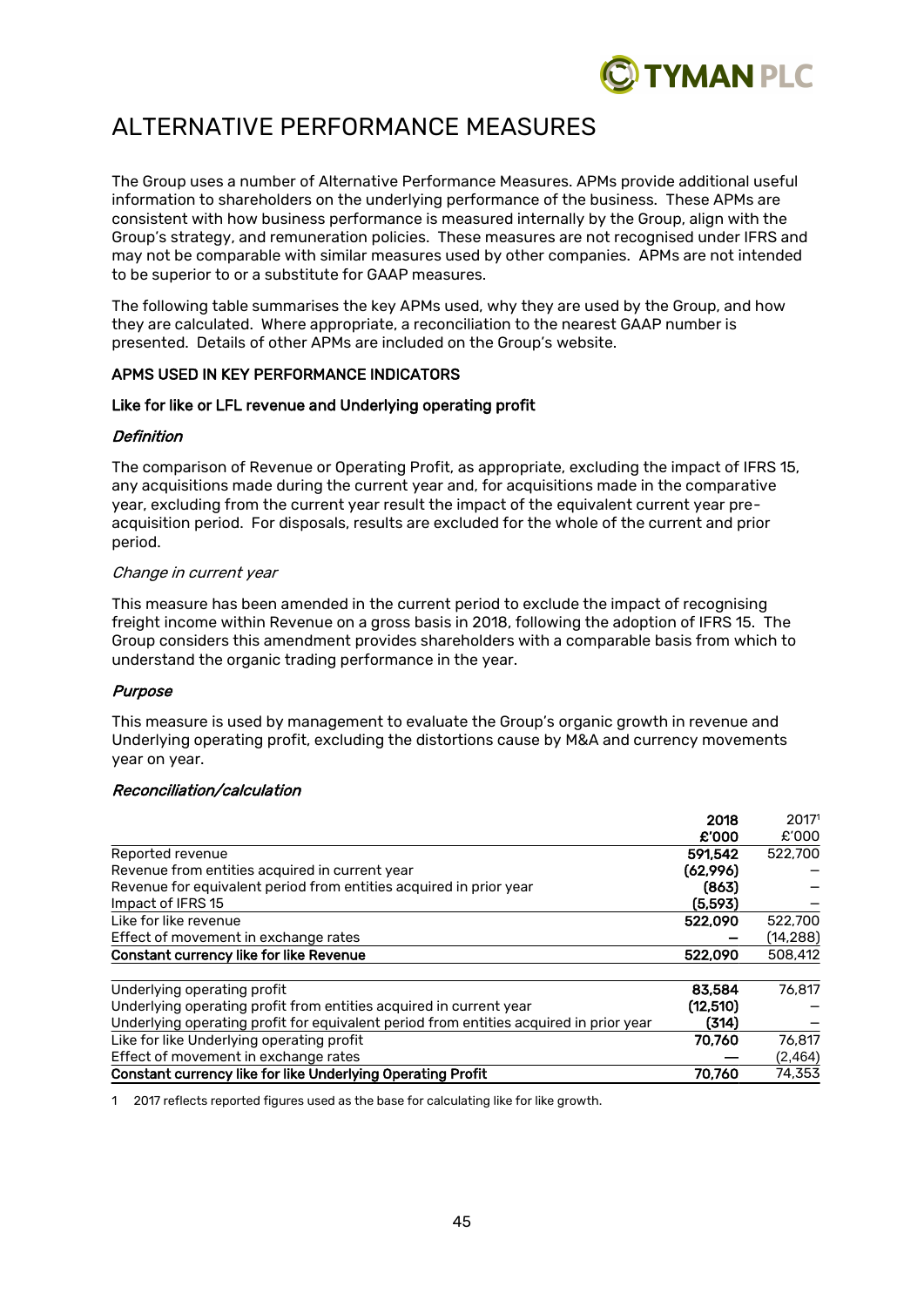

# Underlying Operating Profit and Underlying Operating Margin

### **Definition**

Operating Profit before Amortisation of acquired intangible assets, Impairment of acquired intangible assets, Impairment of goodwill, and Exceptional items.

Underlying operating margin is calculated as Underlying Operating Profit divided by revenue, expressed as a percentage.

#### Purpose

This measure is used to evaluate the trading operating performance of the Group.

Exceptional items are excluded from this measure as they are largely one off and non-trading in nature and therefore create volatility in reported earnings.

Amortisation of acquired intangible assets is excluded from this measure as this is a significant non-cash fixed charge that is not affected by the trading performance of the business.

Impairment of acquired intangible assets and goodwill is excluded, as this is a significant noncash charge.

#### Reconciliation/calculation

Underlying operating profit is reconciled on the face of the income statement on page 28.

|                                    | 2018    | 2017    |
|------------------------------------|---------|---------|
|                                    | £'000   | £'000   |
| <b>Underlying Operating Profit</b> | 83.584  | 76.817  |
| Revenue                            | 591.542 | 522,700 |
| <b>Underlying Operating Margin</b> | 14.1%   | 14.7%   |

#### Leverage

#### **Definition**

Underlying Net Debt translated at the average exchange rate for the year divided by Adjusted EBITDA, calculated using the prevailing GAAP at February 2018. This calculation is the covenant calculation defined in the Group's banking facility and private placement debt documents.

# Purpose

This measure is used to evaluate the ability of the Group to generate sufficient cash flows to cover its contractual debt servicing obligations and to provide users of the accounts with details of whether the Group remains in compliance with its lending covenants.

#### Reconciliation/calculation

| 2018                                                      | 2017    |
|-----------------------------------------------------------|---------|
| £'000                                                     | £'000   |
| 202.181<br>Underlying Net Debt (at average exchange rate) | 166.947 |
| 103.250<br><b>Adjusted EBITDA</b>                         | 91.178  |
| 1.96x<br>Leverage                                         | 1.83x   |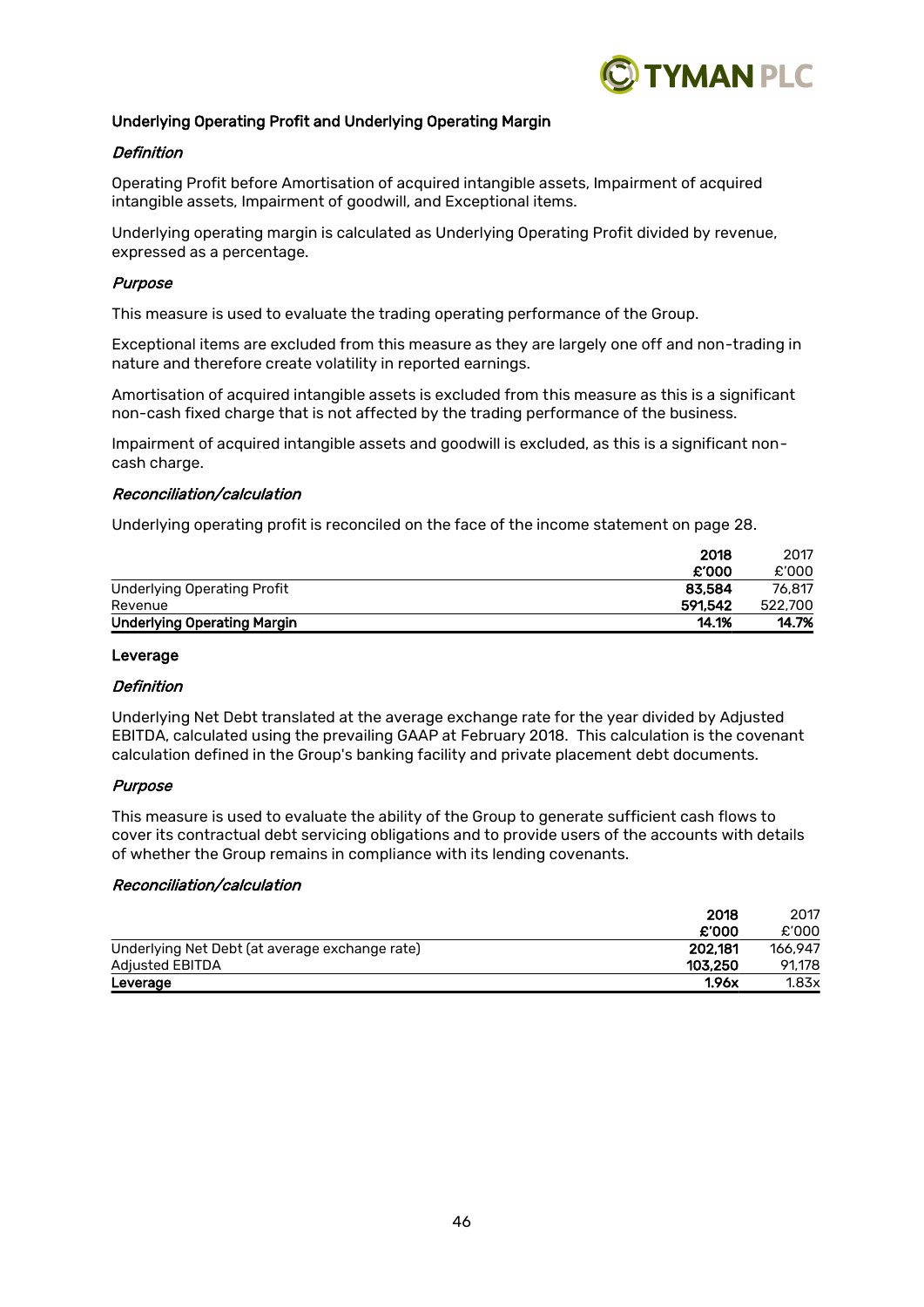

# Return on Capital Employed (ROCE)

#### Definition

Underlying Operating Profit as a percentage of the LTM average capital employed (expressed as a 13 point average).

### Purpose

This measure is used to evaluate how efficiently the Group's capital is being employed to improve profitability.

#### Reconciliation/calculation

| 2018                                                 | 2017    |
|------------------------------------------------------|---------|
| £'000                                                | £'000   |
| <b>Underlying Operating Profit</b><br>83.584         | 76.817  |
| 621.771<br>LTM average controllable capital employed | 563,616 |
| <b>ROCE</b><br>13.44%                                | 13.63%  |

#### Return on Controllable Capital Employed (ROCCE)

#### **Definition**

Underlying Operating Profit as a percentage of the LTM average controllable capital employed (expressed as a 13 point average).

#### Purpose

This measure is used to evaluate how efficiently the Group's trading capital (tangible fixed assets and working capital) is being employed to improve profitability.

### Reconciliation/calculation

|                                           | 2018    |         |
|-------------------------------------------|---------|---------|
|                                           | £'000   | £'000   |
| Underlying Operating Profit               | 83.584  | 76.817  |
| LTM average controllable capital employed | 186.870 | 154.821 |
| <b>ROCCE</b>                              | 44.73%  | 49.62%  |

# Return on Acquisition Investment (ROAI)

#### **Definition**

#### Annualised ROAI

Annualised Underlying Operating Profit attributable to the acquired business divided by the Acquisition Enterprise Value less the fair value of controllable capital employed as at the date of acquisition plus the value of controllable capital employed at the date of measurement. The denominator is adjusted for seasonality where appropriate.

#### Run rate ROAI

For acquisitions made in the current year, this reflects ROAI calculated on the basis of Underlying Operating Profit generated in the period since the acquisition date. For acquisitions made in previous years, this reflects ROAI calculated on the basis of Underlying Operating Profit generated in the year or the last 12 months to the end of the two year period since acquisition.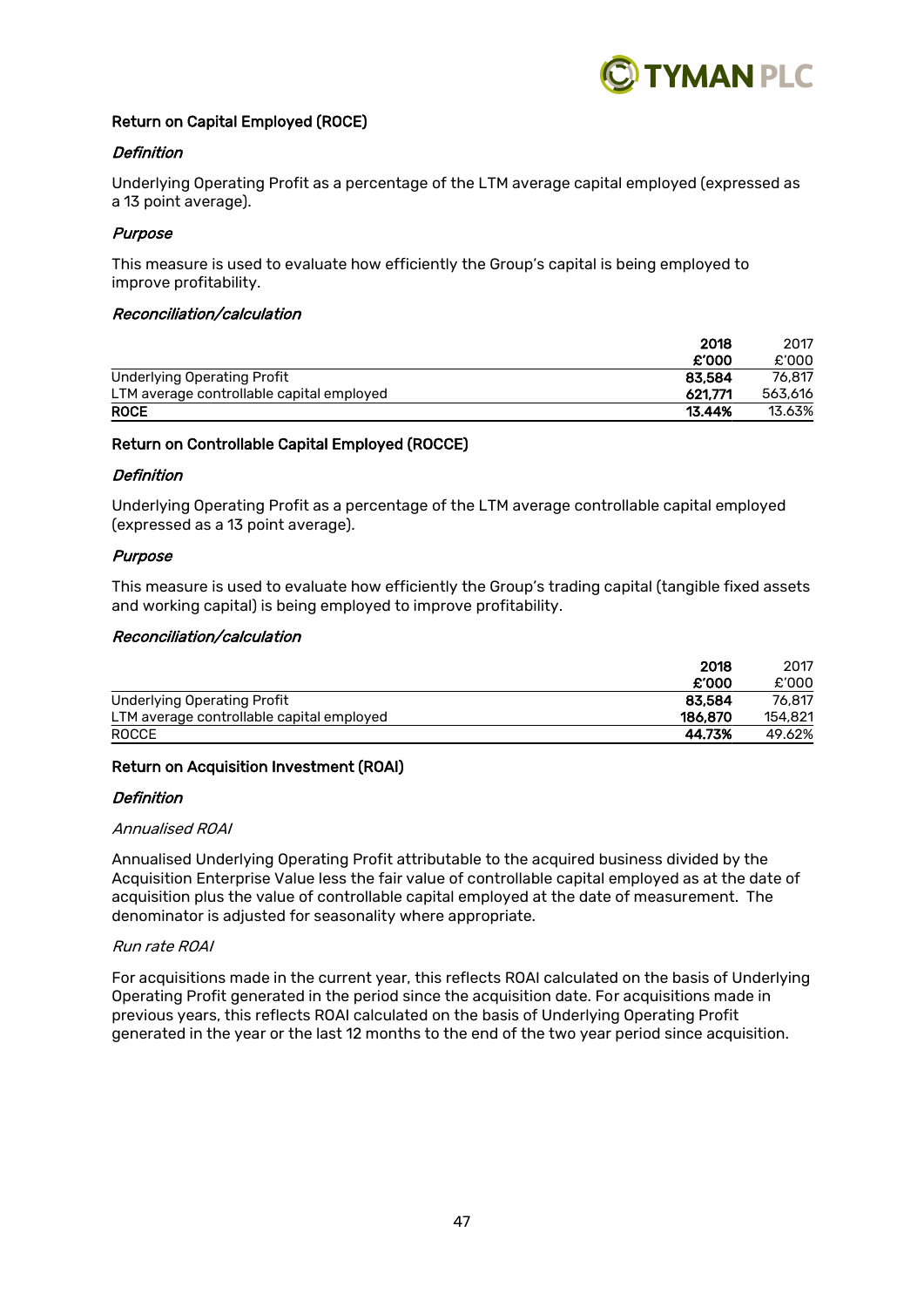

# Purpose

These measures are used to evaluate the efficiency and returns achieved by the Group from its investments in recent material business acquisitions and allows users of the accounts to compare the relative performance of each acquisition made by the Group. ROAI is measured over a two year period following acquisition.

#### Reconciliation/calculation

|                                                 |           |              | Howe<br>Green | Ashland     | Zoo      |
|-------------------------------------------------|-----------|--------------|---------------|-------------|----------|
|                                                 | Giesse    | <b>Bilco</b> |               |             |          |
|                                                 | €000      | <b>SOOO</b>  | £000          | <b>SOOO</b> | £000     |
| Annualised underlying operating profit          | 13,560    | 8.635        | 1.292         | 15.238      | 4.138    |
| Acquisition enterprise value                    | 62.661    | 65,904       | 6.398         | 103,391     | 18.975   |
| Fair value of controllable capital employed at  |           |              |               |             |          |
| acquisition                                     | (35,860)  | (10.958)     | (65)          | (22.869)    | (8, 475) |
| Controllable capital employed at reporting date | 38,310    | 12.743       | 217           | 20,843      | 9,110    |
| <b>Annualised ROAI</b>                          | 20.8%     | 12.8%        | 19.7%         | 15.0%       | 21.1%    |
| Run rate underlying operating profit            | 17.379    | 11.519       | 1.200         | 12.190      | 2.675    |
| Acquisition enterprise value                    | 62.661    | 65,904       | 6.398         | 103,391     | 18.975   |
| Fair value of controllable capital employed at  |           |              |               |             |          |
| acquisition                                     | (35, 860) | (10,958)     | (65)          | (22, 869)   | (8, 475) |
| Controllable capital employed at reporting date | 38,310    | 12.743       | 217           | 20,843      | 9,110    |
| <b>Run rate ROAI</b>                            | 26.7%     | 17.0%        | 18.3%         | 12.0%       | 13.6%    |

# Underlying Earnings per Share

#### Definition

Underlying profit after tax divided by the basic weighted average number of ordinary shares in issue during the year, excluding those held as treasury shares.

### Purpose

This measure is used to assess the trading operating performance per share in issue. This is used as the basis of the Group's long-term incentive plan targets and is the measure used in determining the level of dividend to be paid under the Group's dividend policy.

#### Reconciliation/calculation

A reconciliation is provided in note 6 on page 38.

#### Dividend Cover

#### **Definition**

Underlying Earnings Per Share divided by the total Dividend Per Share declared for the financial year.

#### Purpose

The Group's dividend policy is set with reference to the Dividend Cover APM. This metric provides users of the accounts with information regarding the dividend declared relative to the target range under the policy.

# Reconciliation/calculation

|                                       | 2018  | 2017  |
|---------------------------------------|-------|-------|
| Underlying Earnings Per Share (p)     | 27.68 | 26.91 |
| Total Dividend Per Share declared (p) | 12.00 | 11.25 |
| <b>Dividend Cover</b>                 | 2.31x | 2.39x |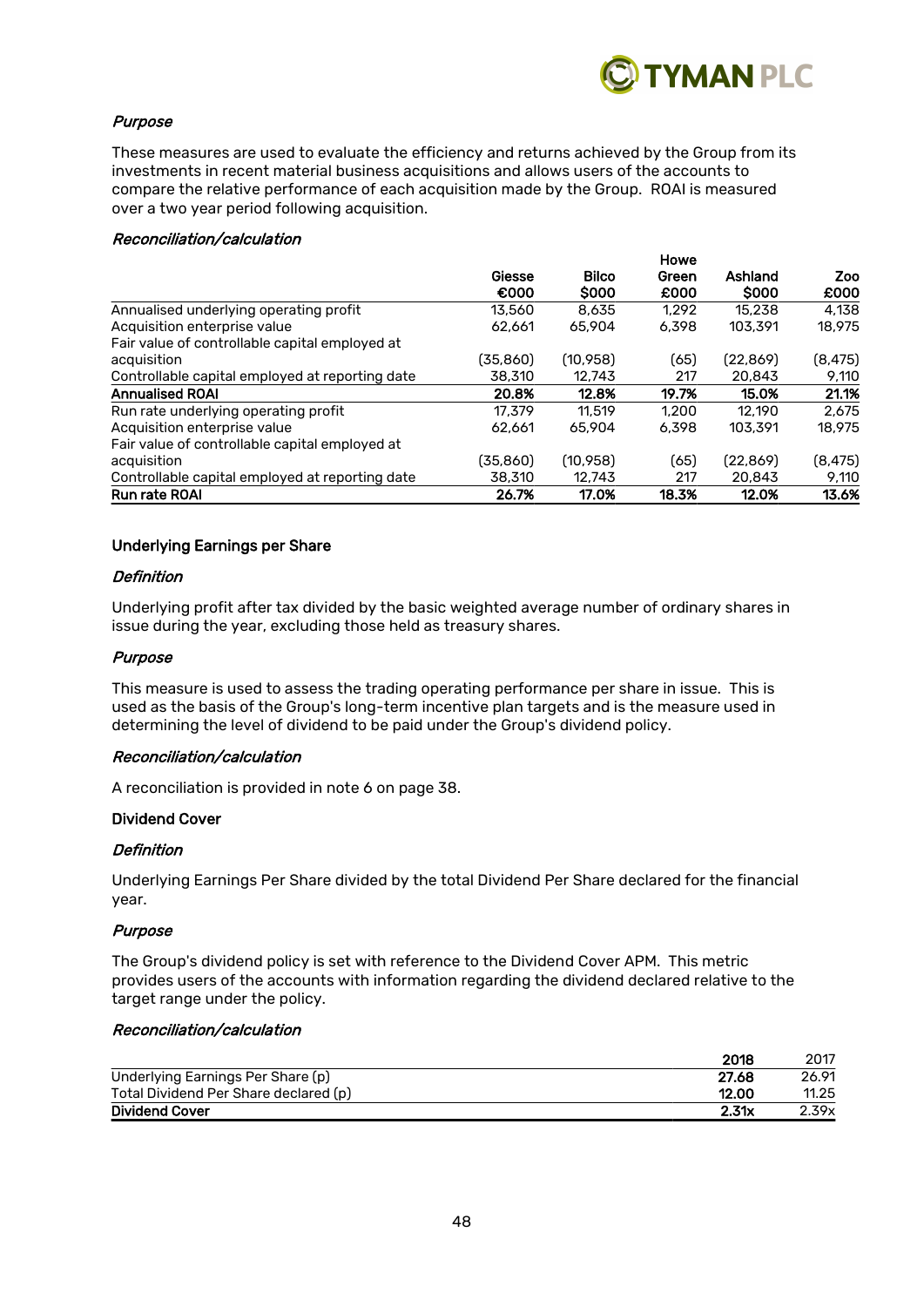

# Operating Cash Conversion and Operational Cash Flow

# **Definition**

#### Operational Cash Flow

Net cash generated from operations before Income tax paid, Exceptional costs cash settled in the year and Pension contributions, and after Proceeds on disposal of property, plant and equipment, Payments to acquire property, plant and equipment and Payments to acquire intangible assets.

#### Operating Cash Conversion

Operational Cash Flow divided by Underlying Operating Profit.

### Purpose

These measures are used to evaluate the cash flow generated by the business operations in order to pay down debt, return cash to shareholders and invest in acquisitions. Cash conversion provides users of the accounts with a measure of the extent that the Group's profitability converts into cash.

# Reconciliation/calculation

| 2018                                                       | 2017      |
|------------------------------------------------------------|-----------|
| £'000                                                      | £'000     |
| Net cash generated from operations<br>72.619               | 51,888    |
| 12.344<br>Income tax paid                                  | 15,078    |
| <b>Exceptional costs</b><br>3.224                          | 10.245    |
| Pension contributions<br>1.110                             | 1.171     |
| Proceeds on disposal of PPE<br>5,302                       | 3.803     |
| Payments to acquire PPE and intangible assets<br>(17, 334) | (16, 429) |
| <b>Operational Cash Flow</b><br>77.265                     | 65,756    |
| <b>Underlying Operating Profit</b><br>83,584               | 76,817    |
| <b>Operating Cash Conversion</b><br>92.4%                  | 85.6%     |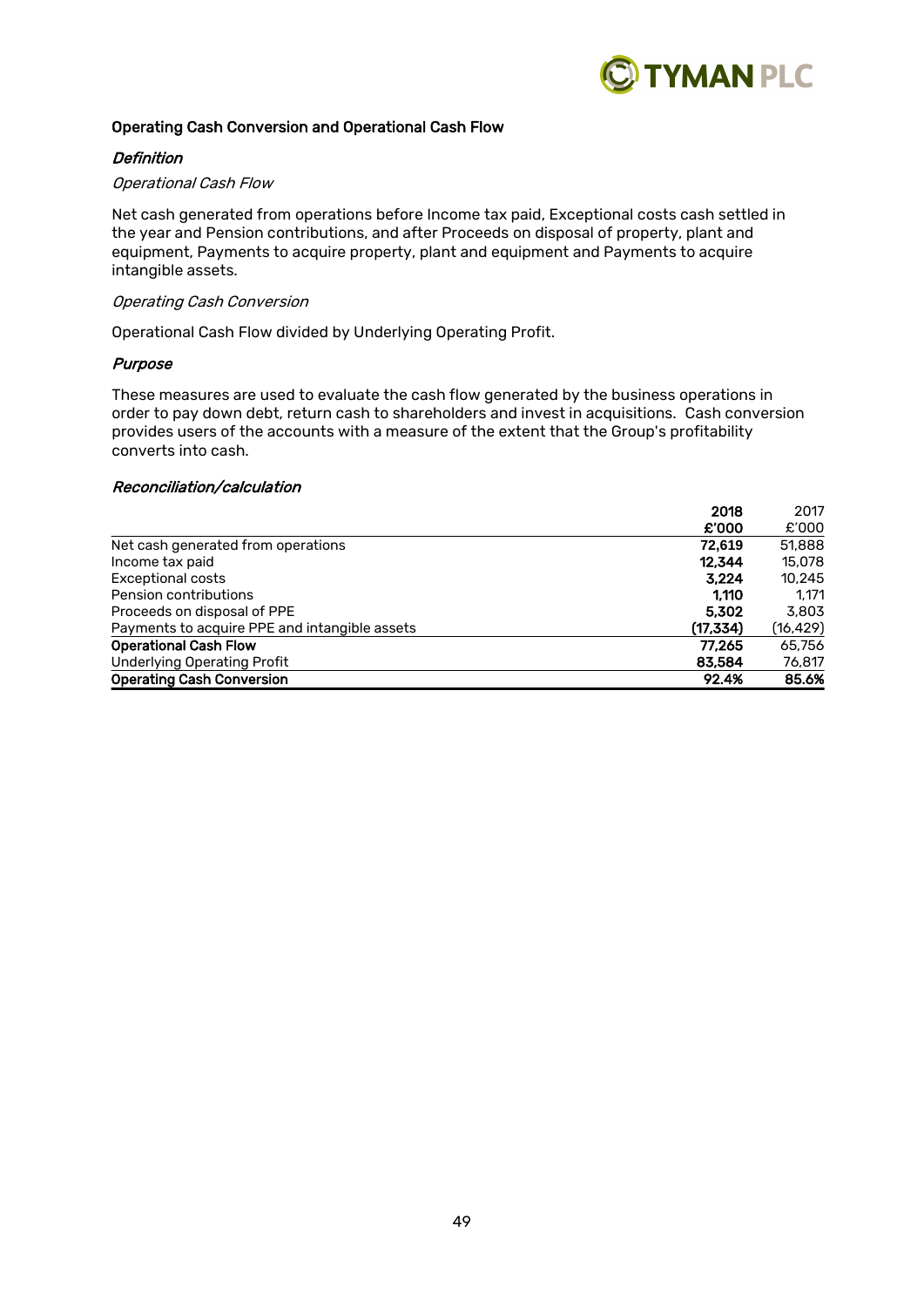

# DEFINITIONS AND GLOSSARY OF TERMS

| <b>APM</b>                          | Alternative Performance Measure                                                                                                         |
|-------------------------------------|-----------------------------------------------------------------------------------------------------------------------------------------|
| <b>ASEAN</b>                        | Association of Southeast Asian Nations                                                                                                  |
| Ashland or Ashland<br>Hardware      | Ashland Hardware Holdings Inc, acquired by Amesbury Truth on 15<br><b>March 2018</b>                                                    |
| <b>Bilco</b>                        | The Bilco Company acquired by the Group's Amesbury Truth Division<br>on 1 July 2016.                                                    |
| bps                                 | Basis points                                                                                                                            |
| CGU                                 | <b>Cash Generating Unit</b>                                                                                                             |
| <b>EBITDA</b>                       | Earnings before Interest, Taxation, Depreciation and Amortisation                                                                       |
| <b>EBT</b>                          | <b>Employee Benefit Trust</b>                                                                                                           |
| <b>EMEAI</b>                        | Europe, Middle East and Africa and India region                                                                                         |
| <b>EPS</b>                          | Earnings per Share                                                                                                                      |
| EU                                  | <b>European Union</b>                                                                                                                   |
| <b>FVPL</b>                         | Fair Value through Profit or Loss                                                                                                       |
| Giesse                              | Giesse Group acquired by the Group's Schlegel International Division<br>on 7 March 2016.                                                |
| <b>Howe Green</b>                   | Howe Green Limited acquired by the Group on 3 March 2017                                                                                |
| <b>IFRS</b>                         | <b>International Financial Reporting Standards</b>                                                                                      |
| <b>JCHS</b>                         | Joint Centre for Housing Studies of Harvard University                                                                                  |
| <b>KPI</b>                          | Key performance indicator                                                                                                               |
| <b>LIRA</b>                         | Leading Indicator of Remodelling Activity published quarterly by<br><b>JCHS</b>                                                         |
| <b>LTM</b>                          | Last twelve months                                                                                                                      |
| M&A                                 | Mergers and acquisitions                                                                                                                |
| <b>NAHB</b>                         | The National Association of Home Builders                                                                                               |
| <b>NPD</b>                          | New Product Development                                                                                                                 |
| <b>OCI</b>                          | Other comprehensive income                                                                                                              |
| <b>OECD</b>                         | Organisation for Economic Cooperation and Development                                                                                   |
| <b>OEM</b>                          | Original equipment manufacturer                                                                                                         |
| <b>PPE</b>                          | Property, plant and equipment                                                                                                           |
| <b>Profab or Profab Access</b>      | Profab Access Solutions Limited acquired by ERA on 31 July 2018                                                                         |
| Reguitti                            | Reguitti S.P.A acquired by SchlegelGiesse on 31 August 2018                                                                             |
| Response or Response<br>Electronics | Response Electronics Limited, acquired by ERA on 3 March 2017                                                                           |
| Revenue                             | The gross inflow of economic benefits (cash, receivables, other<br>assets) arising from the ordinary operating activities of the Group. |
| RMI                                 | Renovation, maintenance and improvement                                                                                                 |
| <b>SKU</b>                          | <b>Stock Keeping Unit</b>                                                                                                               |
| £ or Sterling                       | The lawful currency of the United Kingdom.                                                                                              |
| <b>TFR</b>                          | Trattamento di fine Rapporto                                                                                                            |
| <b>TSA</b>                          | <b>Tyman Sourcing Asia</b>                                                                                                              |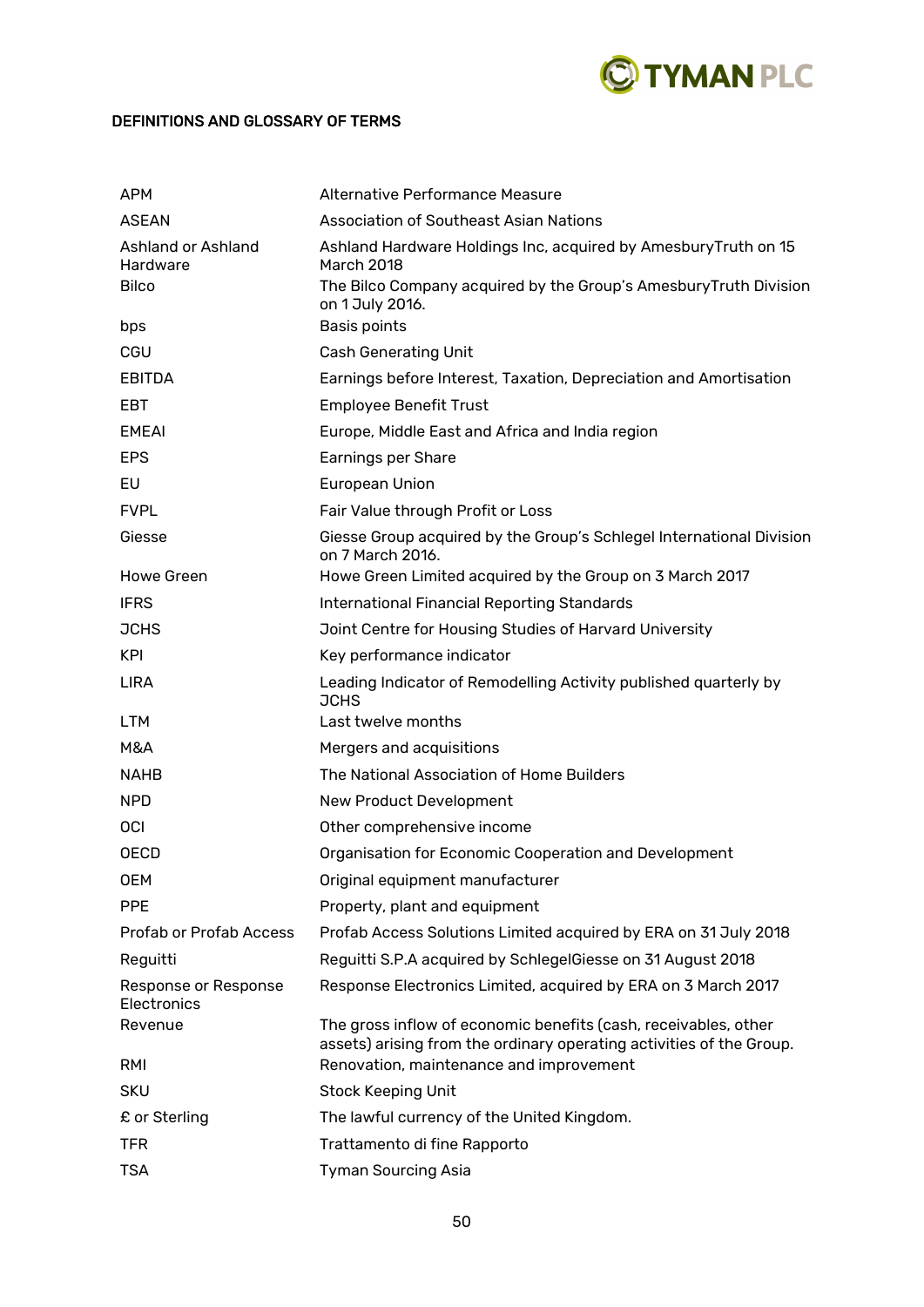

| US.                 | United States of America                            |
|---------------------|-----------------------------------------------------|
| US\$                | The lawful currency of the United States of America |
| UK.                 | United Kingdom                                      |
| Zoo or Zoo Hardware | Zoo Hardware Limited acquired by ERA on 10 May 2018 |